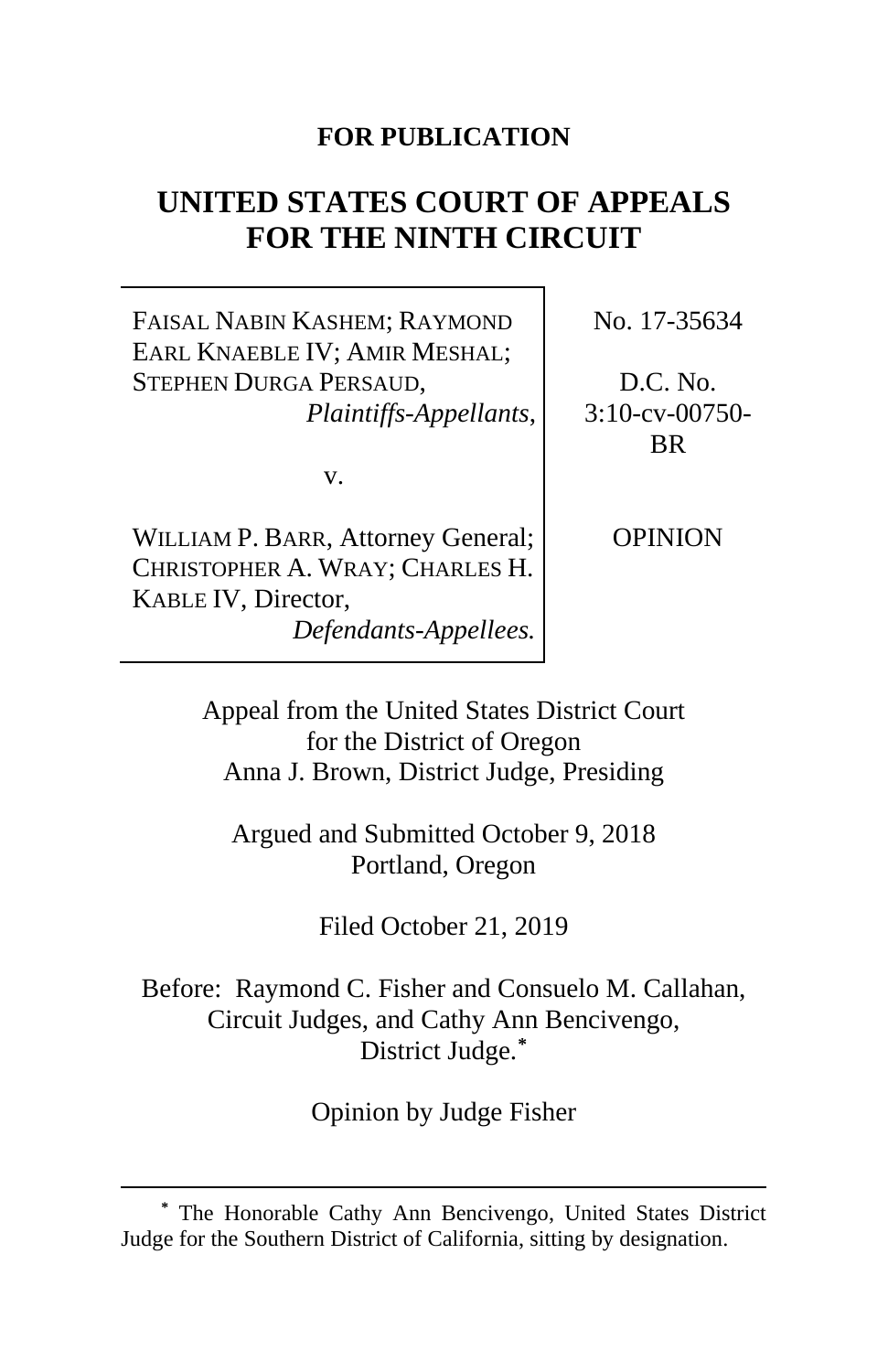# **SUMMARY[\\*\\*](#page-1-0)**

#### **No Fly List**

The panel affirmed the district court's summary judgment in favor of the United States government in an action alleging that plaintiffs' inclusion on the No Fly List, prohibiting them from boarding commercial aircraft flying to, from or within the United States or through United States airspace, violates their procedural and substantive due process rights.

The panel held that the district court properly rejected plaintiffs' as-applied vagueness challenges. The panel determined that the No Fly List criteria are not impermissibly vague merely because they require a prediction of future criminal conduct, or because they do not delineate what factors are relevant to that determination. The panel held that the criteria are "reasonably clear," in their application to the specific conduct alleged in this case, which includes, for one or more plaintiffs, associating with and financing terrorists, training with militant groups overseas and advocating terrorist violence. Furthermore, the criteria are not so standardless that they invite arbitrary enforcement, at least as applied to plaintiffs. Because the panel concluded the No Fly List criteria were not vague as applied, it declined to reach plaintiffs' facial vagueness challenges.

<span id="page-1-0"></span>This summary constitutes no part of the opinion of the court. It has been prepared by court staff for the convenience of the reader.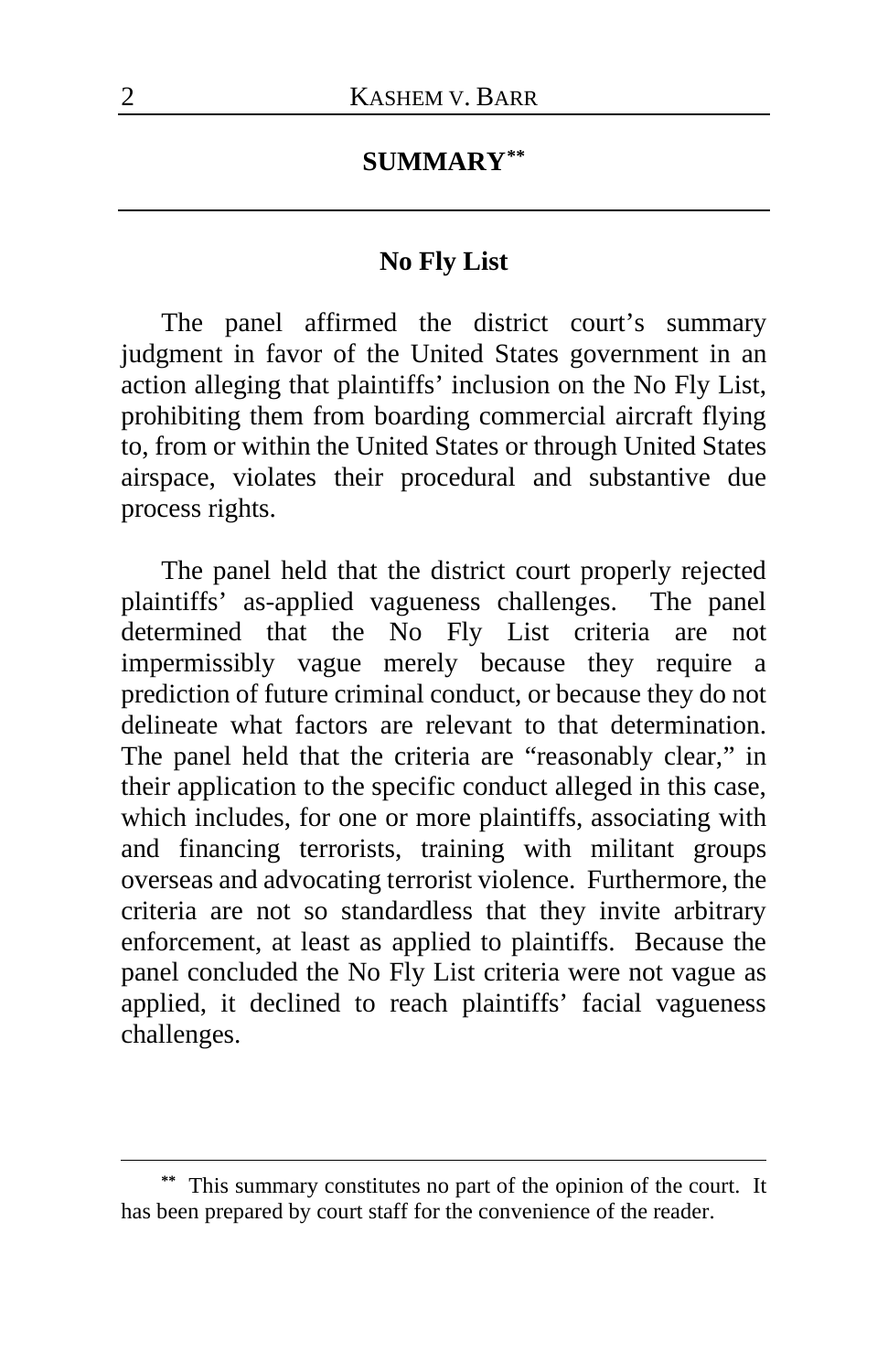The panel agreed with the district court's disposition of plaintiffs' procedural due process claims. Applying *Mathews v. Eldridge*, 424 U.S. 319, 335 (1976), the panel weighed plaintiffs' private interests, the government's interests, the risk of erroneous deprivation through the procedures provided, and the value of the additional safeguards proposed by the plaintiffs, and concluded that the procedures provided to plaintiffs were constitutionally sufficient, or that any error was nonprejudicial. The panel determined that given the national security concerns at issue, and with the exceptions noted, the government had taken reasonable measures to ensure basic fairness to the plaintiffs and followed procedures reasonably designed to protect against erroneous deprivation of plaintiffs' liberty. Because there was no prejudicial denial of basic fairness, the panel did not decide whether, in a different case, less severe travel restrictions might be required as an alternative to a complete ban on air travel. Nor did the panel address whether the procedures employed here would be adequate in a different case.

The panel held that the district court properly dismissed plaintiffs' substantive due process claims for lack of jurisdiction under 49 U.S.C. § 46110(a), which places review of Transportation Security Administration orders in the courts of appeals rather than the district court. The panel noted that although this Court previously held that substantive challenges to No Fly List determinations could be pursued in district court, the 2015 revisions to the traveler redress procedures altered that analysis. Under the new procedures, the Transportation Security Administrator bears sole responsibility for issuing a final order maintaining or removing a traveler from the No Fly List and sole authority to remove a traveler from the list. In light of this change, the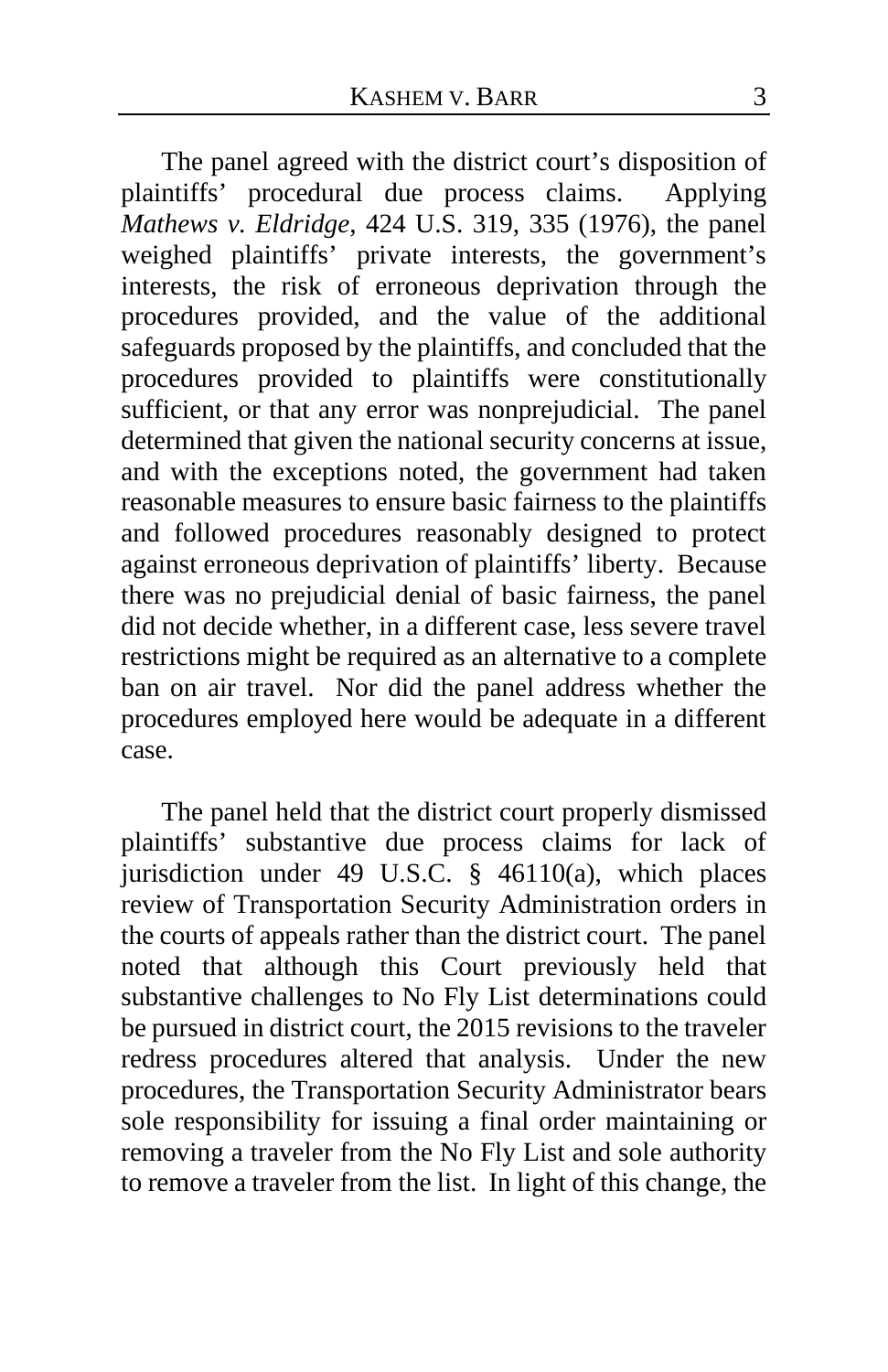statute grants the courts of appeals exclusive jurisdiction over substantive challenges to No Fly List determinations.

#### **COUNSEL**

Hina Shamsi (argued) and Hugh Handeyside, American Civil Liberties Union Foundation, New York, New York; Ahilan T. Arulanantham, American Civil Liberties Union Foundation of Southern California, Los Angeles, California; Steven M. Wilker, Tonkon Torp LLP, Portland, Oregon; Richard M. Steingard, Law Offices of Richard M. Steingard, Los Angeles, California; Joel Leonard, Elliott Ostrander & Preston PC, Portland, Oregon; for Plaintiffs-Appellants.

Joshua Waldman (argued) and Sharon Swingle, Appellate Staff; Billy J. Williams, United States Attorney; Joseph H. Hunt, Assistant Attorney General; Civil Division, United States Department of Justice, Washington, D.C.; for Defendants-Appellees.

#### **OPINION**

FISHER, Circuit Judge:

The plaintiffs are on the No Fly List, which prohibits them from boarding commercial aircraft flying to, from or within the United States or through United States airspace. They challenge, under the Due Process Clause of the Fifth Amendment to the United States Constitution, both their inclusion on the No Fly List and the sufficiency of the procedures available for contesting their inclusion on the list. Specifically, the plaintiffs argue (1) the criteria for inclusion on the No Fly List are unconstitutionally vague; (2) the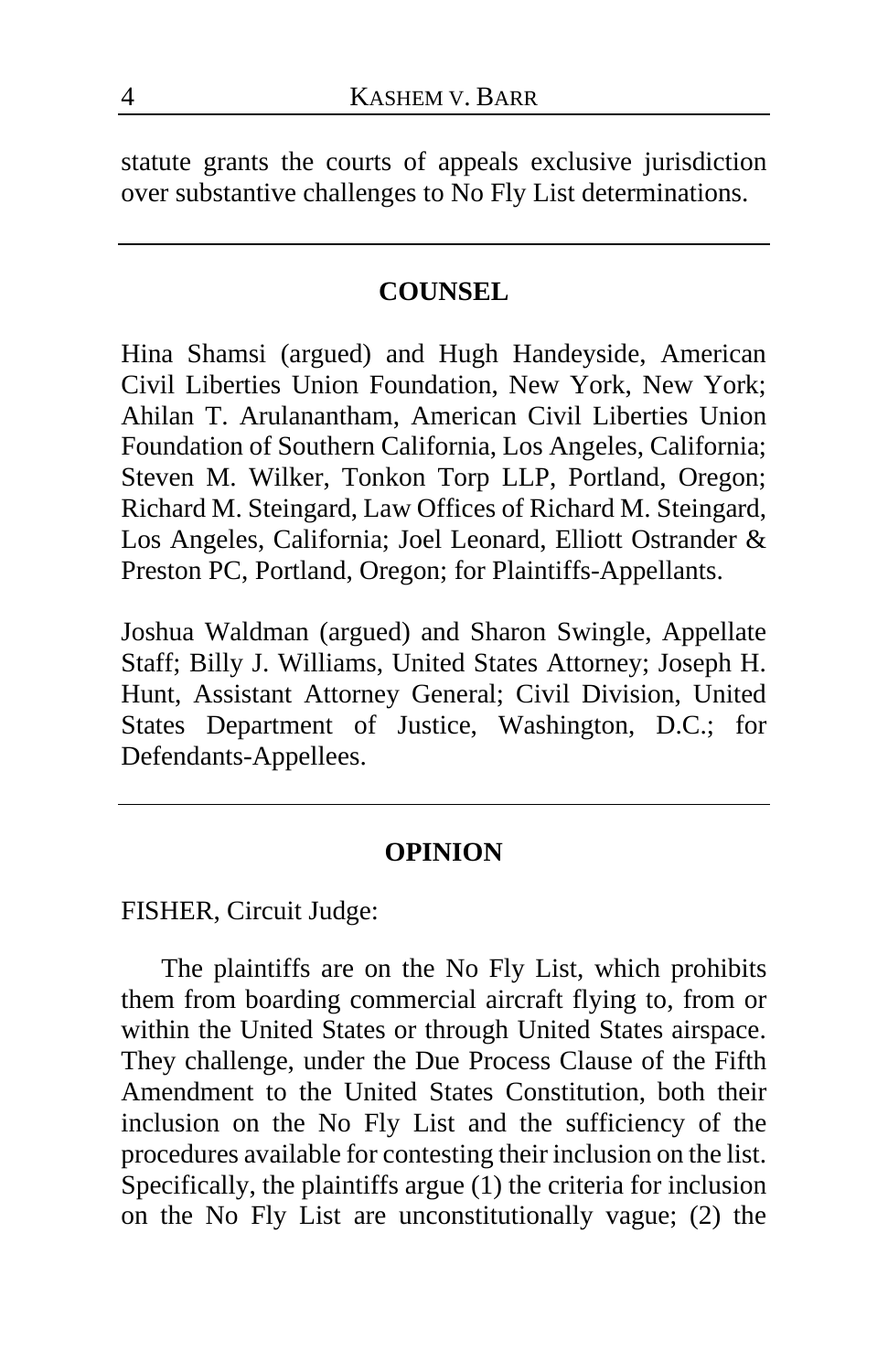procedures for challenging inclusion on the list fail to satisfy procedural due process; and (3) their inclusion on the list violates their substantive due process rights. The district court granted summary judgment to the government on the vagueness and procedural due process claims and dismissed the substantive due process claims for lack of jurisdiction under 49 U.S.C. § 46110. We affirm.

The district court properly rejected the plaintiffs' asapplied vagueness challenges. A law is unconstitutionally vague when it "fails to give ordinary people fair notice of the conduct it punishes." *Johnson v. United States*, 135 S. Ct. 2551, 2556 (2015). Here, the No Fly List criteria are not impermissibly vague merely because they require a prediction of future criminal conduct, *see id.* at 2561; *Schall v. Martin*, 467 U.S. 253, 278–79 (1984); *Jurek v. Texas*, 428 U.S. 262, 272–76 (1976) (plurality opinion), or because they do not delineate what factors are relevant to that determination, *see Schall*, 467 U.S. at 279. The criteria are "reasonably clear," *Village of Hoffman Estates v. Flipside, Hoffman Estates, Inc.*, 455 U.S. 489, 505 (1982), in their application to the specific conduct alleged in this case, which includes, for one or more plaintiffs, associating with and financing terrorists, training with militant groups overseas and advocating terrorist violence.**[1](#page-4-0)** Furthermore, the criteria are not "so standardless that [they] invite[] arbitrary enforcement," *Johnson*, 135 S. Ct. at 2556, at least as applied to these plaintiffs. Because we conclude the No Fly List

<span id="page-4-0"></span>**<sup>1</sup>** We emphasize that these are allegations. The plaintiffs have not been charged or convicted of a crime; the government's allegations have not been proven in a court of law; and the plaintiffs vigorously dispute the government's conclusion that they pose a threat of committing terrorism. Additionally, although this opinion summarizes the government's allegations against the plaintiffs, it does not summarize the plaintiffs' responses and explanations.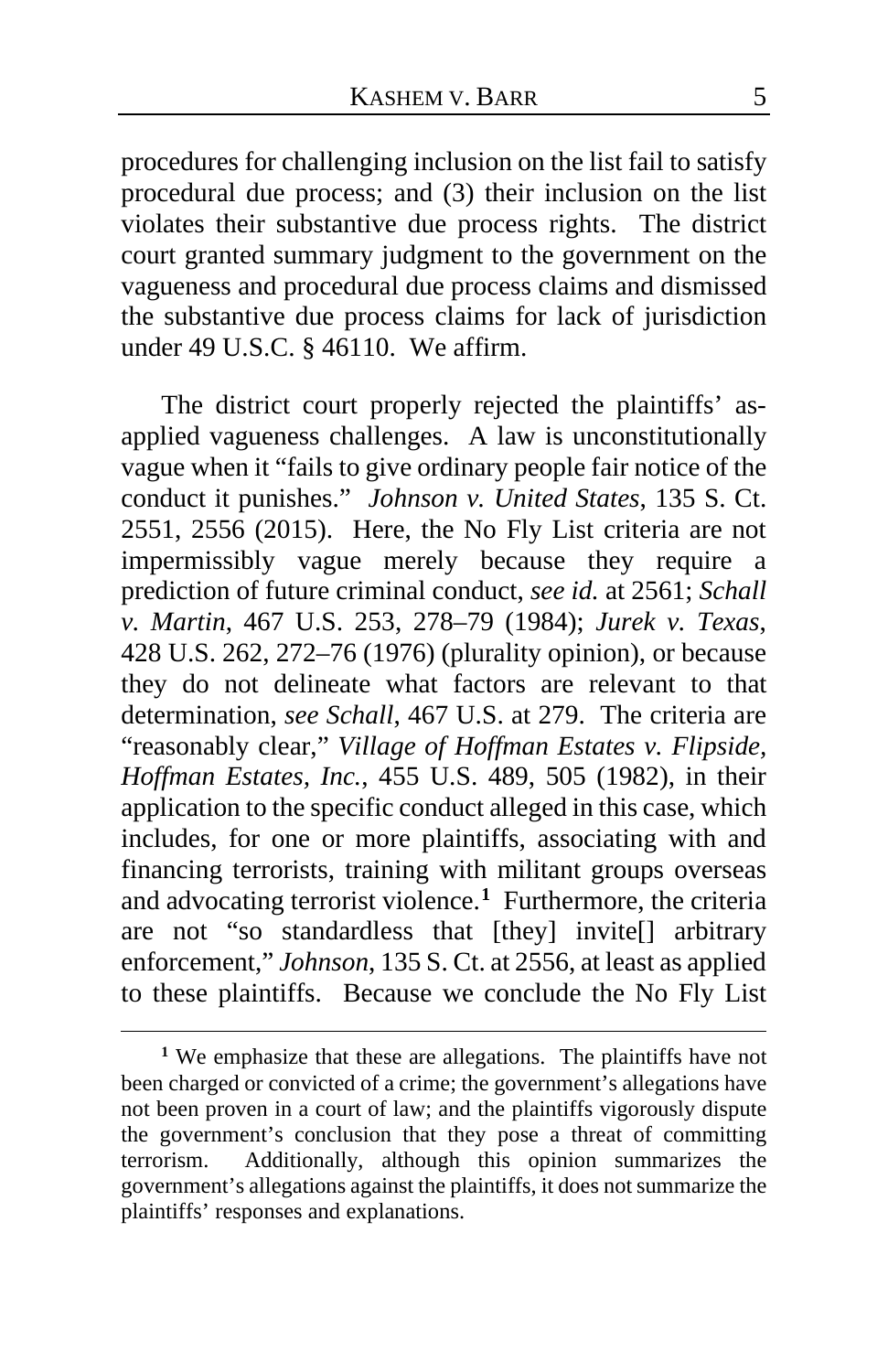criteria are not vague as applied, we decline to reach the plaintiffs' facial vagueness challenges. *See Hoffman Estates*, 455 U.S. at 495.

We also agree with the district court's disposition of the plaintiffs' procedural due process claims. Applying *Mathews v. Eldridge*, 424 U.S. 319, 335 (1976), we balance three considerations: (1) the plaintiffs' liberty interests; (2) the risk of an erroneous liberty deprivation through the current traveler redress procedures, and the probable value of additional or substitute procedural safeguards; and (3) the government's interest in national security, including the administrative burdens that additional procedural requirements would entail. Even when national security interests are at stake, moreover, the government must "take reasonable measures to ensure basic fairness to the private party and ... follow procedures reasonably designed to protect against erroneous deprivation of the private party's interests." *Al Haramain Islamic Found., Inc. v. U.S. Dep't of Treasury* (*Al Haramain II*), 686 F.3d 965, 980 (9th Cir. 2012). Weighing the *Mathews* factors, we conclude the procedures provided to the plaintiffs were constitutionally sufficient in the case before us, or that any error was nonprejudicial.

Finally, the district court properly dismissed the plaintiffs' substantive due process claims for lack of jurisdiction under 49 U.S.C. § 46110(a), which places review of Transportation Security Administration (TSA) orders in the courts of appeals rather than the district court. Although we previously held that substantive challenges to No Fly List determinations could be pursued in district court, the 2015 revisions to the traveler redress procedures alter our analysis. Under the new procedures, the TSA Administrator bears sole responsibility for issuing a final order maintaining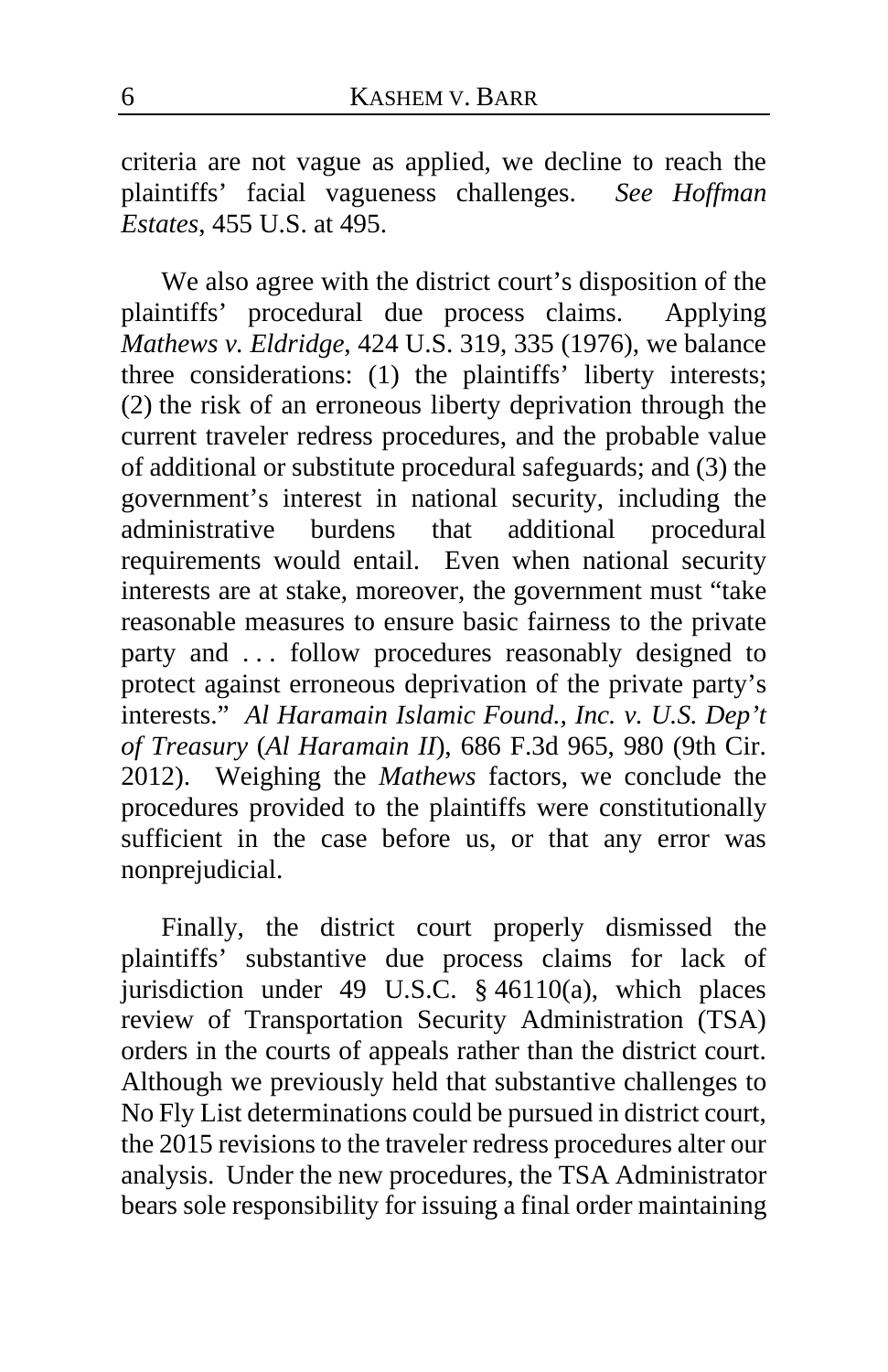or removing a traveler from the No Fly List and sole authority to remove a traveler from the list. In light of this change, the statute grants the courts of appeals exclusive jurisdiction over substantive challenges to No Fly List determinations.

#### **I. BACKGROUND**

### **A. Factual Background**

### *1. The No Fly List*

The No Fly List is a register of individuals who are barred from boarding commercial aircraft flying to, from, within or over the United States.It contains a subset of the individuals appearing on the government's more extensive terrorist watchlist, formally known as the Terrorist Screening Database (TSDB).

The TSDB is maintained by the Terrorist Screening Center (TSC), which is administered by the Federal Bureau of Investigation (FBI). An individual is placed on the TSDB when there is "reasonable suspicion" that he or she is a known or suspected terrorist  $-$  i.e., when there is "articulable" intelligence or information which, taken together with rational inferences from those facts, reasonably warrant[s] the determination that an individual is known or suspected to be, or has been engaged in conduct constituting, in preparation for, in aid of or related to, terrorism and terrorist activities."

The No Fly List is a subset of the TSDB.Federal departments and agencies submit nominations for inclusion on the No Fly List, and TSC decides which individuals to include.TSC then provides the list to the Transportation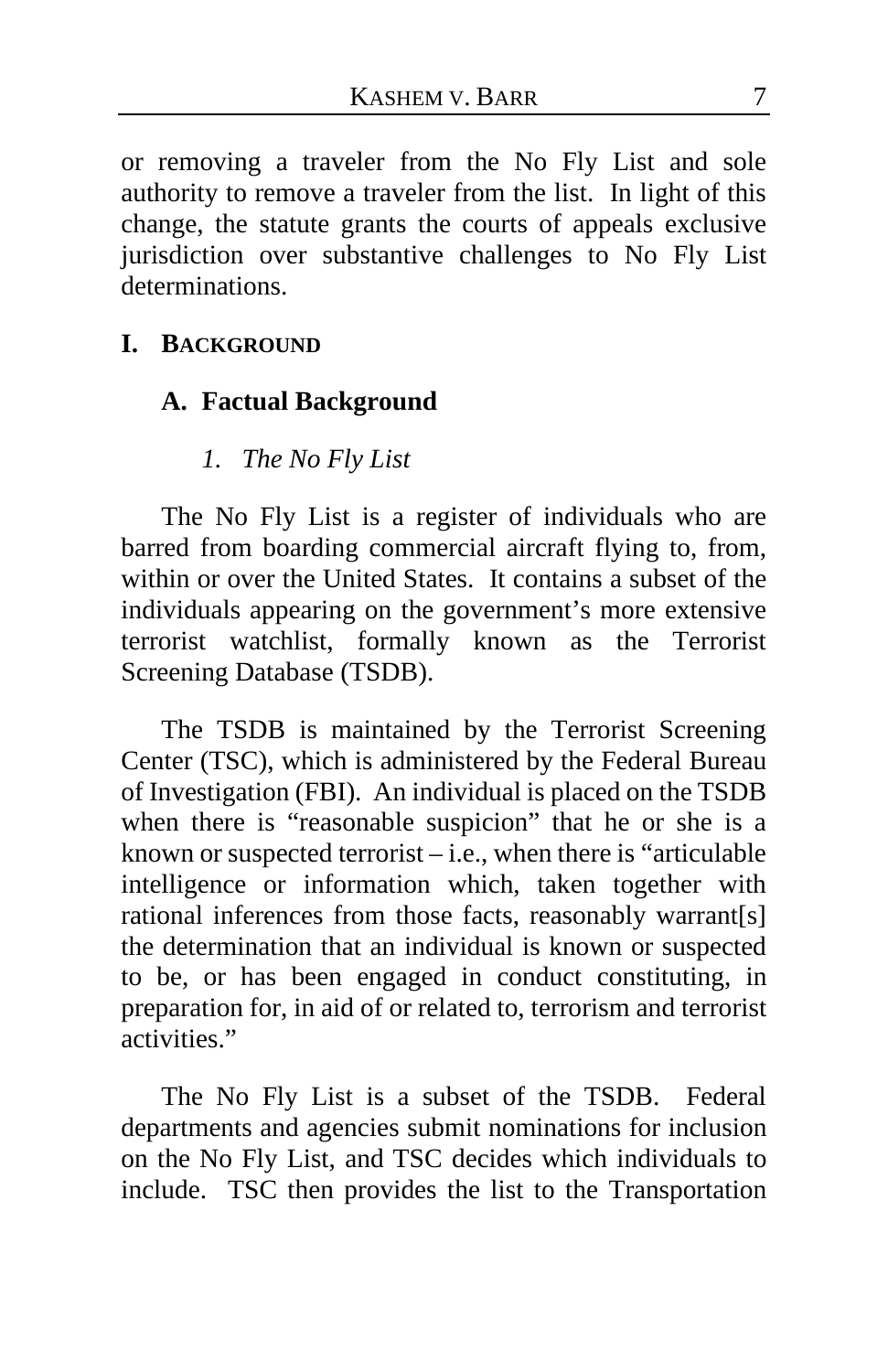Security Administration (TSA), which implements the list at airports.

An individual is placed on the No Fly List when the TSC has "reasonable suspicion" to believe that he or she represents one of the following:

- a. A threat of committing an act of international terrorism (as defined in 18 U.S.C. § 2331(1)) or an act of domestic terrorism (as defined in 18 U.S.C. § 2331(5)) with respect to an aircraft (including a threat of air piracy, or threat to an airline, passenger, or civil aviation security); or
- b. A threat of committing an act of domestic terrorism (as defined in  $18$  U.S.C.  $\S$   $2331(5)$ ) with respect to the homeland; or
- c. A threat of committing an act of international terrorism (as defined in  $18$  U.S.C.  $\S$  2331(1)) against any U.S. Government facility abroad and associated or supporting personnel, including U.S. embassies, consulates and missions, military installations (as defined by 10 U.S.C. § 2801(c)(4)), U.S ships, U.S. aircraft, or other auxiliary craft owned or leased by the U.S. Government; or
- d. A threat of engaging in or conducting a violent act of terrorism and who is operationally capable of doing so.

Each nominating agency is responsible for ensuring that its No Fly List nominations satisfy one of these four criteria. Additionally, nominating agencies are required by internal policies known as the Watchlisting Guidance to conduct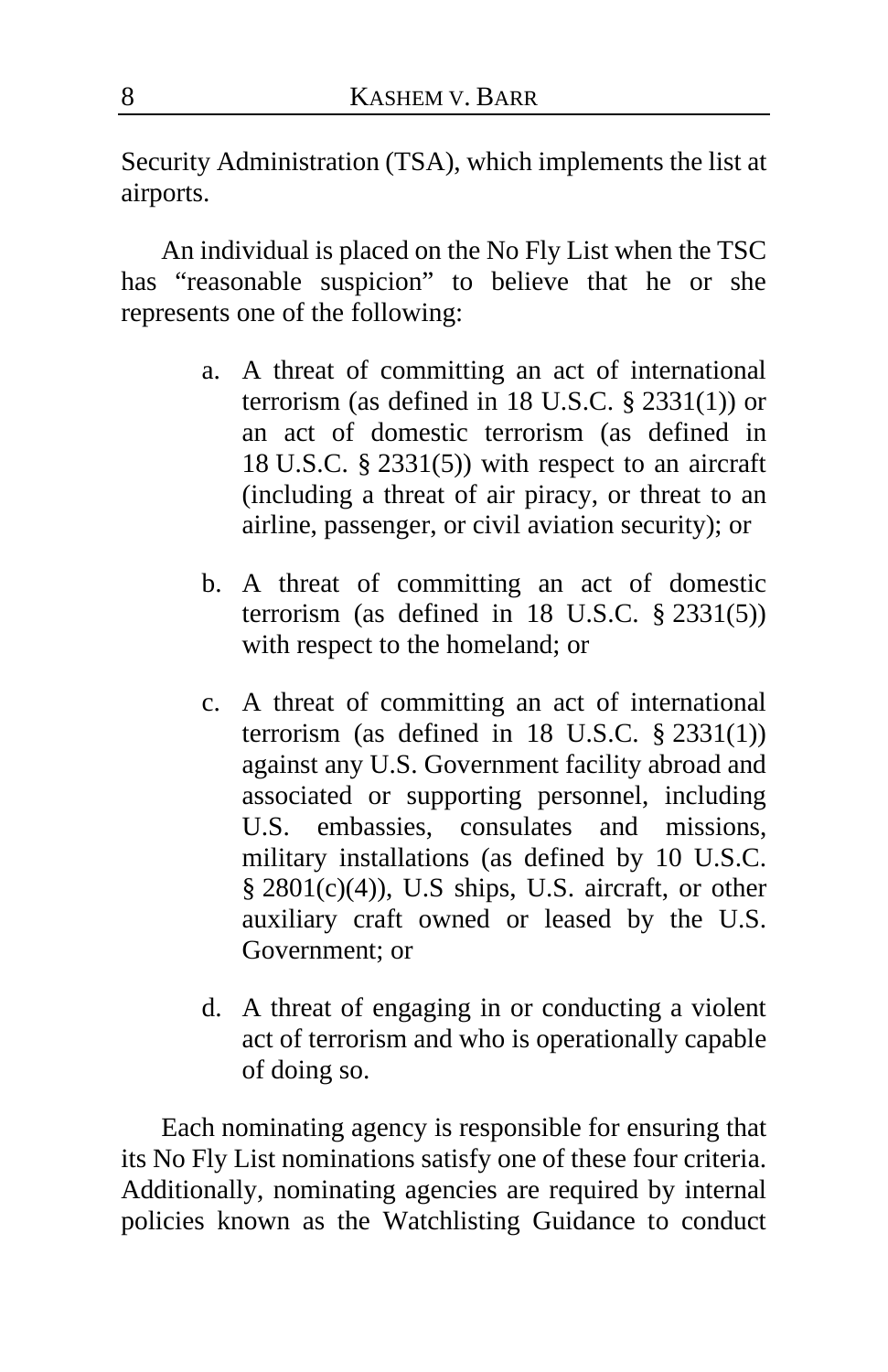periodic reviews of nominations of U.S. citizens and lawful permanent residents to the TSDB and to have internal procedures that reduce and correct errors in the nomination process.

### *2. The No Fly List Redress Procedures*

Before 2015, an individual who was denied boarding at an airport could challenge his or her apparent inclusion on the No Fly List by submitting a complaint to the Department of Homeland Security Traveler Redress Inquiry Program (DHS TRIP).DHS TRIP would forward the complaint to TSC, which would determine whether the complainant was on the No Fly List and, if so, whether the complainant's continued inclusion on the list was justified.After TSC made this determination, DHS TRIP would advise the complainant by letter that the review was complete.These letters neither confirmed nor denied the complainant's status on the No Fly List.Nor did they disclose the basis or bases for the complainant's possible inclusion on the list or provide assurances about the complainant's ability to undertake future travel.

In 2015, as a result of this litigation, the government revised these redress procedures. Under the revised procedures challenged here, an individual who has been denied boarding at an airport may apply for redress through DHS TRIP. If the complainant is on the No Fly List, DHS TRIP advises the complainant by letter that he or she is on the list and provides instructions for requesting further information.If the complainant requests further information, DHS TRIP provides a second, more detailed letter identifying the specific criterion under which the complainant has been included on the list.The second letter may also provide an unclassified summary of information supporting the complainant's inclusion on the list, although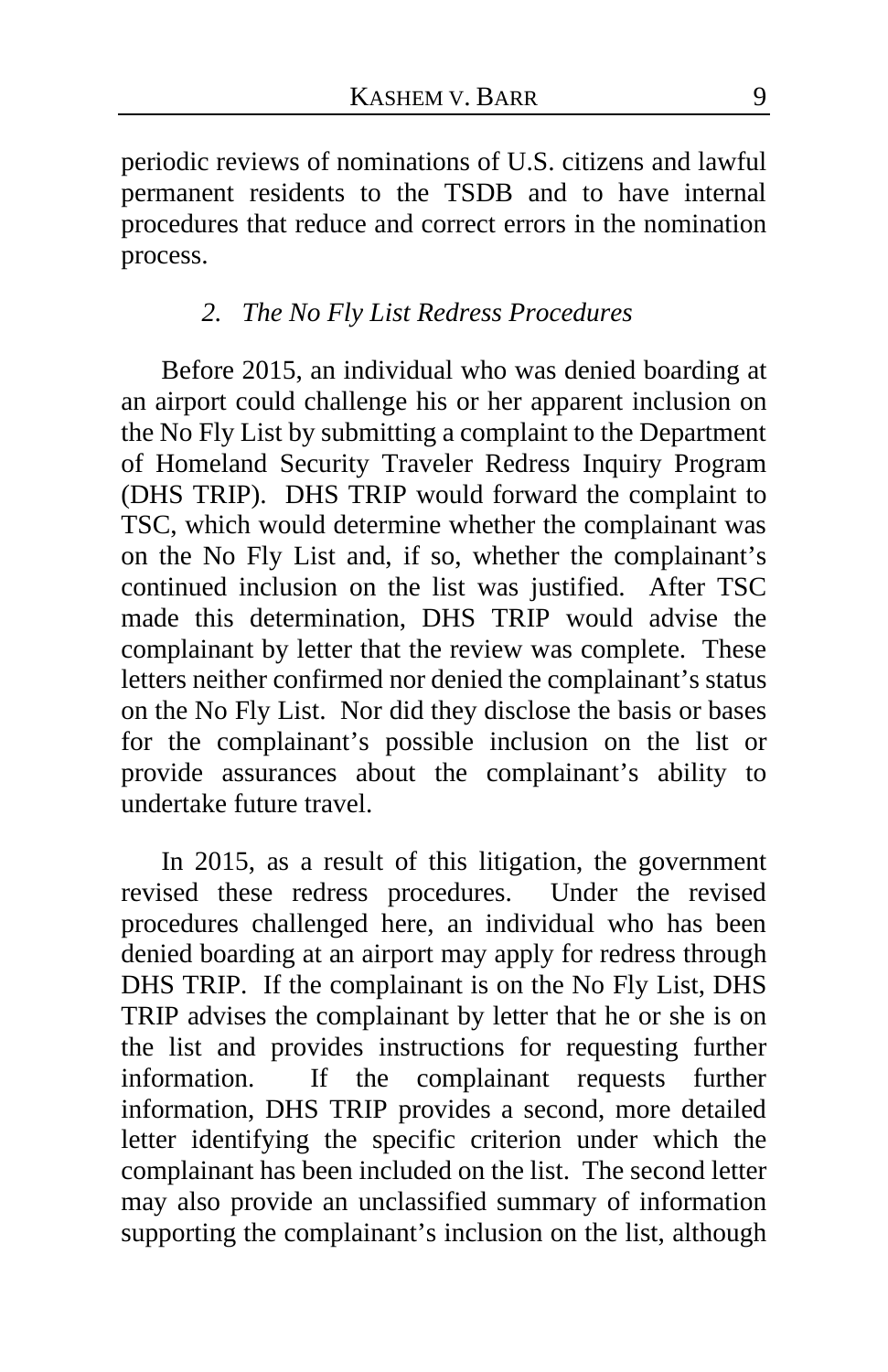whether such a summary is provided – and the amount and type of information included – depends on the national security and law enforcement interests at stake.The second letter also notifies the complainant of the option to seek further review of his or her inclusion on the No Fly List and invites the complainant to submit any information he or she believes is relevant to that determination.

If the complainant requests further review, DHS TRIP forwards that request to TSC, along with any supporting information submitted by the complainant.After reviewing the materials, TSC provides DHS TRIP with a recommendation as to whether the complainant should be removed from the No Fly List. This recommendation, along with the complainant's complete DHS TRIP file, is provided to the TSA Administrator, who is the final decisionmaker. After reviewing these materials, the TSA Administrator may either remand the case to TSC with a request for additional information or issue a final order, a copy of which is provided to the complainant. If the final order maintains the complainant on the list, it will state the basis for that decision to the extent permitted by national security and law enforcement interests.The final order also informs the complainant of the right to seek judicial review.

# **B. Procedural History**

In 2010, 10 individuals filed this action after they were prevented from boarding commercial flights to or within the United States. The district court dismissed the entire action for lack of subject matter jurisdiction, holding that the plaintiffs' claims challenged TSA orders and thus fell within the exclusive jurisdiction of the federal appellate courts under 49 U.S.C. § 46110(a). *See Latif v. Holder* (*Latif I*),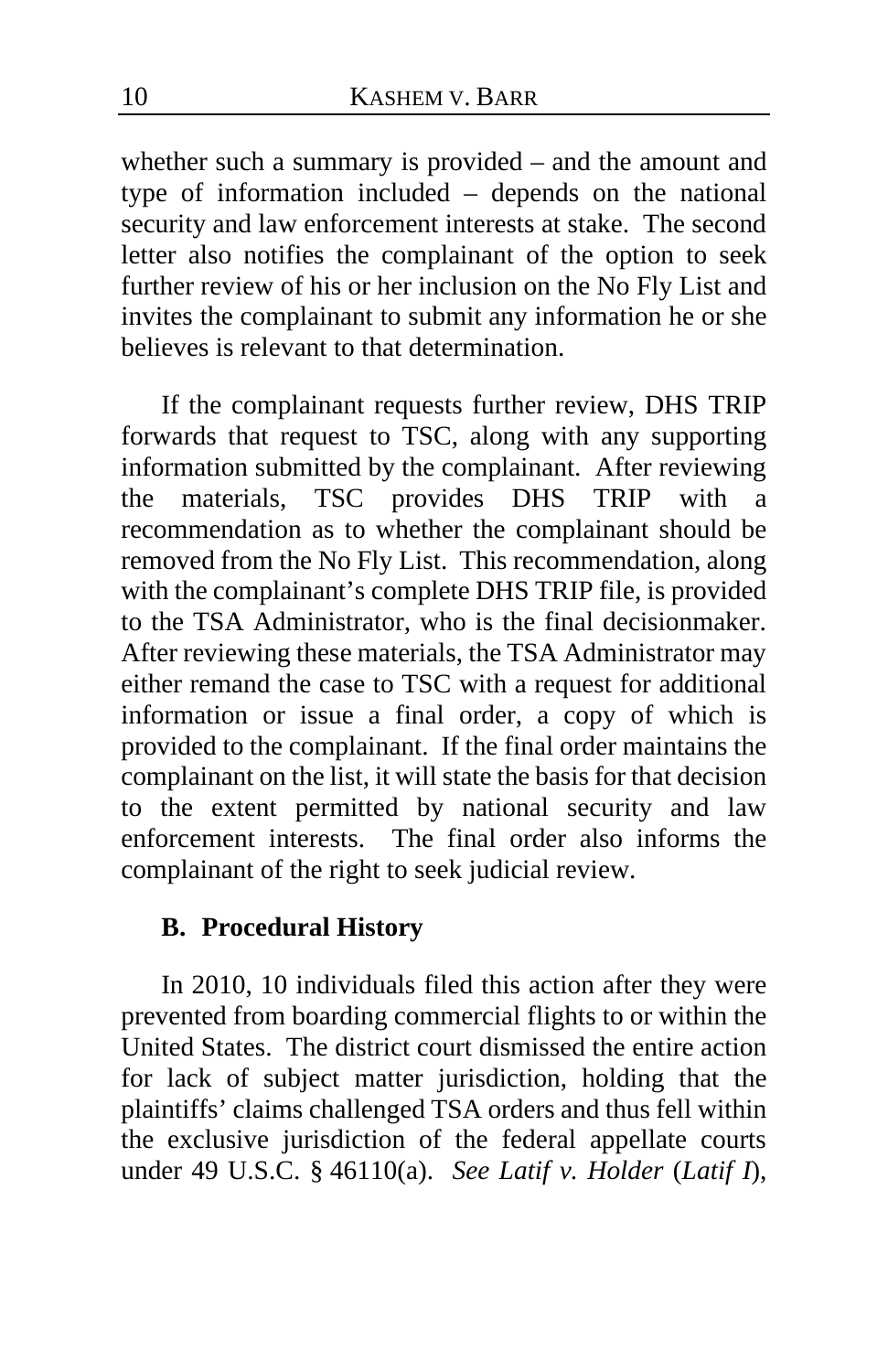No. 3:10-cv-00750-BR, 2011 WL 1667471, at \*6 (D. Or. May 3, 2011).**[2](#page-10-0)** In relevant part, § 46110(a) states:

> [A] person disclosing a substantial interest in an order issued by . . . the Administrator of the Transportation Security Administration with respect to security duties and powers designated to be carried out by the Administrator of the Transportation Security Administration . . . may apply for review of the order by filing a petition for review in the United States Court of Appeals for the District of Columbia Circuit or in the court of appeals of the United States for the circuit in which the person resides or has its principal place of business.

49 U.S.C. § 46110(a).

We vacated and remanded, reasoning that under the pre-2015 redress procedures, it was TSC – not TSA – that compiled the No Fly List, decided whether to remove an individual from the list and bore sole authority to grant relief. *See Latif v. Holder* (*Latif II*), 686 F.3d 1122, 1127–29 (9th Cir. 2012). Because  $\S$  46110(a) does not apply to TSC, we held the statute did not strip the district court of jurisdiction over the plaintiffs' claims. *See id*. at 1129–30.

On remand, the district court held the pre-2015 procedures for seeking removal from the No Fly List

<span id="page-10-0"></span>**<sup>2</sup>** Originally, the lead parties in this case were plaintiff Ayman Latif and defendant Attorney General Eric Holder. At present, the lead parties are plaintiff Faisal Nabin Kashem and defendant Attorney General William Barr. Accordingly, citations to the *Latif* line of cases are references to previous decisions in this litigation.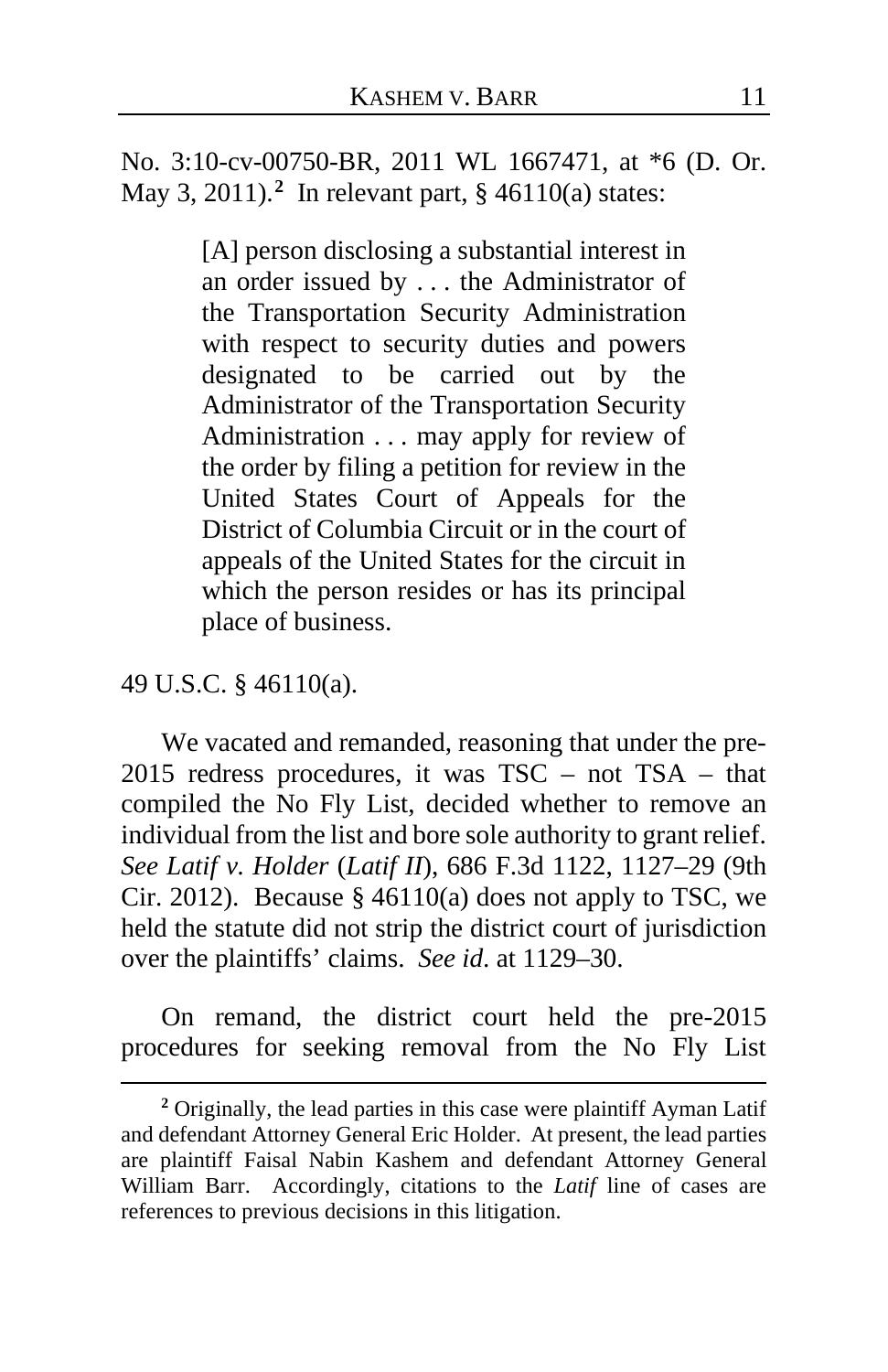violated both procedural due process and the Administrative Procedure Act. *See Latif v. Holder* (*Latif III*), 28 F. Supp. 3d 1134, 1161–63 (D. Or. 2014).In response to that ruling, the government adopted the revised redress procedures at issue here, and it informed several plaintiffs that they were not on the No Fly List.The court dismissed those plaintiffs' claims, as well as the claims of a deceased plaintiff.

As to the remaining four plaintiffs, all of whom are United States citizens, the government reevaluated their statuses under the revised DHS TRIP procedures.**[3](#page-11-0)** At the conclusion of this review, each received a notification letter informing him of his continued inclusion on the No Fly List, identifying the criterion on which the government relied, providing a statement – sometimes incomplete – of the reasons for his inclusion on the list, and providing an unclassified summary of the evidence upon which the government relied in making its determination.**[4](#page-11-1)** The unclassified summaries are paraphrased below. We again emphasize that these summaries are based on the government's *allegations* as to the plaintiffs' conduct. Whether the allegations are true has not been decided in this litigation, and, given their sensitive nature, nothing we say in this opinion should suggest otherwise.

One plaintiff was included on the No Fly List based in part on statements he allegedly made about his support of

<span id="page-11-1"></span>**<sup>4</sup>** The government did not redact any of the DHS TRIP letters it sent the plaintiffs. At the plaintiffs' request, however, the district court sealed those materials and redacted certain portions from the public record.

<span id="page-11-0"></span>**<sup>3</sup>** The district court also addressed the claims of a fifth plaintiff. In June 2019, however, we granted the fifth plaintiff's motion to be dismissed from this appeal under Federal Rule of Appellate Procedure 42(b). Accordingly, we do not address this plaintiff's claims.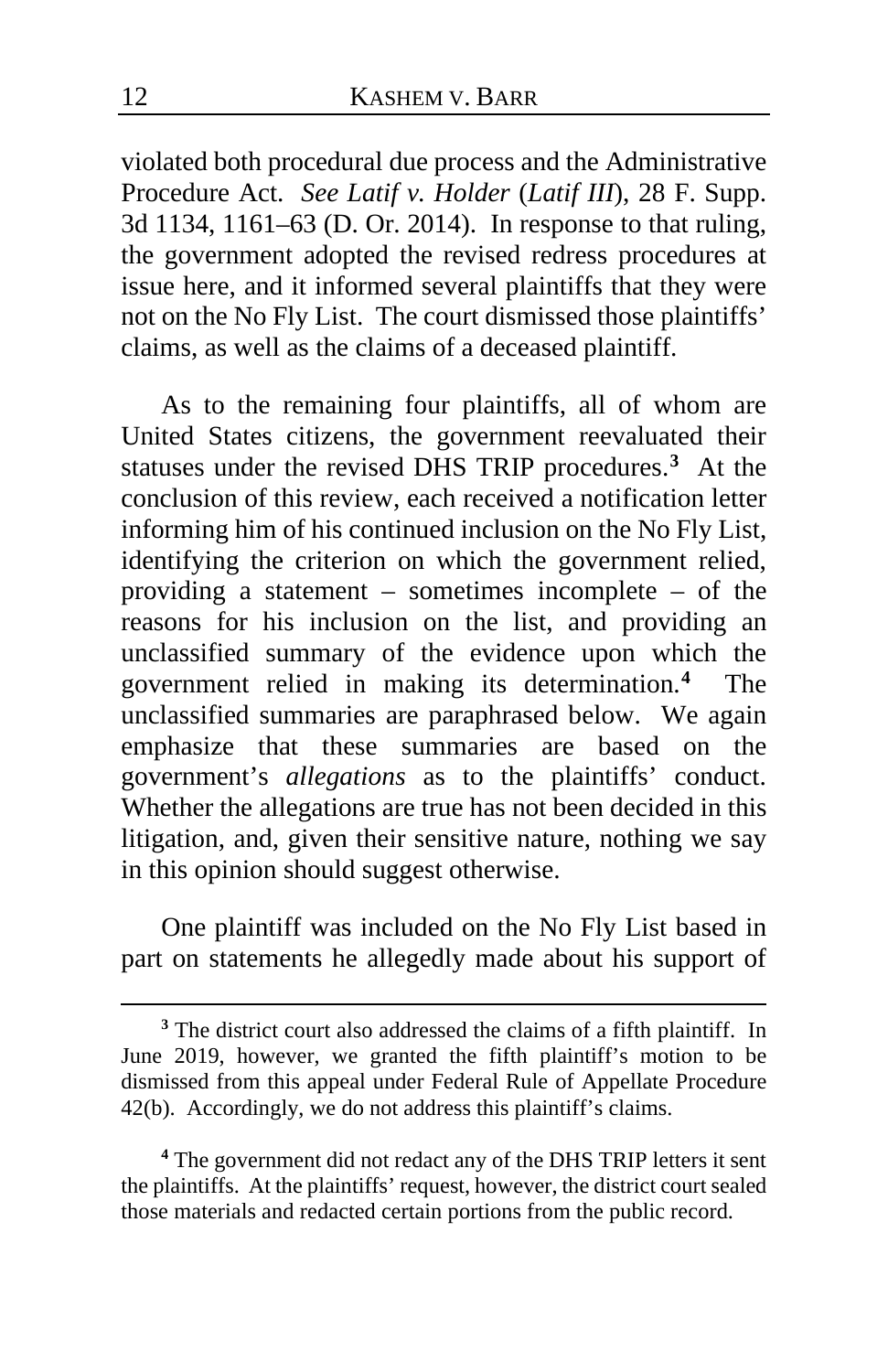violent terrorism and his willingness to fight in Iraq against the United States.According to the government, this plaintiff was interviewed in July 2010 by FBI agents, with counsel present. During that interview, the plaintiff allegedly acknowledged purchasing and distributing lectures by Anwar Al-Aulaqi, emailing Al-Aulaqi on one occasion and authoring posts on Al-Aulaqi's website advocating the bombing of Jewish settlements. Al-Aulaqi, an American Muslim cleric and specially designated global terrorist, was killed in a U.S. drone strike in 2011.

A second plaintiff was included on the No Fly List based on statements he allegedly made to FBI agents after his arrest by the Kenyan military in 2007. According to the government, this plaintiff admitted engaging in militant activities in Somalia. The government alleged the plaintiff admitted receiving weapons training at a camp in Somalia; fighting in Somalia with a group of armed militants that probably included members of al-Qaeda; and being hosted in Somalia by individuals associated with the Council of Islamic Courts, the military wing of which  $-$  al-Shabaab  $-$  is a designated foreign terrorist organization (FTO).

A third plaintiff was included on the No Fly List based in part on his alleged travel to Somalia to train for and engage in jihad. According to the government, this plaintiff was interviewed by the FBI on 12 occasions. The plaintiff allegedly acknowledged traveling to Somalia and joining and receiving weapons training from the Islamic Courts Union, which is associated with al-Shabaab.

In contrast to the relatively detailed letters provided to the other plaintiffs, a fourth plaintiff's notification letter provided only the following unclassified statement of reasons for his inclusion on the No Fly List: "The Government has concerns about the nature and purpose of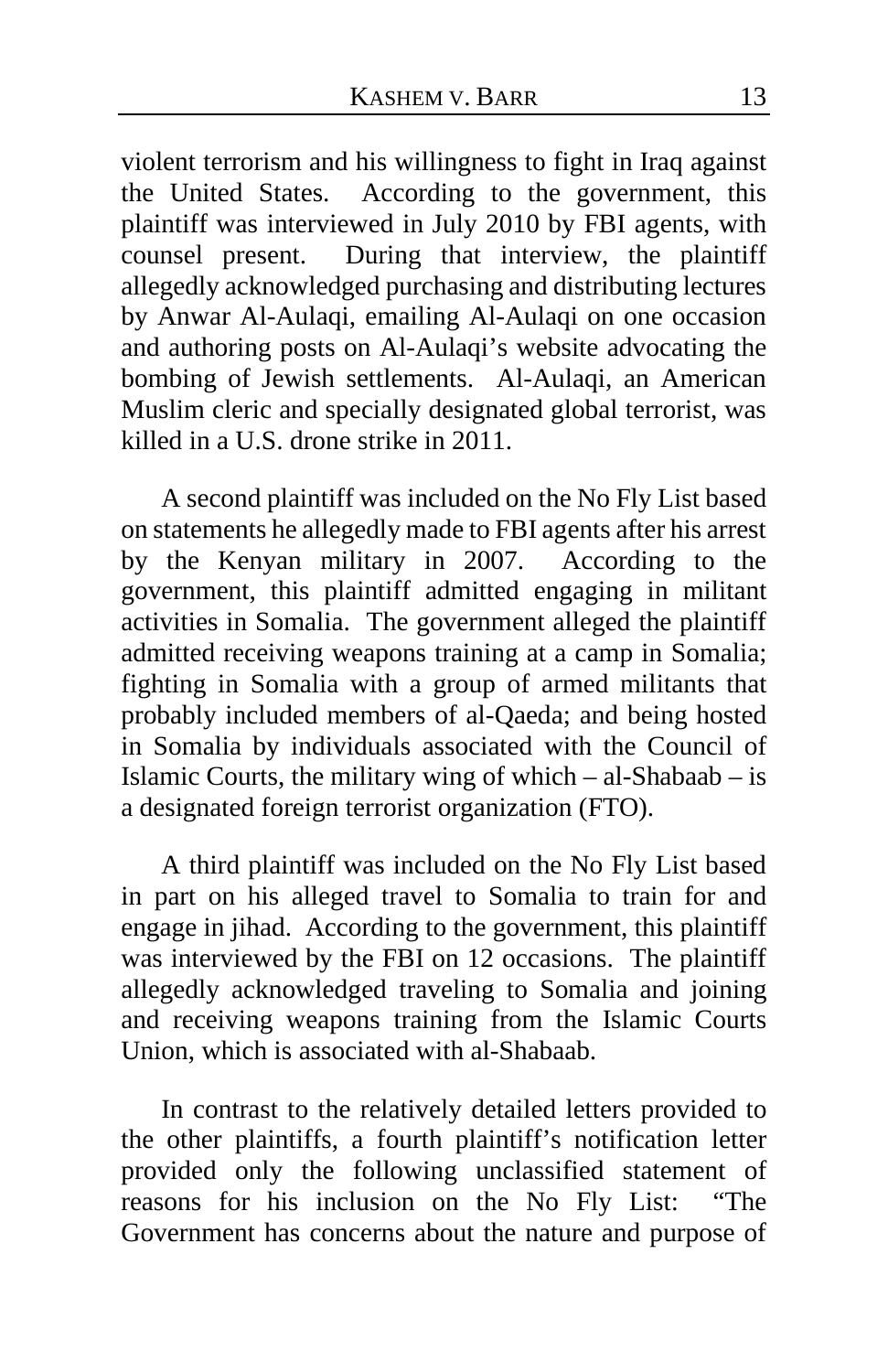[plaintiff's] travel to Yemen in 2010." The government expanded on the reasons for this plaintiff's inclusion on the No Fly List in classified information filed ex parte and in camera in district court.

The letters stated the government could not provide additional disclosures because of national security concerns, privileges or other legal limitations, and they notified the plaintiffs of their opportunity both to respond to the government's allegations and to submit relevant evidence or information on their behalf.

Each plaintiff responded to his notification letter, contesting the reasons for his inclusion on the No Fly List and requesting further information and procedures. None of the plaintiffs submitted evidence in support of his response, however.

DHS TRIP forwarded the plaintiffs' responses to TSC for review. After completing its reviews, TSC provided DHS TRIP with recommendations for the TSA Administrator as to whether each plaintiff should remain on the No Fly List. DHS TRIP forwarded these recommendations to the Acting TSA Administrator, who issued final orders maintaining each plaintiff on the list.

The plaintiffs then returned to the district court, challenging the vagueness of the No Fly List criteria, the adequacy of the revised DHS TRIP procedures and their inclusion on the list. The court held the criteria were not unconstitutionally vague. *See Latif v. Lynch* (*Latif IV*), No. 3:10-cv-00750-BR, 2016 WL 1239925, at \*11–12 (D. Or. Mar. 28, 2016). As to the procedural and substantive due process claims, the court initially concluded the record was not adequate to resolve those claims because the government had not identified the information it had withheld from the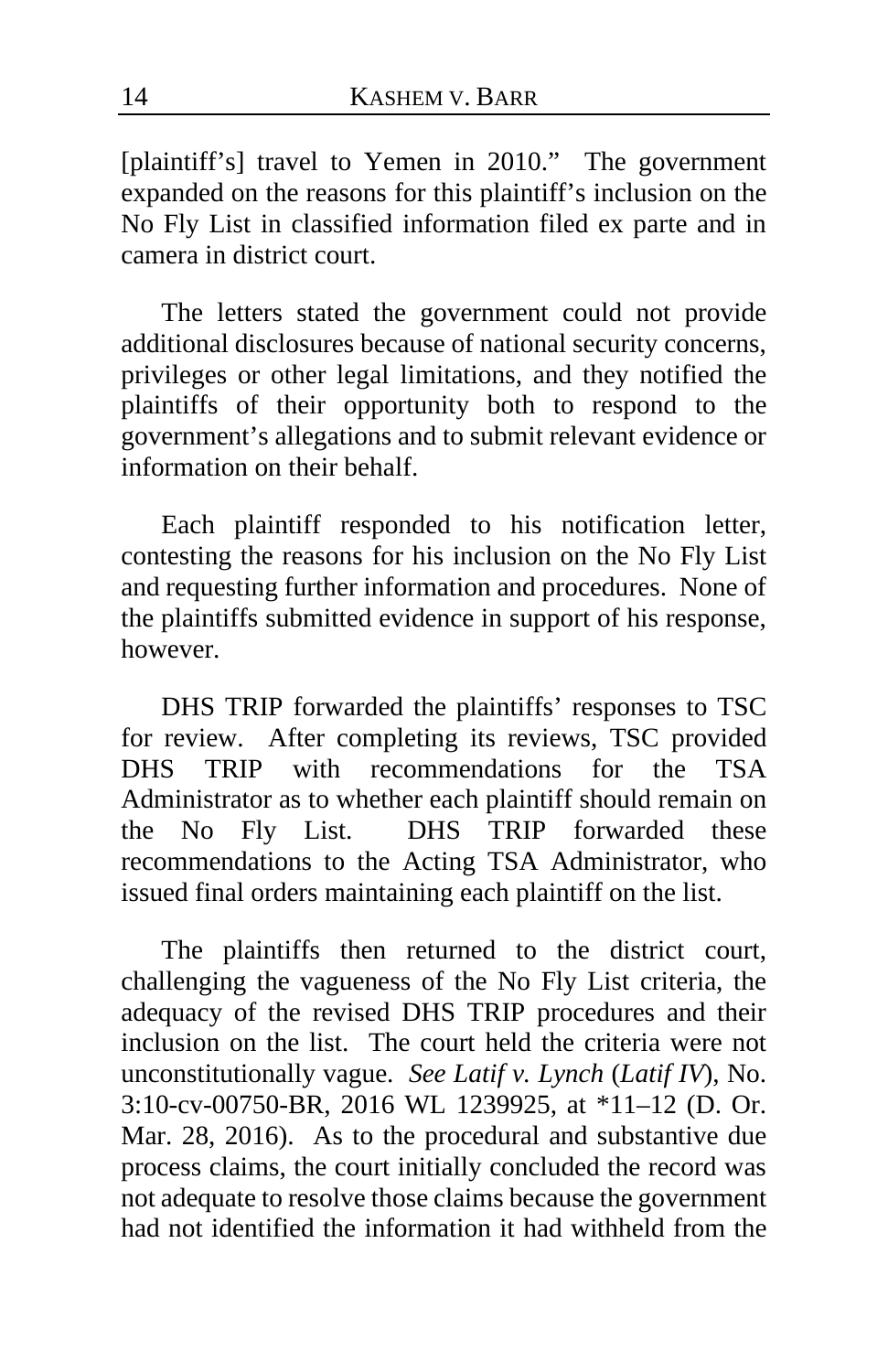plaintiffs' notification letters or the reasons for withholding that information. *See id*. at \*2, 14–20. The court directed the government to supplement the record with a summary of the material information it had withheld from the notification letters, together with a justification for that withholding. *See id*. at \*20. The government did so, submitting classified materials in an ex parte filing. After reviewing those materials in camera, the district court granted summary judgment to the government on the plaintiffs' procedural due process claims. *See* Order at 5–6, *Latif v. Lynch* (*Latif V*), No. 3:10-cv-00750-BR (D. Or. Oct. 6, 2016). The court thereafter dismissed the plaintiffs' substantive due process claims for lack of subject matter jurisdiction, holding the claims challenged TSA orders and thus fell within the exclusive jurisdiction of the courts of appeals under § 46110. *See Latif v. Sessions* (*Latif VI*), No. 3:10-cv-00750-BR, 2017 WL 1434648, at \*9 (D. Or. Apr. 21, 2017).

The plaintiffs appeal the grant of summary judgment on their vagueness and procedural due process claims and the dismissal of their substantive due process claims for lack of subject matter jurisdiction.

#### **II. STANDARD OF REVIEW**

We have appellate jurisdiction under 28 U.S.C. § 1291. "We review de novo a district court's grant or denial of summary judgment," *Lopez-Valenzuela v. Arpaio*, 770 F.3d 772, 777 (9th Cir. 2014) (en banc), and a district court's dismissal for lack of subject matter jurisdiction, *see Young v. United States*, 769 F.3d 1047, 1052 (9th Cir. 2014).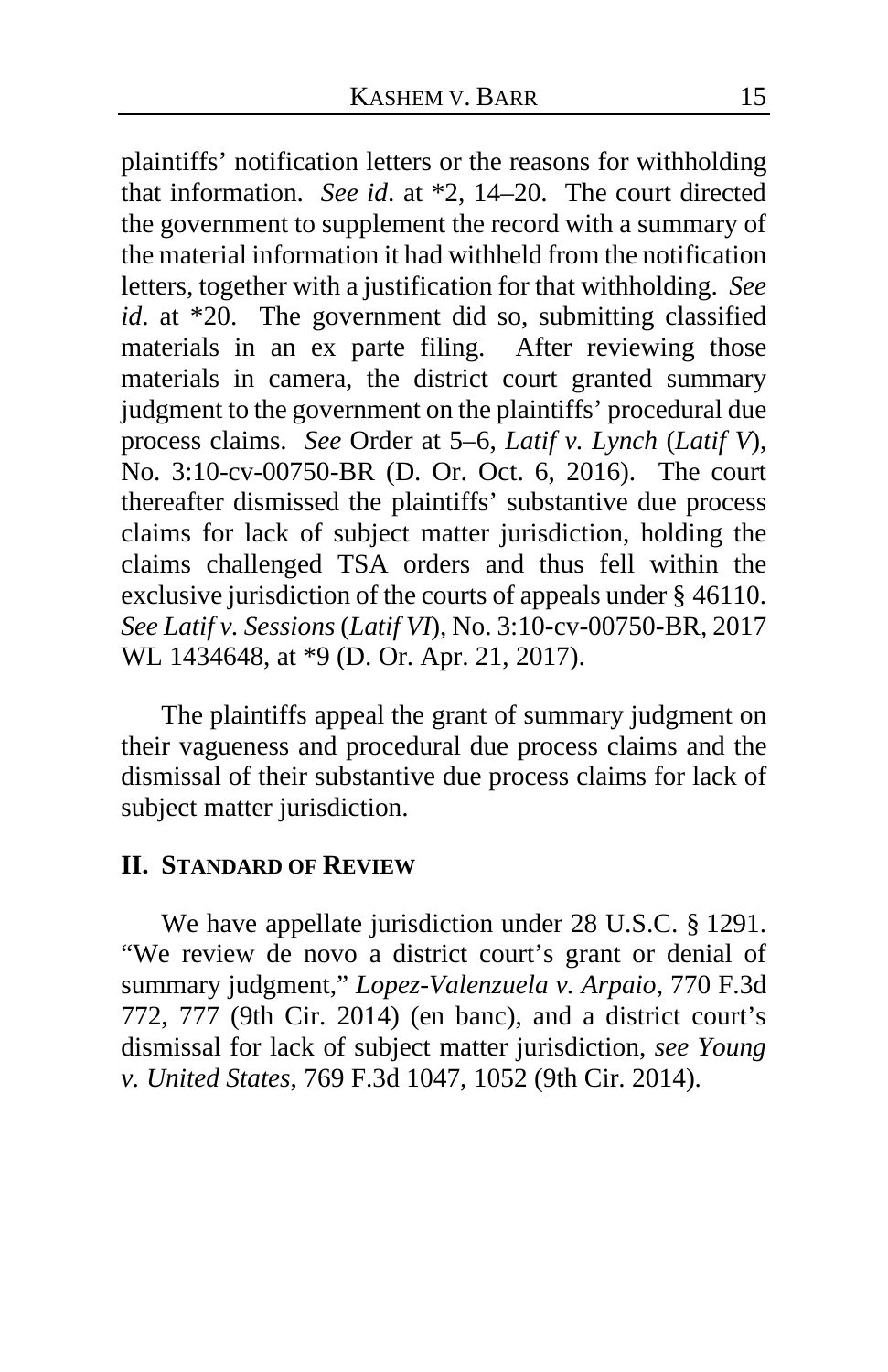#### **III. ANALYSIS**

#### **A. Vagueness**

We first examine whether the criteria for inclusion on the No Fly List are unconstitutionally vague under the Due Process Clause of the Fifth Amendment.**[5](#page-15-0)** "The void-forvagueness doctrine . . . guarantees that ordinary people have 'fair notice' of the conduct a statute proscribes." *Sessions v. Dimaya*, 138 S. Ct. 1204, 1212 (2018) (quoting *Papachristou v. City of Jacksonville*, 405 U.S. 156, 162 (1972)); *see United States v. Williams*, 553 U.S. 285, 304 (2008); *Grayned v. City of Rockford*, 408 U.S. 104, 108 (1972). Additionally, "the doctrine guards against arbitrary or discriminatory law enforcement by insisting that a statute provide standards to govern the actions of police officers, prosecutors, juries, and judges." *Dimaya*, 138 S. Ct. at 1212; *see Williams*, 553 U.S. at 304; *Kolender v. Lawson*, 461 U.S. 352, 357–58 (1983); *Grayned*, 408 U.S. at 108–09. Here, the plaintiffs invoke each of these theories – fair notice and arbitrary enforcement – and they raise both as-applied and facial challenges.

<span id="page-15-0"></span>**<sup>5</sup>** As the district court observed, it is unclear whether the plaintiffs raised a distinct claim that the No Fly List criteria are void for vagueness, or whether they instead contended the vagueness of the criteria amounted to inadequate notice for the purpose of procedural due process. *See Latif IV*, 2016 WL 1239925, at \*11. The third amended complaint states procedural due process, substantive due process and Administrative Procedure Act claims, but makes no mention of vagueness. Because the district court reached the vagueness issue in granting summary judgment to the government, and because both parties treat vagueness as an independent challenge under the Due Process Clause, we approach it as a distinct claim.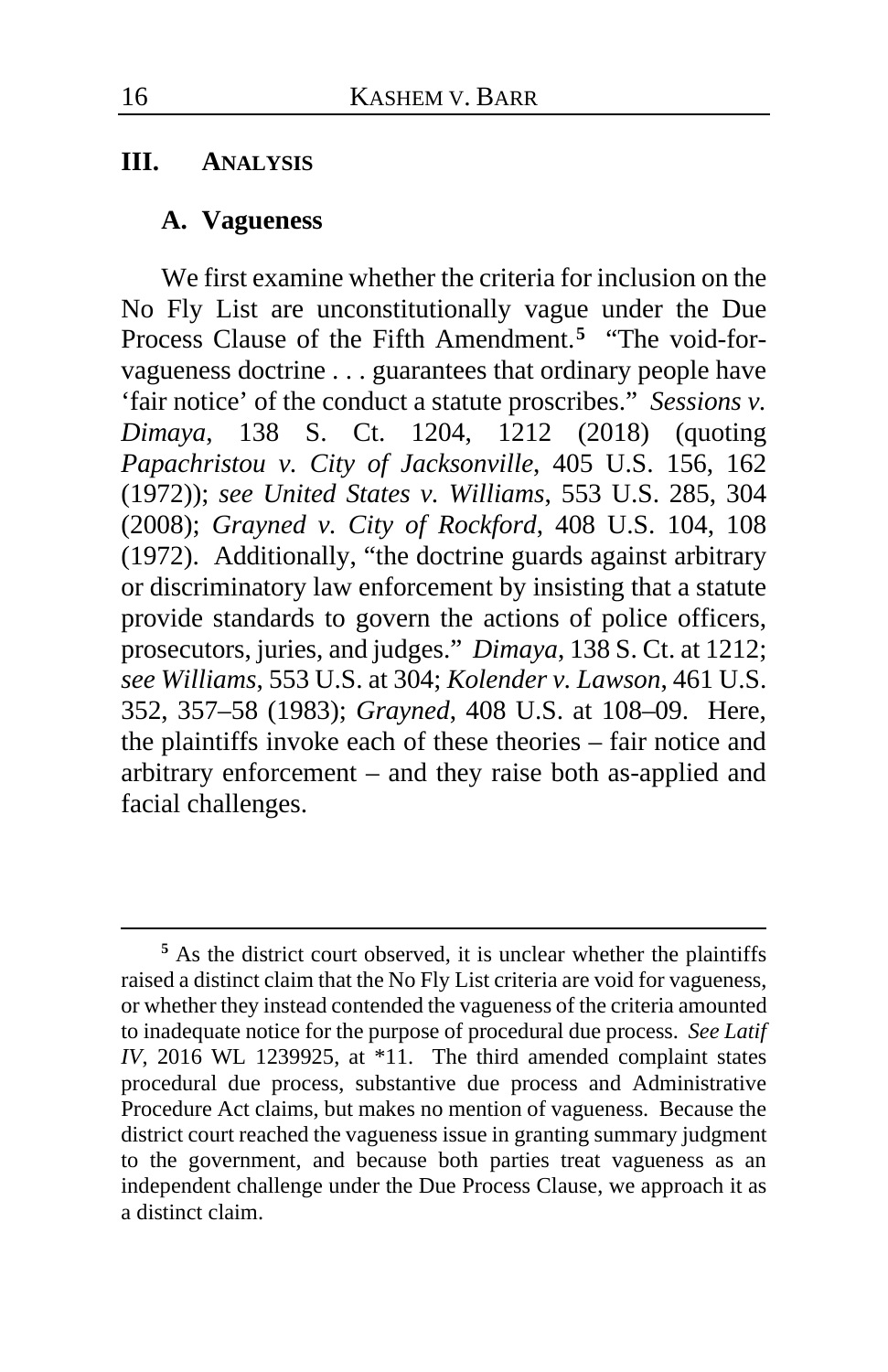# *1. The Strictness of Our Review*

Before reaching those questions, we consider the parties' contentions regarding the strictness of our review. The degree of vagueness the Due Process Clause will tolerate "depends in part on the nature of the enactment." *Hoffman Estates*, 455 U.S. at 498. Relevant factors include whether the challenged provision involves only economic regulation, imposes civil rather than criminal penalties, contains a scienter requirement and threatens constitutionally protected rights. *See id*. at 498–99; *Hanlester Network v. Shalala*, 51 F.3d 1390, 1398 (9th Cir. 1995). A provision that nominally imposes only civil penalties but nonetheless carries a "prohibitory and stigmatizing effect" may warrant a "relatively strict test." *Hoffman Estates*, 455 U.S. at 499.

The plaintiffs ask us to apply an exacting vagueness standard because the No Fly List criteria penalize First Amendment-protected speech and association and impose a punishment – an indefinite bar on air travel – of comparable severity to deportation. *See Dimaya*, 138 S. Ct. at 1213 (applying "the most exacting vagueness standard" in removal cases "'in view of the grave nature of deportation'" (quoting *Jordan v. De George*, 341 U.S. 223, 231 (1951)); *Hoffman Estates*, 455 U.S. at 499 ("If . . . the law interferes with the right of free speech or of association, a more stringent vagueness test should apply.").

The government counters that because the No Fly List criteria impose civil rather than criminal penalties and "the consequences of imprecision are qualitatively less severe," we should "express[] greater tolerance." *Hoffman Estates*, 455 U.S. at 498–99; *see also Gilmore v. Gonzales*, 435 F.3d 1125, 1135 (9th Cir. 2006) (distinguishing the vagueness standard applied to penal statutes from a challenge to the government's airline passenger identification policy on the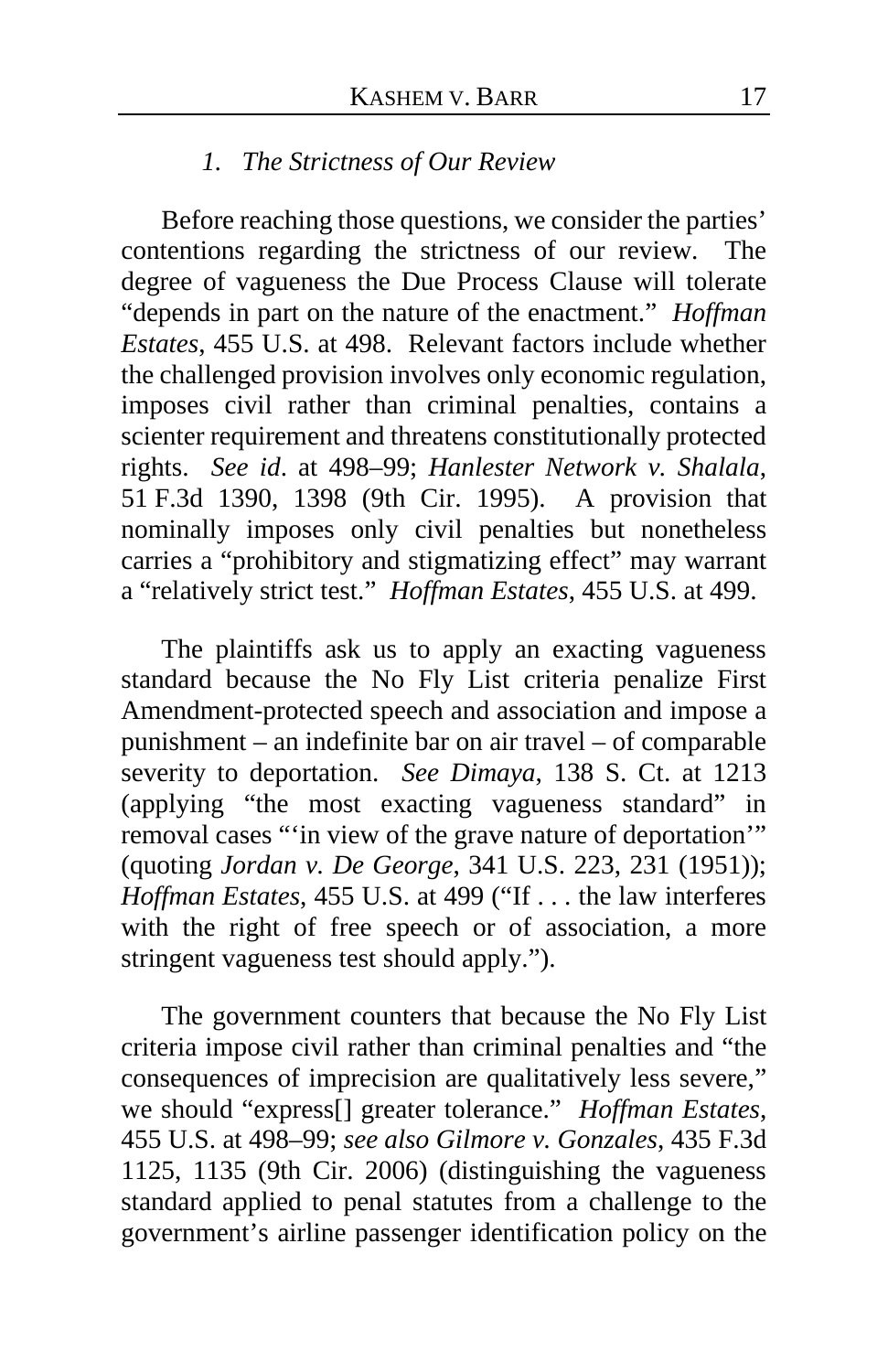ground that the latter "simply prevent[ed] [passengers] from boarding commercial flights" and did not "impose any criminal sanctions, or threats of prosecution, on those who do not comply"). The government points out, moreover, that "perfect clarity and precise guidance have never been required even of regulations that restrict expressive activity." *Holder v. Humanitarian Law Project*, 561 U.S. 1, 19 (2010) (quoting *Williams*, 553 U.S. at 304); *see, e.g.*, *Grayned*, 408 U.S. at 108–14 (rejecting a vagueness challenge to a criminal law that implicated First Amendment activities); *Scales v. United States*, 367 U.S. 203, 223 (1961) (same). Under the No Fly List policy, "nominations must not be based solely on the individual's race, ethnicity, national origin, religious affiliation, or activities protected by the First Amendment as free speech, the exercise of religion, freedom of the press, freedom of peaceful assembly, and petitioning the government for redress of grievances."

Ultimately, we need not decide whether this case calls for the most exacting vagueness standard. Even assuming for purposes of our analysis that a strict standard applies, the plaintiffs' vagueness challenges to the No Fly List criteria fail.

## *2. The As-Applied Vagueness Challenges*

As noted, the plaintiffs' as-applied vagueness challenges assert both that the No Fly List criteria fail to give ordinary people fair notice of the conduct it punishes and that the criteria are so standardless that they invite arbitrary enforcement. We address these contentions in turn.

## *a. Fair Notice*

Whether a provision is vague for lack of fair notice is an objective inquiry. *See Williams*, 553 U.S. at 304–05;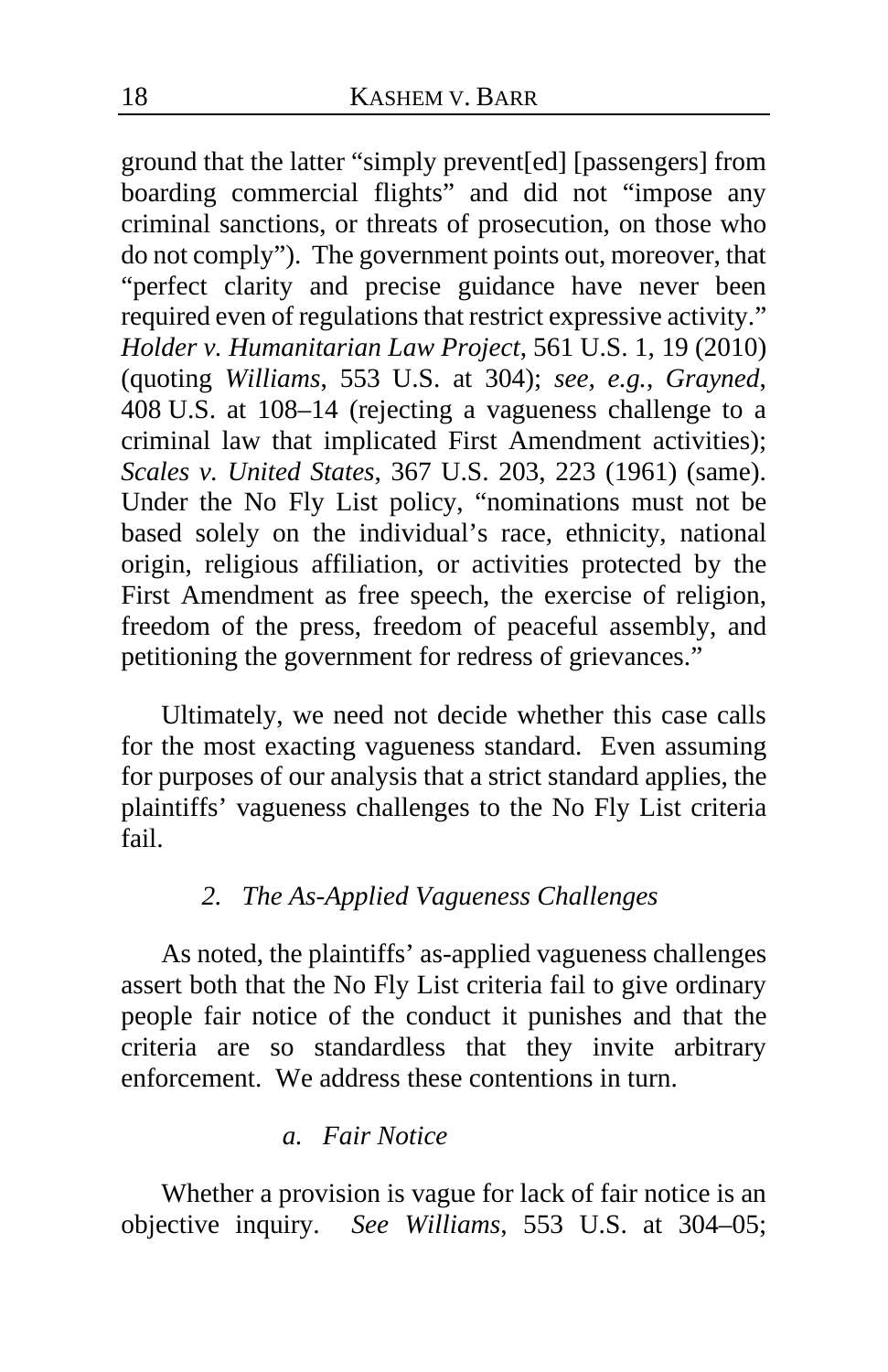*Grayned*, 408 U.S. at 108. We ask whether the law gives "a person of ordinary intelligence fair notice of what is prohibited," *Williams*, 553 U.S. at 304, not whether a particular plaintiff actually received a warning that alerted him or her to the danger of being held accountable for the behavior in question. *See Maynard v. Cartwright*, 486 U.S. 356, 361 (1988); *cf*. *Grayned*, 408 U.S. at 108. The question, therefore, is whether a reasonable person would have known that the plaintiffs' alleged conduct fell within the No Fly List criteria. *See Humanitarian Law Project*, 561 U.S. at 18; *Maynard*, 486 U.S. at 361; *United States v. Kim*, 449 F.3d 933, 941–42 (9th Cir. 2006).

The plaintiffs argue the No Fly List criteria are unconstitutionally vague because they provide no notice of what specific conduct they proscribe, leaving an ordinary person to guess what behavior might lead the government to determine that someone represents a threat of committing an act of terrorism; permit a threat finding based on conduct that is not unlawful, let alone clearly so; fail to specify the degree of risk inherent in the concept of a "threat"; and are based on predictive judgments about future criminal behavior that are inherently unreliable and error-prone. The plaintiffs contend the government has identified no behavioral indicators that can accurately predict whether someone will engage in terrorist activity.

We are not persuaded that the criteria are vague merely because they are based on a threat assessment involving a prediction of future criminal conduct. In *Schall v. Martin*, 467 U.S. 253, 278–79 (1984), the Supreme Court rejected the argument that a provision was "fatally vague" because it authorized pretrial detention of juveniles deemed a "serious risk" of committing a crime before their next court appearance. Similarly, in *Jurek v. Texas*, 428 U.S. 262, 272–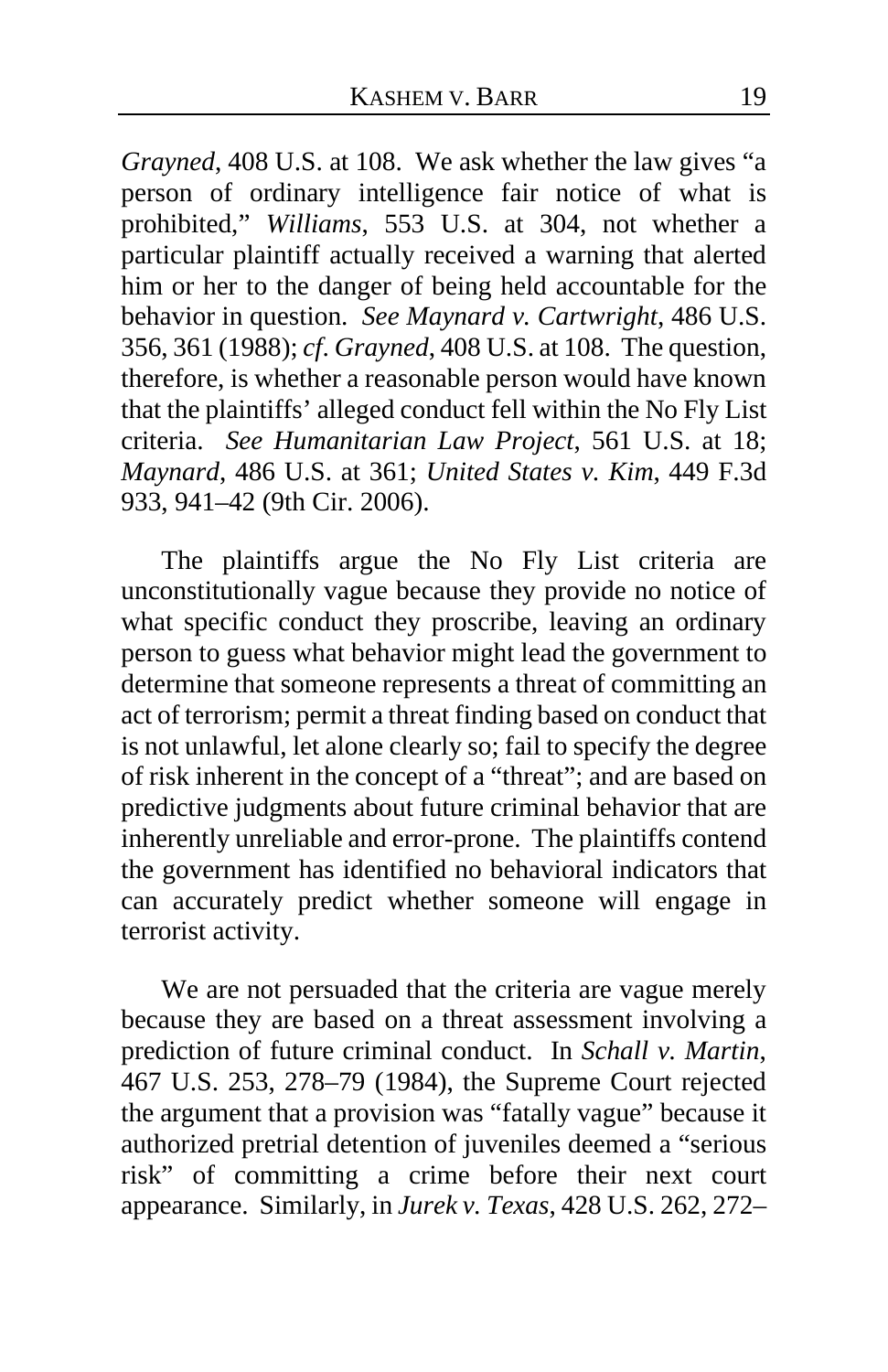76 (1976) (plurality opinion), the Court rejected the argument that a capital sentencing scheme was "so vague as to be meaningless" because it required the jury to find whether the defendant posed a "continuing threat to society." As the Court explained in *Schall*:

> [F]rom a legal point of view there is nothing inherently unattainable about a prediction of future criminal conduct. Such a judgment forms an important element in many decisions, and we have specifically rejected the contention . . . 'that it is impossible to predict future behavior and that the question is so vague as to be meaningless.'

467 U.S. at 278–79 (footnote omitted) (quoting *Jurek*, 428 U.S. at 274).**[6](#page-19-0)**

We are not persuaded, moreover, that the criteria are vague simply because they fail to delineate a set of factors

<span id="page-19-0"></span>**<sup>6</sup>** The plaintiffs seek to distinguish *Schall* and *Jurek* on three grounds. First, they contend the risk assessments at issue in *Schall* and *Jurek* required a prior judicial determination of at least probable cause to believe the individual had already engaged in clearly proscribed conduct. *See Schall*, 467 U.S. at 258–60 (judicial probable cause finding within days after detention began); *Jurek* 428 U.S. at 267 (defendant had been convicted of a capital offense). Second, they argue *Schall* and *Jurek* involved procedural protections – including the right to counsel, disclosure of evidence and adversarial hearings – designed to reduce the possibility of error inherent in a risk assessment. Third, the plaintiffs contend predictions of future dangerousness in pretrial and sentencing contexts rest on "decades of judicial practice," whereas here, the government has not identified any indicators that can reliably assess the likelihood that a given person will commit a terrorist offense. These concerns speak more to the plaintiffs' procedural and substantive due process challenges than to vagueness.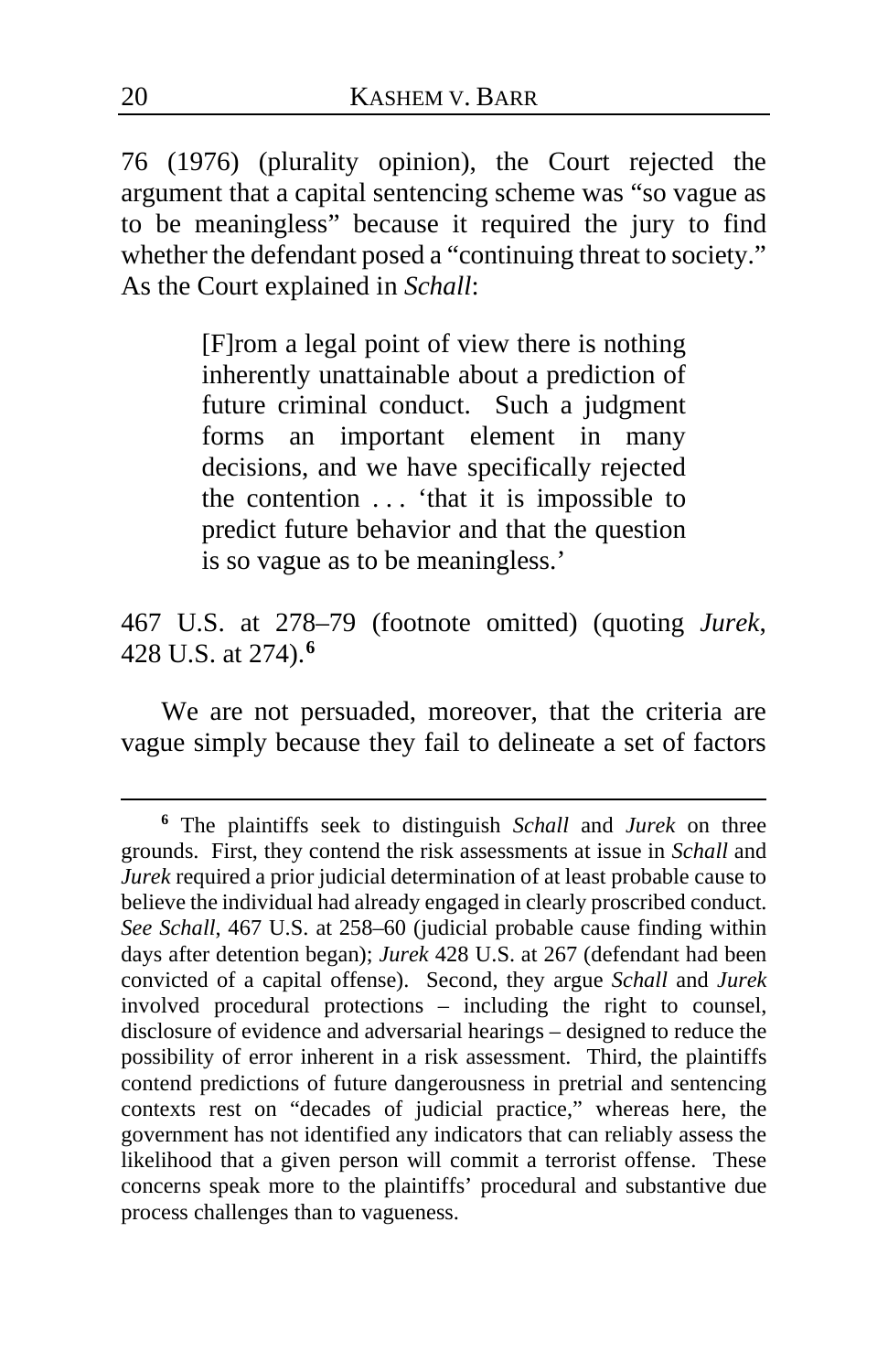relevant to a threat assessment. As the Court explained in *Schall*, "a prediction of future criminal conduct is 'an experienced prediction based on a host of variables' which cannot be readily codified." 467 U.S. at 279 (quoting *Greenholtz v. Neb. Penal Inmates*, 442 U.S. 1, 16 (1979)).

Furthermore, a conduct-based threat assessment is not vague merely because it takes lawful conduct into account. The pretrial detention decision in *Schall* was "based on as much information as can reasonably be obtained," including a range of factors that did not amount to unlawful, let alone clearly unlawful, conduct. *Id.* (listing, by way of example, relevant factors such as lack of parental control and the child's "school situation"). Likewise, *Jurek* observed that the jury must be able to consider "all possible relevant information" in deciding whether a person convicted of capital murder was likely to commit "criminal acts of violence" that would constitute a "continuing threat to society" – terms that the statute left undefined. *Jurek*, 428 U.S. at 272, 276.

Nor are the criteria vague merely because they fail to specify the "degree of risk inherent in the concept of a 'threat.'" The plaintiffs are correct that the Supreme Court emphasized this factor in striking down the statutory provisions at issue in *Johnson* and *Dimaya*. The Court struck down those provisions in part because they "left unclear what threshold level of risk" was required. *See Dimaya*, 138 S. Ct. at 1214 (citing *Johnson*, 135 S. Ct. at 2558).**[7](#page-20-0)** In both cases, however, the Court "emphasized that

<span id="page-20-0"></span>**<sup>7</sup>** *Johnson* struck down the residual clause of the Armed Career Criminal Act, which defined the term "violent felony" to include any felony that "involves conduct that presents a *serious potential risk* of physical injury to another." 18 U.S.C. § 924(e)(2)(B) (emphasis added).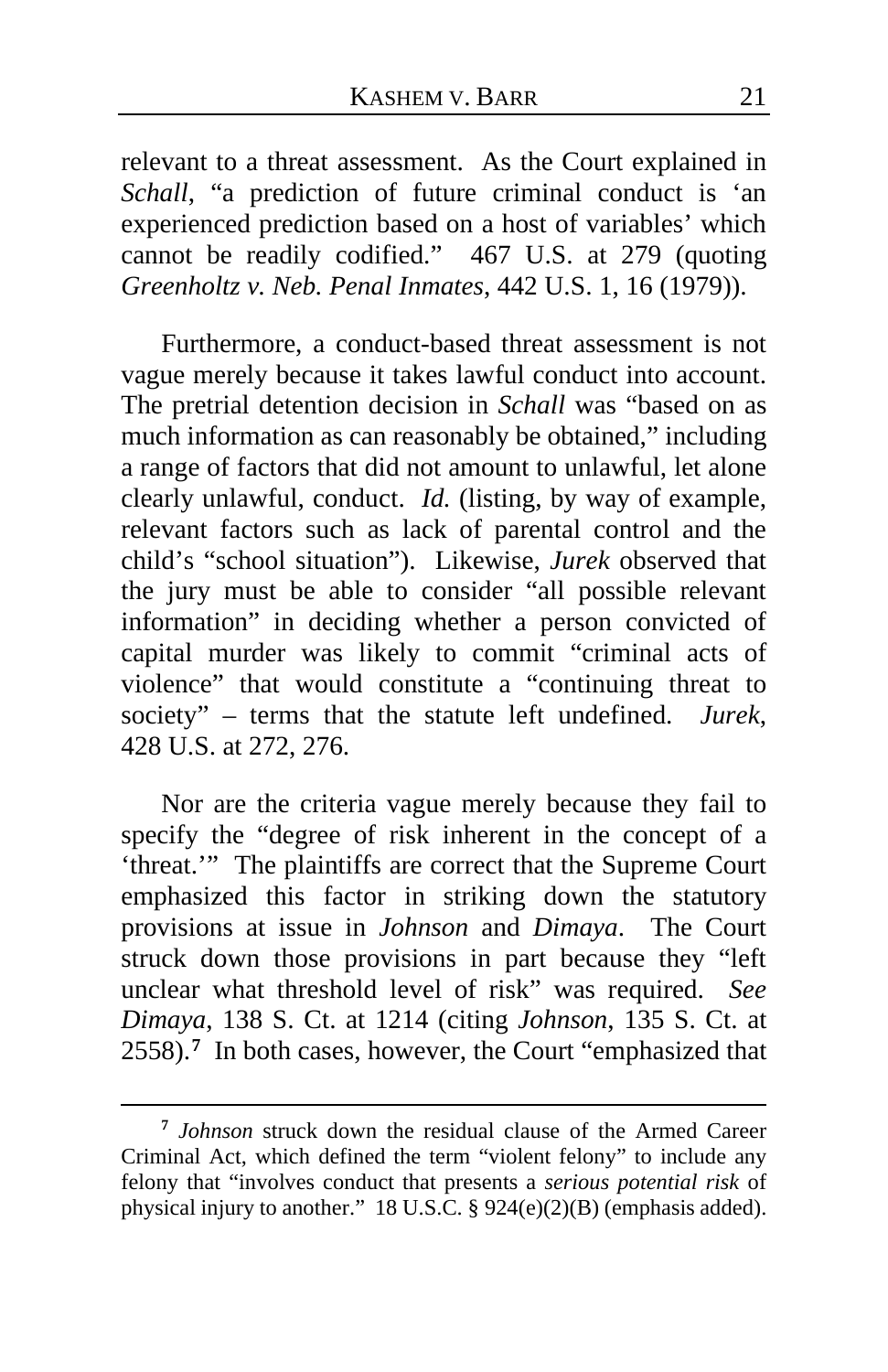this feature alone would not have violated the void-forvagueness doctrine: Many perfectly constitutional statutes use imprecise terms like 'serious potential risk' . . . or 'substantial risk' . . . ." *Id.* The indeterminate risk standard rendered the provisions vague only because it was combined with a second factor – the categorical approach – that required the court to imagine the kind of conduct involved in the "ordinary case" of a crime and then decide whether that abstract scenario presented the requisite risk of physical injury or physical force. *See United States v. Davis*, 139 S. Ct. 2319, 2326 (2019) ("*Johnson* and *Dimaya* . . . . teach that the imposition of criminal punishment can't be made to depend on a judge's estimation of the degree of risk posed by a crime's imagined 'ordinary case.'"); *Dimaya*, 138 S. Ct. at 1213–14; *Johnson*, 135 S. Ct. at 2557–58. Here, by contrast, the categorical approach does not apply, no "ordinary case" inquiry is required and the threat assessment required under the No Fly List criteria applies to real-world conduct. *Johnson* and *Dimaya*, therefore, are distinguishable. *See Davis*, 139 S. Ct. at 2327 ("[A] casespecific approach would avoid the vagueness problems that doomed the statutes in *Johnson* and *Dimaya*. In those cases, we recognized that there would be no vagueness problem with asking a jury to decide whether a defendant's 'realworld conduct' created a substantial risk of physical violence."); *Johnson*, 135 S. Ct. at 2561 ("As a general matter, we do not doubt the constitutionality of laws that call

*Dimaya* invalidated the residual clause of the Immigration and Nationality Act, which defined the term "crime of violence" to include "any other offense that is a felony and that, by its nature, involves a *substantial risk* that physical force against the person or property of another may be used in the course of committing the offense." *Id.* § 16(b) (emphasis added).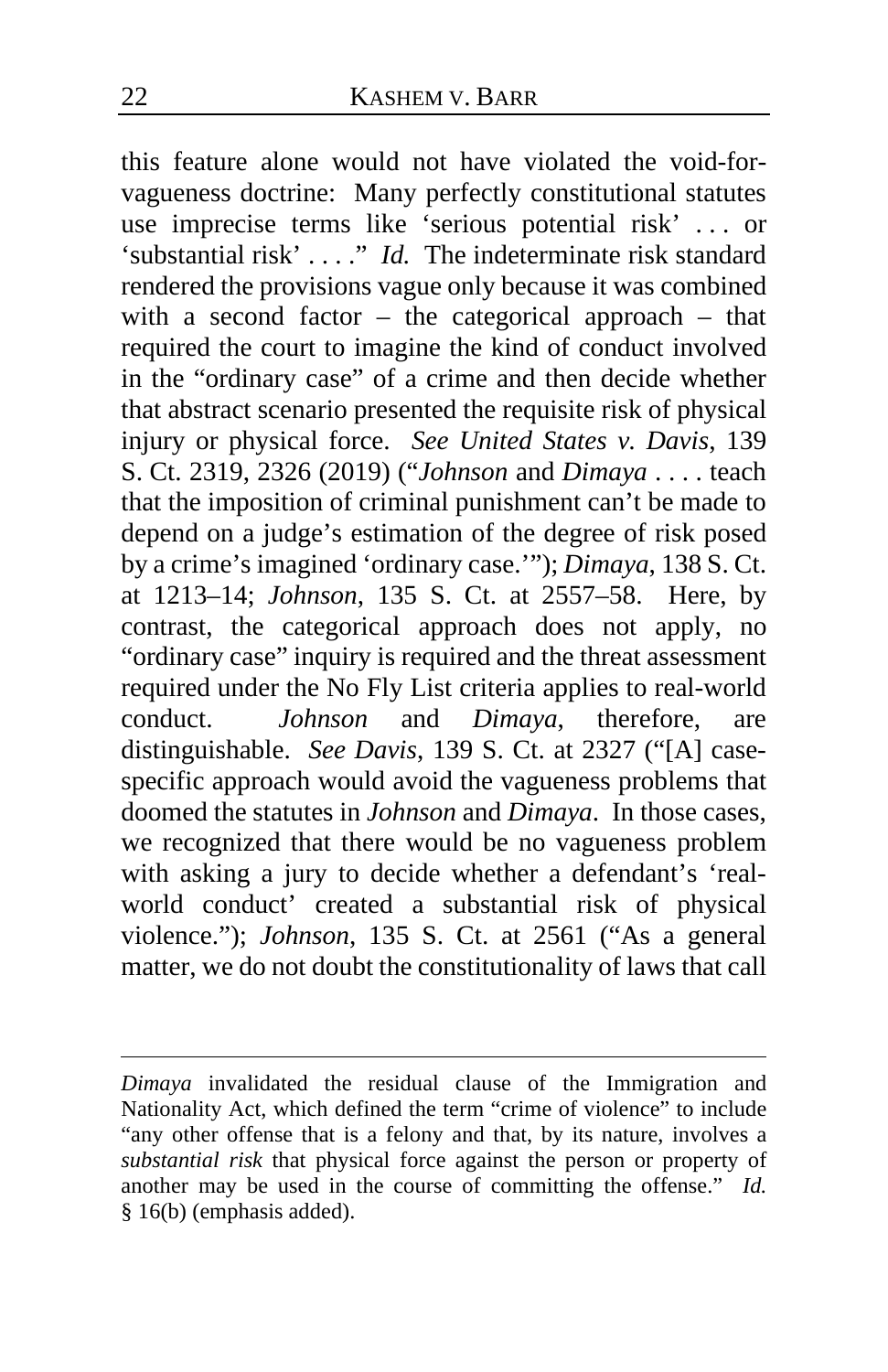for the application of a qualitative standard such as 'substantial risk' to real-world conduct . . . .").

Perhaps most significantly, the plaintiffs emphasize that the criteria are silent as to the kinds of specific conduct that may lead to inclusion on the No Fly List. The criteria do not, for example, delineate the types of associations, foreign travel or online activities in which an individual can safely engage or, alternatively, that would raise suspicion. This is a valid concern. Although "a prediction of future criminal conduct is 'an experienced prediction based on a host of variables' which cannot be readily codified," *Schall*, 467 U.S. at 279 (quoting *Greenholtz*, 442 U.S. at 16), and "due process does not require 'impossible standards' of clarity," *Kolender*, 461 U.S. at 361 (quoting *United States v. Petrillo*, 332 U.S. 1, 7 (1947)), further precision may be required where possible and practical, *see id.*

Ultimately, this case does not require us to address whether further precision was required in the abstract. Even if the criteria might be vague as applied to others – a question we do not reach – this is an as-applied challenge, and we are persuaded that each of *these plaintiffs* had fair notice that *his conduct* would raise suspicion under the criteria. It was reasonably clear to one of the plaintiffs, for example, that a person would fall within the criteria if he traveled to Somalia "to fight jihad and to train for jihad," received weapons training at a camp associated with a foreign terrorist organization (FTO) and fought with a group that likely included members of al-Qaeda. A second plaintiff had fair notice that the criteria applied to a person who traveled to Somalia to join a group associated with a foreign terrorist organization, received weapons training from that group and served as a medic near the front line of combat. It was reasonably clear to someone in a third plaintiff's position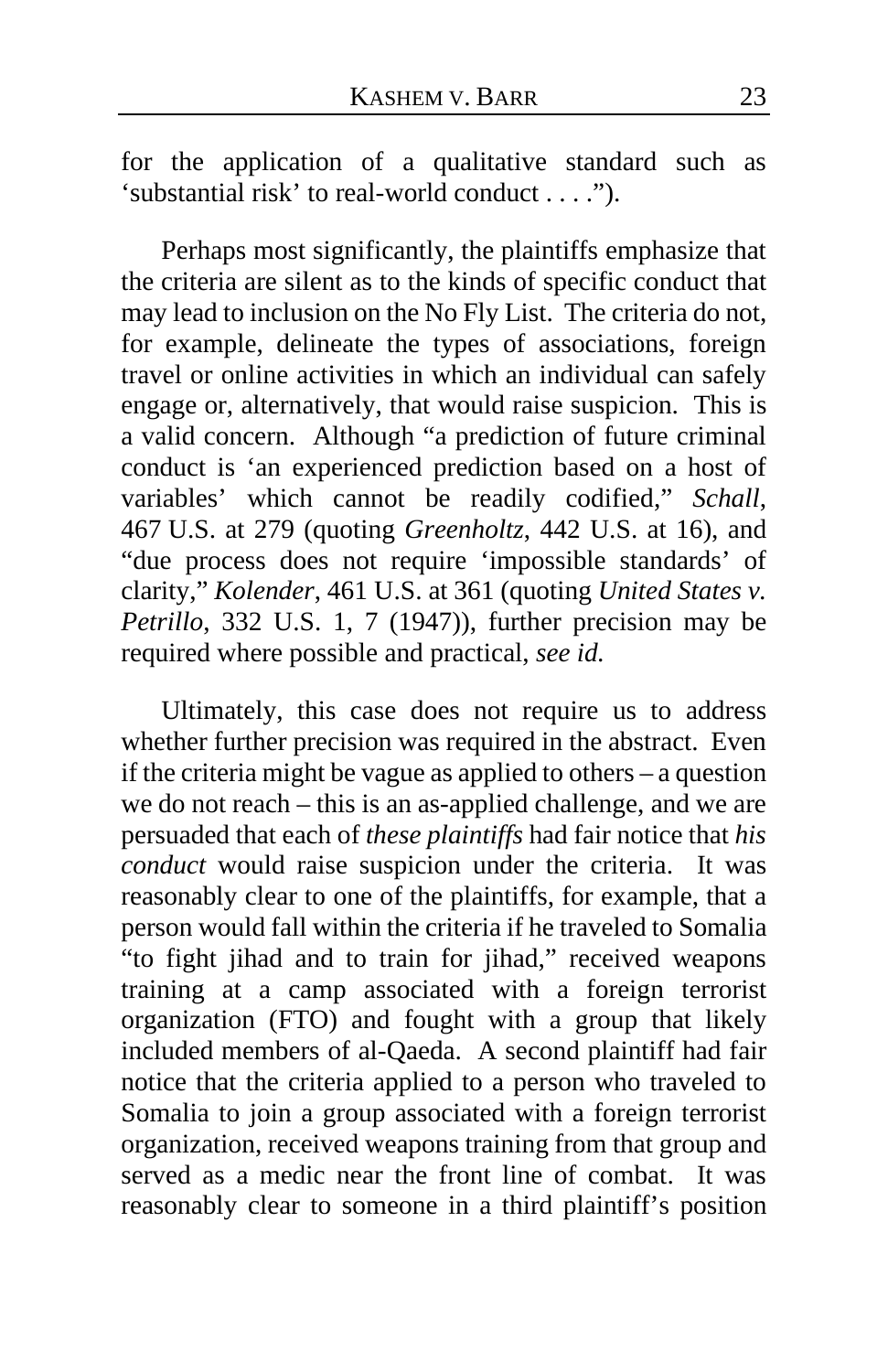that the criteria applied to a person who appears to have endorsed a specially designated global terrorist's message by distributing that terrorist's lectures and communicating with the terrorist, wrote posts on the terrorist's website advocating bombing members of another religious group and made statements about his willingness to fight in Iraq against the United States.**[8](#page-23-0)** Finally, although a fourth plaintiff's notification letter stated only that he was included on the No Fly List based on "concerns about the nature and purpose of [his] travel to Yemen in 2010," the classified information filed by the government satisfies us that someone in this plaintiff's position had fair notice that his conduct fell under the second of the No Fly List criteria. Thus, notwithstanding their lack of specificity, the criteria provided fair notice to these plaintiffs.

The plaintiffs also point out that the government did not disclose the four criteria "until well after Plaintiffs filed this lawsuit." "Thus," in their view, "even if Plaintiffs and the Court could discern what conduct the criteria proscribe now[,] . . . Plaintiffs did not have *any* notice, let alone 'fair notice,' that their . . . conduct could have led to placement on the No Fly List when it occurred." The operative question, however, is whether the plaintiffs had fair notice of the No Fly List *policy* at the time of their conduct, not whether they had notice of the written criteria summarizing that policy. *See Gilmore*, 435 F.3d at 1135–36 ("Although Gilmore was not given the text of the identification policy ..., he was nonetheless accorded adequate notice given that he was informed of the policy and how to comply."). Here,

<span id="page-23-0"></span>**<sup>8</sup>** Three of the plaintiffs were included on the No Fly List based on the fourth No Fly List criterion – i.e., TSC determined they represented "[a] threat of engaging in or conducting a violent act of terrorism and [were] operationally capable of doing so."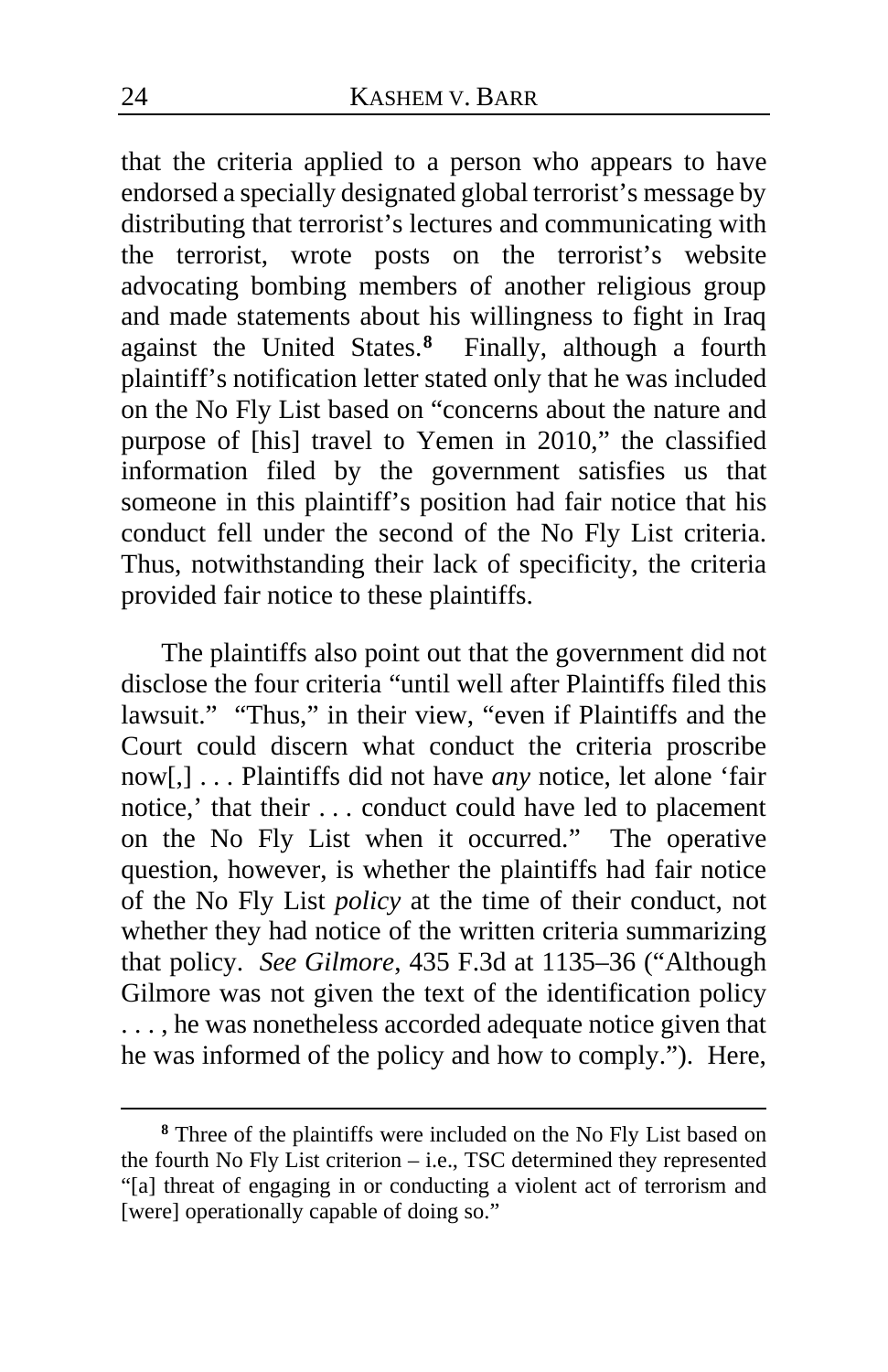the written criteria say only that inclusion on the No Fly List turns on whether an individual poses a threat of committing  $(a)$  aviation-related terrorism,  $(b)$  domestic terrorism against the U.S. homeland, (c) international terrorism against U.S. interests abroad or (d) an act of terrorism that the individual is operationally capable of carrying out. The plaintiffs have not shown they lacked fair notice of this policy before the written criteria were disclosed.

## *b. Arbitrary Enforcement*

The plaintiffs alternatively argue the No Fly List criteria are unconstitutionally vague because they vest the government with unbridled enforcement discretion. *See Dimaya*, 138 S. Ct. at 1212 ("The void-for-vagueness doctrine ... guards against arbitrary or discriminatory law enforcement by insisting that a statute provide standards to govern the actions of police officers, prosecutors, juries, and judges."); *Williams*, 553 U.S. at 304; *Kolender*, 461 U.S. at 358. "[I]f arbitrary and discriminatory enforcement is to be prevented, laws must provide explicit standards for those who apply them." *Grayned*, 408 U.S. at 108.

Upon review of the government's public and classified filings, we are satisfied that the No Fly List criteria are governed by constitutionally sufficient standards, at least as applied to these plaintiffs. Rules governing the No Fly List require a nominating agency to provide a summary of the underlying substantive information demonstrating that a nominee meets the criteria for inclusion on the list. This information is then assessed according to the interagency Watchlisting Guidance to determine whether there is reasonable suspicion that the individual represents a threat of committing a terrorist act. The nominator must rely on articulable intelligence to meet the reasonable suspicion standard; mere guesses or "hunches" are insufficient.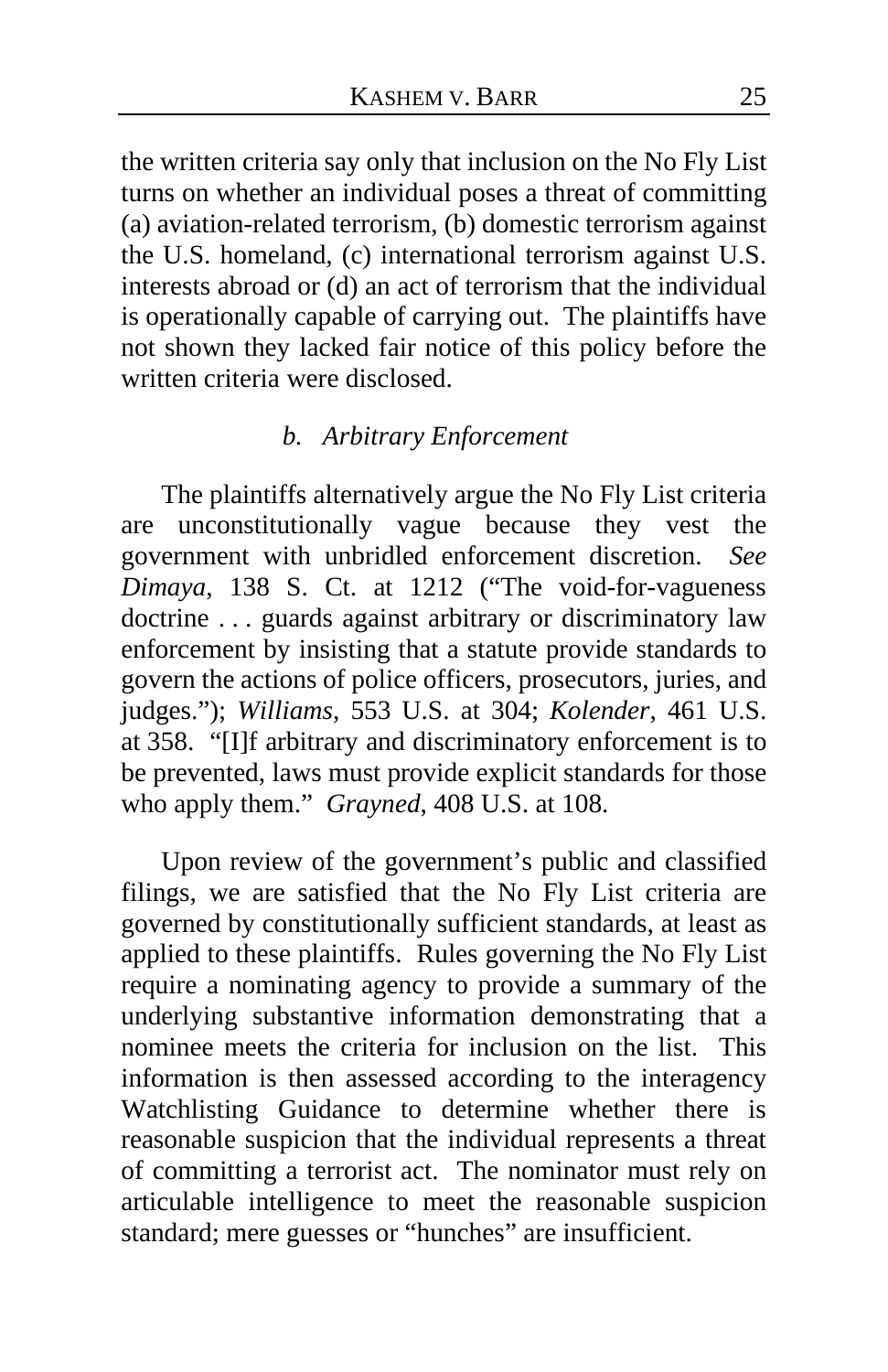It is not the case that the No Fly List criteria lack "any ascertainable standard for inclusion and exclusion," *Smith v. Goguen*, 415 U.S. 566, 578 (1974), nor do they contain "no guidelines, such that the authorities can arbitrarily prosecute one class of [persons] instead of another," *Kim*, 449 F.3d at 943. Rather, application of the criteria turns on whether – based on articulable, concrete intelligence, assessed according to the Watchlisting Guidance – there is a reasonable suspicion the nominee represents a threat of committing an act of terrorism. The reasonable suspicion standard, moreover, "ensures the existence of 'neutral limitations on the conduct of individual [law enforcement] officers.'" *Kolender*, 461 U.S. at 360–61 (quoting *Brown v. Texas*, 443 U.S. 47, 51 (1979)). Accordingly, we are not persuaded, on the facts of this case, that the criteria raise substantial concerns of arbitrary application.

#### *3. The Facial Vagueness Challenges*

"[V]agueness challenges to statutes that do not involve First Amendment violations must be examined as applied to the defendant." *Kim*, 449 F.3d at 942; *see Maynard*, 486 U.S. at 361. "A plaintiff who engages in some conduct that is clearly proscribed cannot complain of the vagueness of the law as applied to the conduct of others." *Hoffman Estates*, 455 U.S. at 495. Thus, as a general matter, a defendant who cannot sustain an as-applied vagueness challenge to a statute cannot be the one to make a facial vagueness challenge to the statute.**[9](#page-25-0)**

<span id="page-25-0"></span>**<sup>9</sup>** These requirements are relaxed in the First Amendment context. Under the First Amendment overbreadth doctrine, "[l]itigants . . . are permitted to challenge a statute not because their own rights of free expression are violated, but because of a judicial prediction or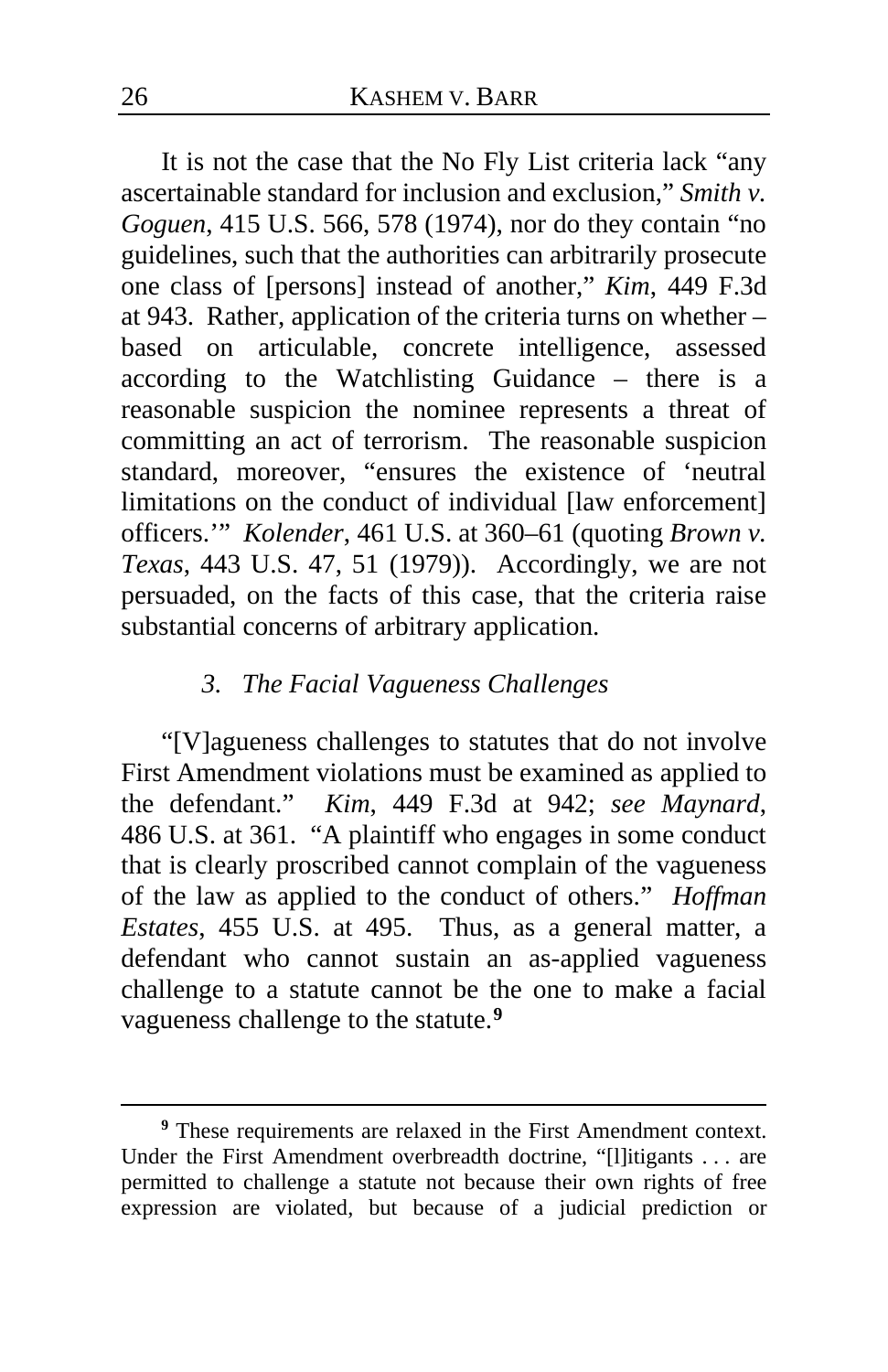We recognize that this rule is not absolute. In *Johnson*, for example, the Supreme Court "looked past [the] asapplied challenge directly to the petitioner's facial challenge." *Henry v. Spearman*, 899 F.3d 703, 709 (9th Cir. 2018). Thus, the general rule that a litigant whose conduct is clearly prohibited by a statute cannot be the one to make a facial vagueness challenge is subject to exceptions.

We do not, however, agree with the plaintiffs' argument that the general rule has been altogether abolished. Rather than arguing an exception applies here, the plaintiffs raise a blanket challenge to the general rule. Exceptions aside, they argue more broadly that it is no longer the case that a litigant whose conduct is clearly prohibited by a statute cannot be the one to make a facial vagueness challenge. They note that, in *Johnson* and *Dimaya*, the Supreme Court squarely rejected the proposition that a statute is void for vagueness only if it is vague in all its applications. *See Johnson*, 135 S. Ct. at 2561; *Guerrero v. Whitaker*, 908 F.3d 541, 544 (9th Cir. 2018). They maintain that the rule that a litigant whose conduct is clearly prohibited by a statute cannot be the one to make a facial vagueness challenge is nothing more than a corollary to the now discarded rule that a facial challenge requires a statute to be vague in all its applications. Thus, in

assumption that the statute's very existence may cause others not before the court to refrain from constitutionally protected speech or expression." *Broadrick v. Oklahoma*, 413 U.S. 601, 612 (1973); *see also Humanitarian Law Project*, 561 U.S. at 20; *Williams*, 553 U.S. at 304. Here, the plaintiffs have not asserted a First Amendment overbreadth claim. Moreover, "[e]ven assuming that a heightened [vagueness] standard applies because the [No Fly List criteria] potentially implicate[] speech," the rule that a plaintiff who engages in some conduct that is clearly proscribed cannot complain of the vagueness of the law as applied to the conduct of others "makes no exception for conduct in the form of speech." *Humanitarian Law Project*, 561 U.S. at 20–21.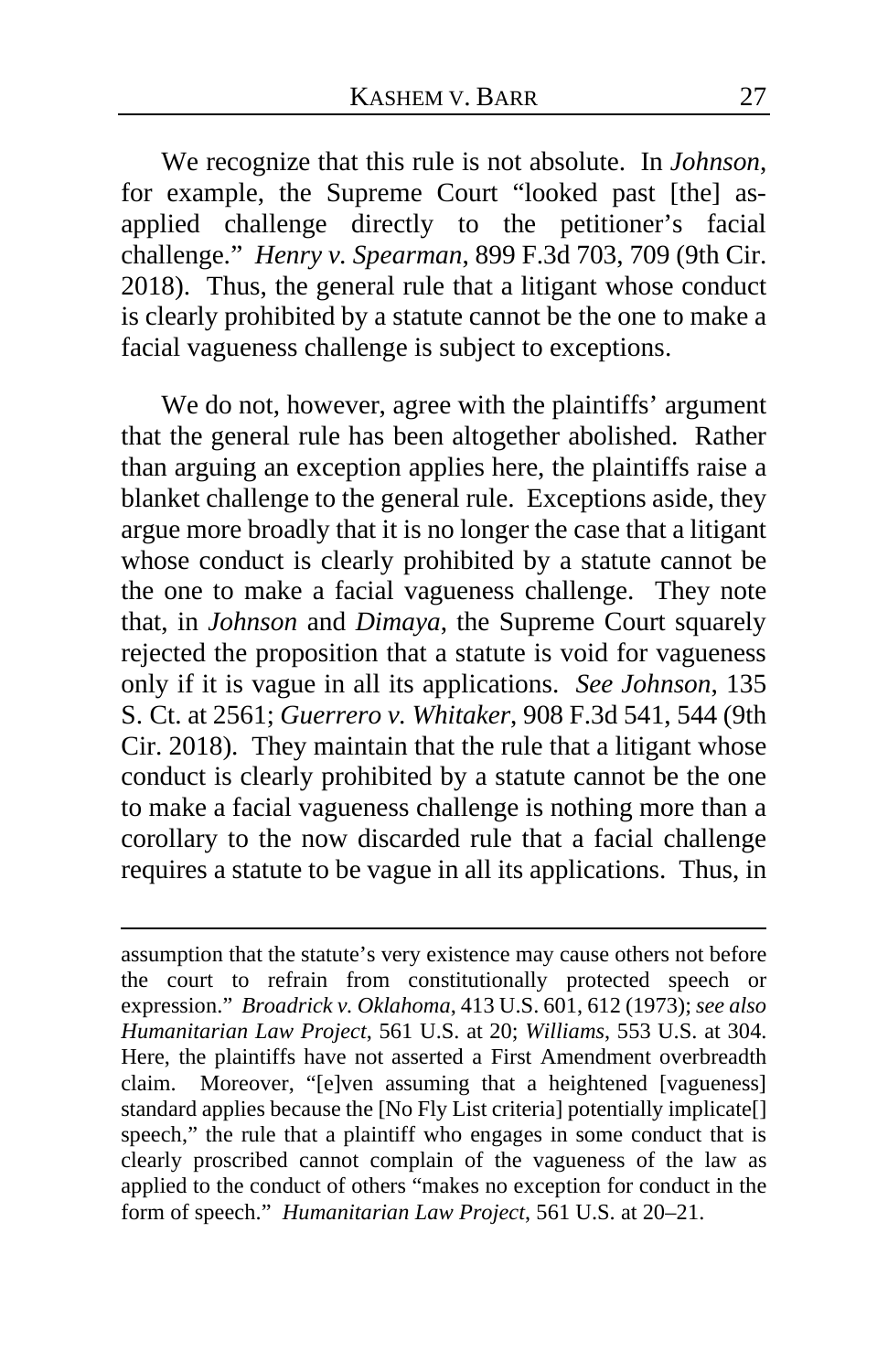their view, *Johnson* and *Dimaya* "plainly establish that Plaintiffs may raise – and this Court may decide – their facial vagueness challenge regardless of any question as to whether their own alleged conduct might fall within the scope of the No Fly List criteria."

We disagree. The principle that a litigant whose conduct is clearly prohibited by a statute cannot be the one to make a facial vagueness challenge rests on an independent foundation, apart from the vague-in-all-applications rule:

> Embedded in the traditional rules governing constitutional adjudication is the principle that a person to whom a statute may constitutionally be applied will not be heard to challenge that statute on the ground that it may conceivably be applied unconstitutionally to others, in other situations not before the Court. A closely related principle is that constitutional rights are personal and may not be asserted vicariously. These principles rest on more than the fussiness of judges. They reflect the conviction that under our constitutional system courts are not roving commissions assigned to pass judgment on the validity of the Nation's laws. Constitutional judgments, as Mr. Chief Justice Marshall recognized, are justified only out of the necessity of adjudicating rights in particular cases between the litigants brought before the Court . . . .

*Broadrick*, 413 U.S. 610–11 (citations omitted).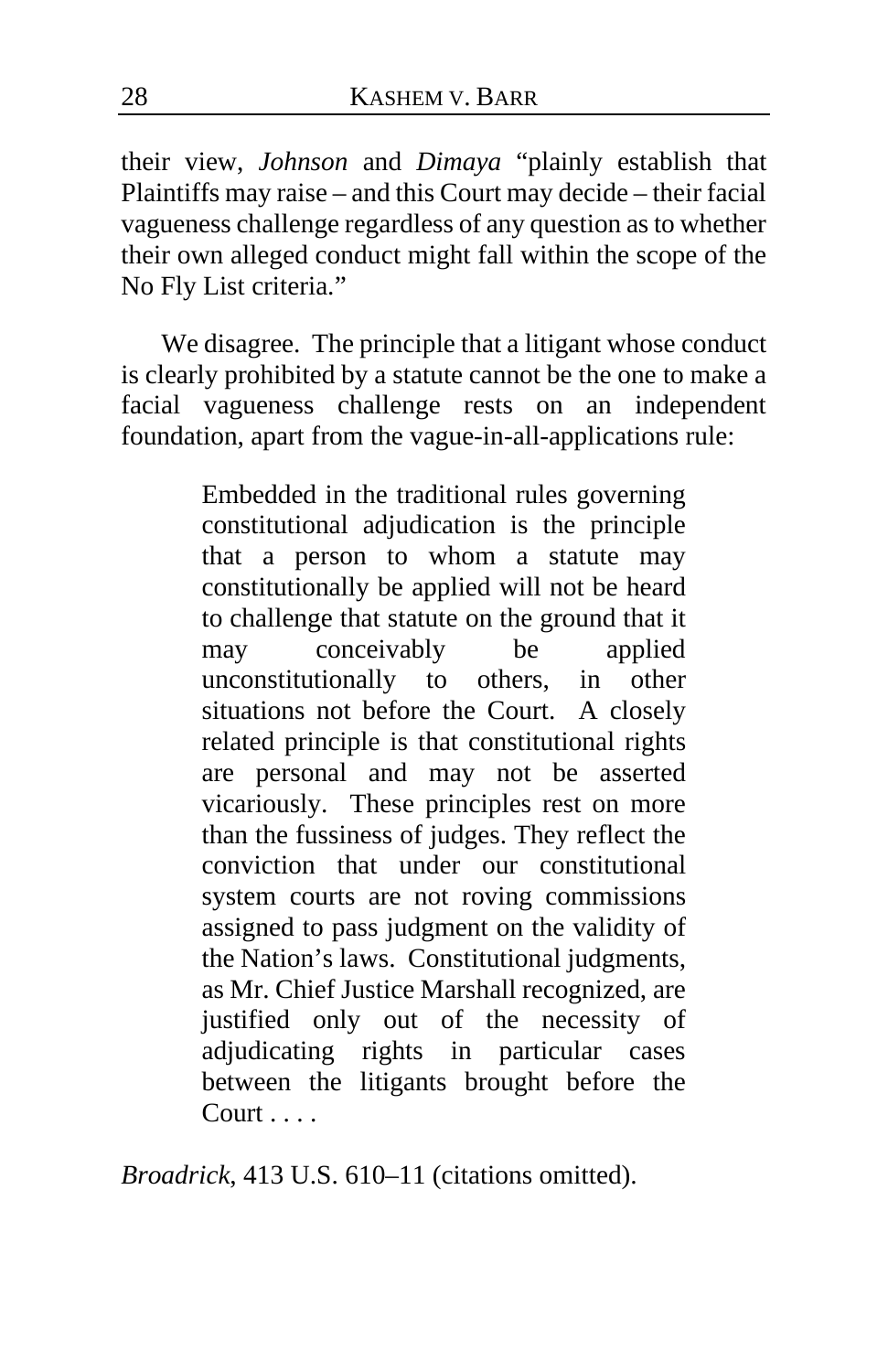*Johnson* and *Dimaya* did not explicitly question the rule that a litigant whose conduct is clearly prohibited by a statute cannot be the one to make a facial vagueness challenge. Nor did they question the independent foundation for that rule described in *Broadrick*. Accordingly, we conclude that *Johnson* and *Dimaya* did not alter the general rule that a defendant whose conduct is clearly prohibited cannot be the one to make a facial vagueness challenge to a statute. *Cf. United States v. Cook*, 914 F.3d 545, 554 (7th Cir. 2019), *cert. granted and judgment vacated on other grounds*, 2019 WL 4921160 (U.S. Oct. 7, 2019).

This conclusion is not at odds with our recent decision in *Henry*. There, we observed that the rule that "a statute must be vague as applied to the person challenging it . . . may not reflect the current state of the law." 899 F.3d at 709. We did not reach a conclusion on that question, however. The only question we decided was whether the petitioner had "made a *prima facie* showing that he has standing to challenge California's second-degree felony-murder rule as unconstitutionally vague" – i.e., "a sufficient showing of *possible* merit to warrant a fuller exploration by the district court.'" *Id.* at 706, 708 (quoting *Cooper v. Woodford*, 358 F.3d 1117, 1119 (9th Cir. 2004)). We did not ultimately decide whether *Johnson* or *Dimaya* abrogated the rule that a litigant whose conduct is clearly prohibited by a statute cannot bring a facial vagueness challenge.

In approaching this question, moreover, we are mindful of the Supreme Court's repeated admonitions that it is that Court's "prerogative alone to overrule one of its precedents." *Bosse v. Oklahoma*, 137 S. Ct. 1, 2 (2016) (per curiam) (quoting *United States v. Hatter*, 532 U.S. 557, 567 (2001)); *see Hohn v. United States*, 524 U.S. 236, 252–53 (1998) ("Our decisions remain binding precedent until we see fit to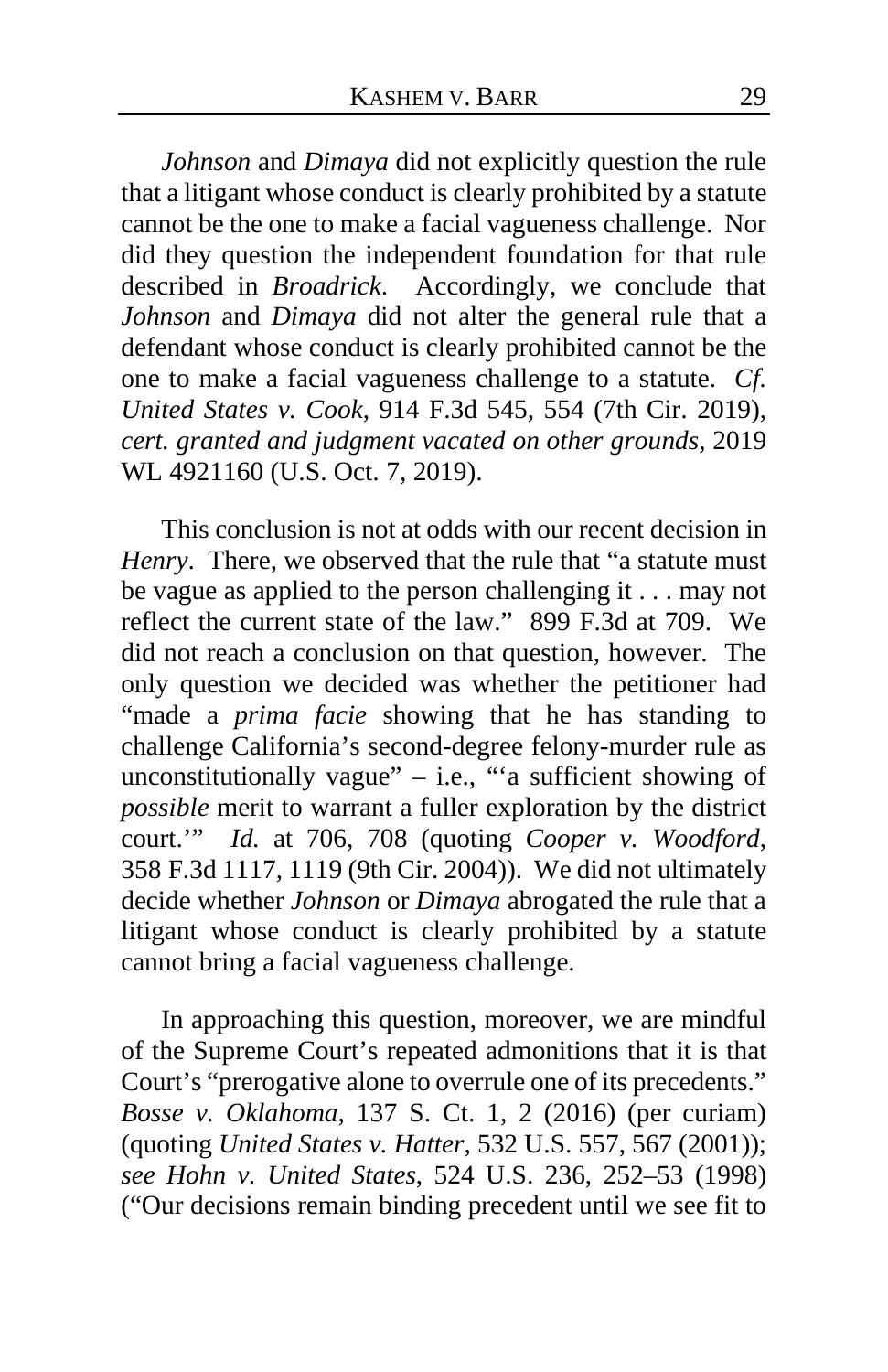reconsider them, regardless of whether subsequent cases have raised doubts about their continuing vitality."); *Agostini v. Felton*, 521 U.S. 203, 237 (1997) ("[I]f a precedent of this Court has direct application in a case, yet appears to rest on reasons rejected in some other line of decisions, the Court of Appeals should follow the case which directly controls, leaving to this Court the prerogative of overruling its own decisions." (quoting *Rodriguez de Quijas v. Shearson/Am. Exp., Inc.*, 490 U.S. 477, 484 (1989))).

In sum, we are not persuaded by plaintiffs' contention that we may cast aside the longstanding rule that a litigant whose conduct is clearly prohibited by a statute cannot be the one to make a facial vagueness challenge. The relevant question, therefore, is simply whether this case, like *Johnson* and *Dimaya*, warrants an exception to this rule. We conclude that *Johnson* and *Dimaya* are distinguishable, and thus that no departure from the rule is warranted.

First, both *Johnson* and *Dimaya* suggested the residual clauses were plagued by such indeterminacy that they might be vague even as applied to the challengers. *See Johnson*, 135 S. Ct. at 2559–60 (observing that application of the residual clause to the defendant's conviction for unlawful possession of a short-barreled shotgun was not "so easy after all"); *Dimaya*, 138 S. Ct. at 1214 n.3 (making the same observation as to the petitioner's conviction for completed burglary). Second, although the Court did not say so explicitly, the residual clauses did not lend themselves easily to a traditional as-applied analysis. Both cases involved the categorical approach, which "requires the judge to imagine how the idealized ordinary case of the crime subsequently plays out," *Johnson*, 135 S. Ct. at 2557–58, instead of considering the conduct underlying the convictions. This limited the extent to which the Court could examine the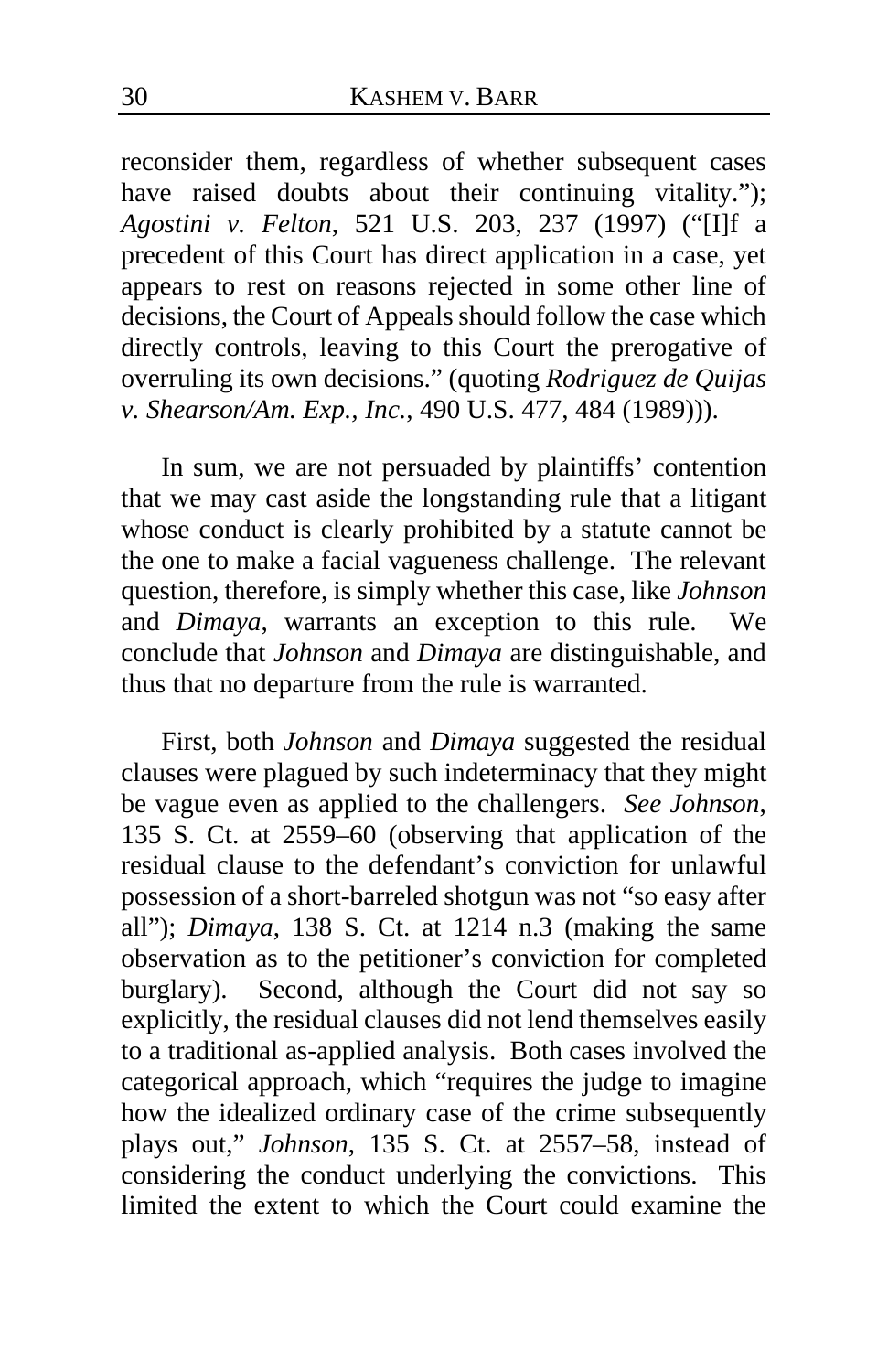vagueness challenges "in light of the facts of the case at hand," *Maynard*, 486 U.S. at 361, as is required in an asapplied challenge. *See Cook*, 914 F.3d at 553 ("It is not clear how much *Johnson* – and the Court's follow-on decision last term in *Sessions v. Dimaya* . . . – actually expand the universe of litigants who may mount a facial challenge to a statute they believe is vague [because] so much of the Court's analysis in *Johnson* deals with a statute that is in key respects *sui generis*."). Thus, to the extent *Johnson* and *Dimaya* bypassed as-applied challenges and proceeded directly to facial vagueness, that approach appears to have turned on the "exceptional circumstances" of the provisions at issue. *See Copeland v. Vance*, 893 F.3d 101, 111 n.2 (2d Cir. 2018).**[10](#page-30-0)**

This case does not present exceptional circumstances. The plaintiffs raise a straightforward vagueness challenge to the No Fly List criteria, which are applied using a risk determination based on real-world conduct. Because there is no reason to depart from the traditional rule that a person to whom a provision clearly applies cannot raise a facial vagueness challenge, *see Hoffman Estates*, 455 U.S. at 495, and because we conclude the criteria are not vague as applied to the plaintiffs, we decline to reach the plaintiffs' facial vagueness claims.

### **B. Procedural Due Process**

The plaintiffs argue that, despite the 2015 revisions, the DHS TRIP redress procedures continue to violate procedural

<span id="page-30-0"></span>**<sup>10</sup>** Similar exceptional circumstances appear to have been present in *Henry*. *See Henry*, 899 F.3d at 707–08 (discussing the petitioner's contention that the second-degree felony murder rule at issue presented "the same two features of indeterminacy" as the residual clauses at issue in *Johnson* and *Dimaya*).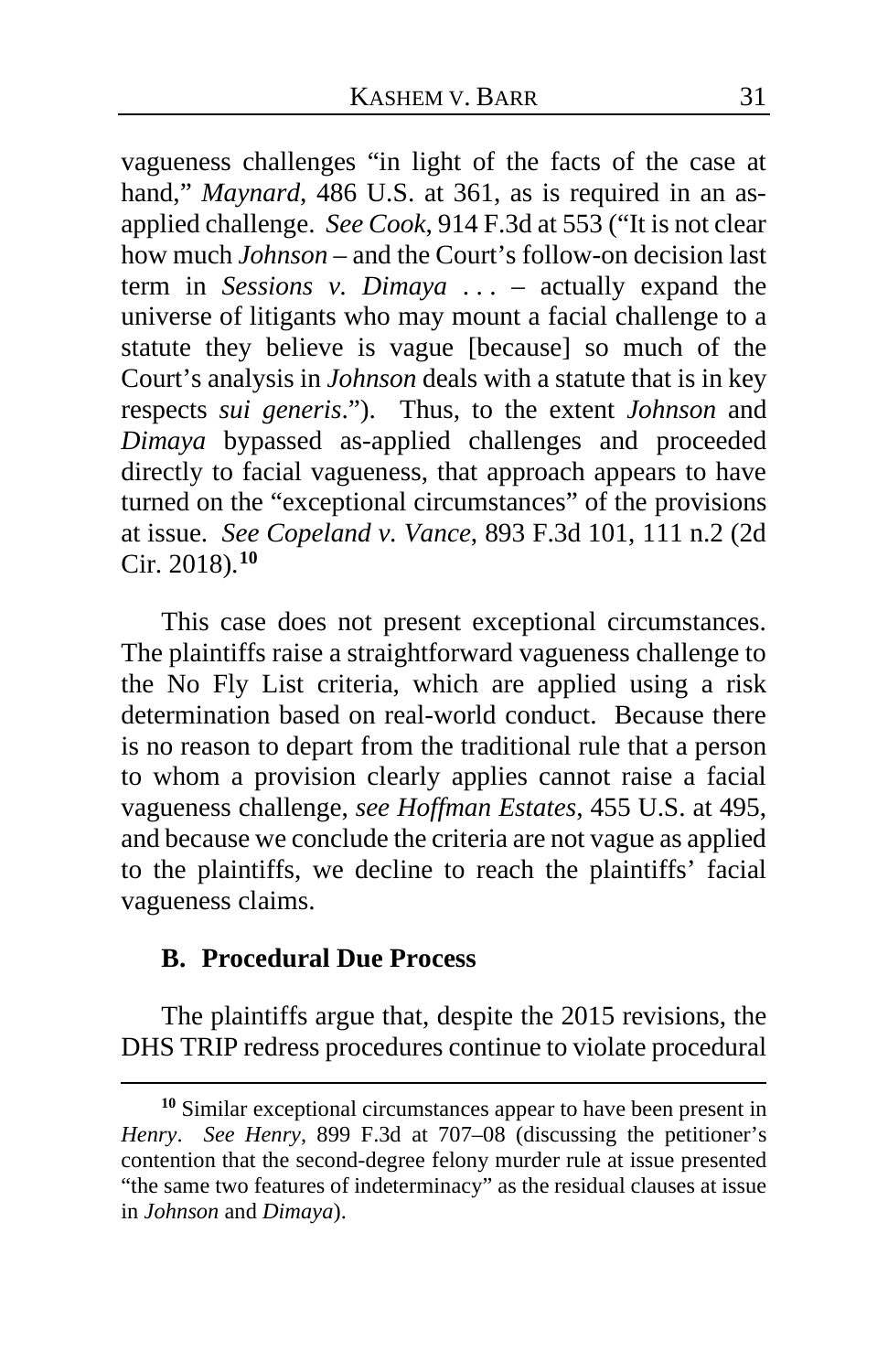due process. We apply the *Mathews v. Eldridge*, 424 U.S. 319 (1976), balancing test. *See Hamdi v. Rumsfeld*, 542 U.S. 507, 528–29 (2004) (plurality opinion) (applying *Mathews* balancing to a procedural due process claim by an American citizen whom the government had classified and detained as an enemy combatant); *Al Haramain II*, 686 F.3d at 979 (applying *Mathews* to a procedural due process claim by an organization challenging its designation as a specially designated global terrorist).

*Mathews* set forth a three-part inquiry to determine whether administrative procedures provided to protect a liberty or property interest are constitutionally sufficient:

> First, the private interest that will be affected by the official action; second, the risk of an erroneous deprivation of such interest through the procedures used, and the probable value, if any, of additional or substitute procedural safeguards; and finally, the Government's interest, including the function involved and the fiscal and administrative burdens that the additional or substitute procedural requirement would entail.

*Mathews*, 424 U.S. at 335. "In 'balancing' the *Mathews*  factors, we are mindful that 'the requirements of due process are flexible and call for such procedural protections as the particular situation demands.'" *Vasquez v. Rackauckas*, 734 F.3d 1025, 1044 (9th Cir. 2013) (quoting *Wilkinson v. Austin*, 545 U.S. 209, 224–25 (2005)). We begin by addressing the first and third factors and then turn to the second.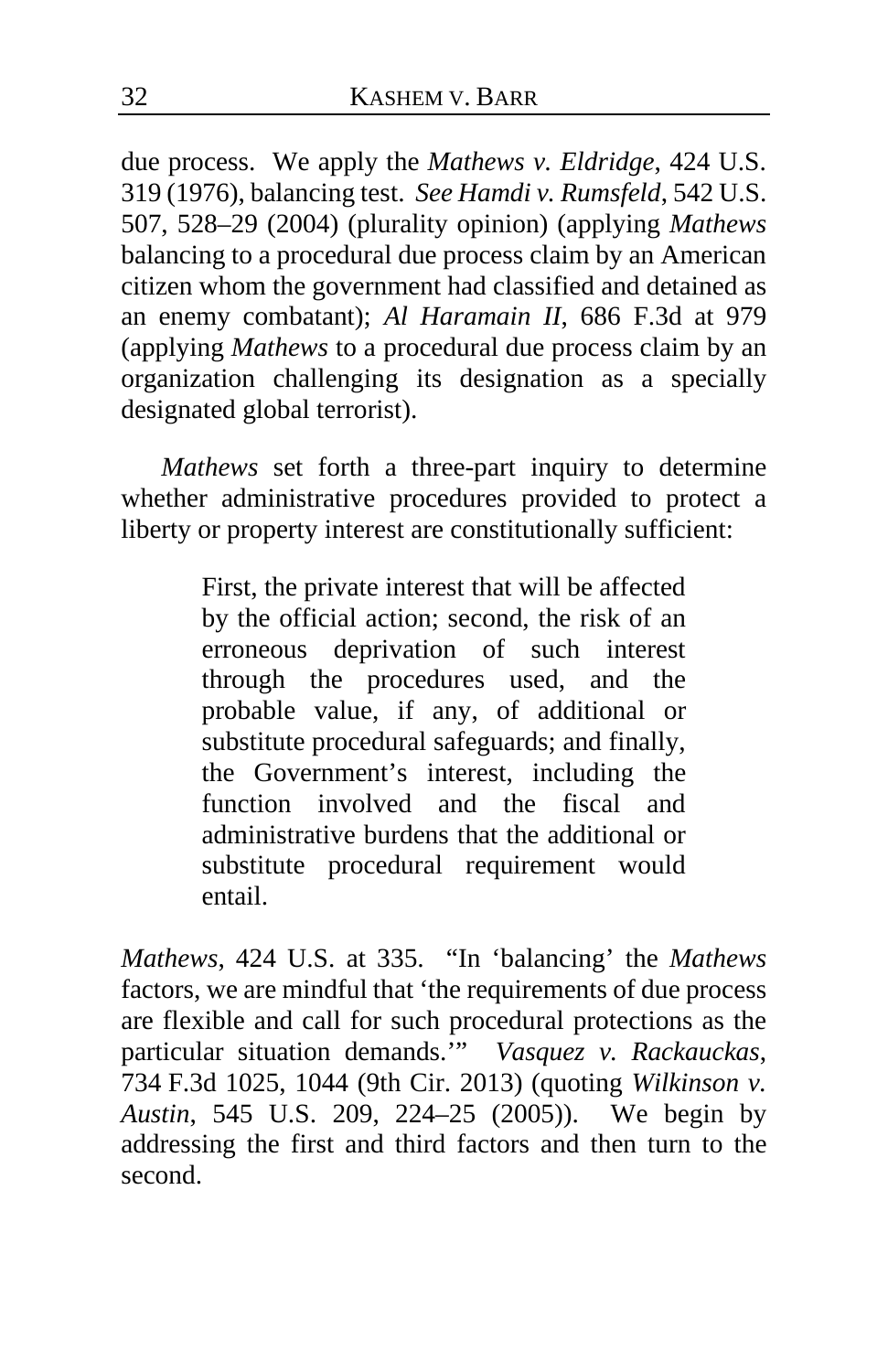#### *1. The Private Interest at Stake*

The plaintiffs undoubtedly have a strong liberty interest in domestic and international travel. *See Kent v. Dulles*, 357 U.S. 116, 125–26 (1958) ("The right to travel is a part of the 'liberty' of which the citizen cannot be deprived without the due process of law under the Fifth Amendment. . . . Freedom of movement across frontiers in either direction, and inside frontiers as well . . . is basic in our scheme of values."); *Gilmore*, 435 F.3d at 1136–37 (noting "the fundamental right to interstate travel"). The plaintiffs may not "possess a fundamental right to travel *by airplane*," *Gilmore*, 435 F.3d at 1137 (emphasis added), but in many instances air travel constitutes the only practical means of traveling across great distances, especially internationally. As the district court noted, "the realistic implications of being on the No Fly List are potentially farreaching." *Latif III*, 28 F. Supp. 3d at 1149.

> Plaintiffs have suffered significantly[,] including long-term separation from spouses and children; the inability to access desired medical and prenatal care; the inability to pursue an education of their choosing; the inability to participate in important religious rites; loss of employment opportunities; loss of government entitlements; the inability to visit family; and the inability to attend important personal and family events such as graduations, weddings, and funerals. The Court concludes international travel is not a mere convenience or luxury in this modern world. Indeed, for many international travel is a necessary aspect of liberties sacred to members of a free society.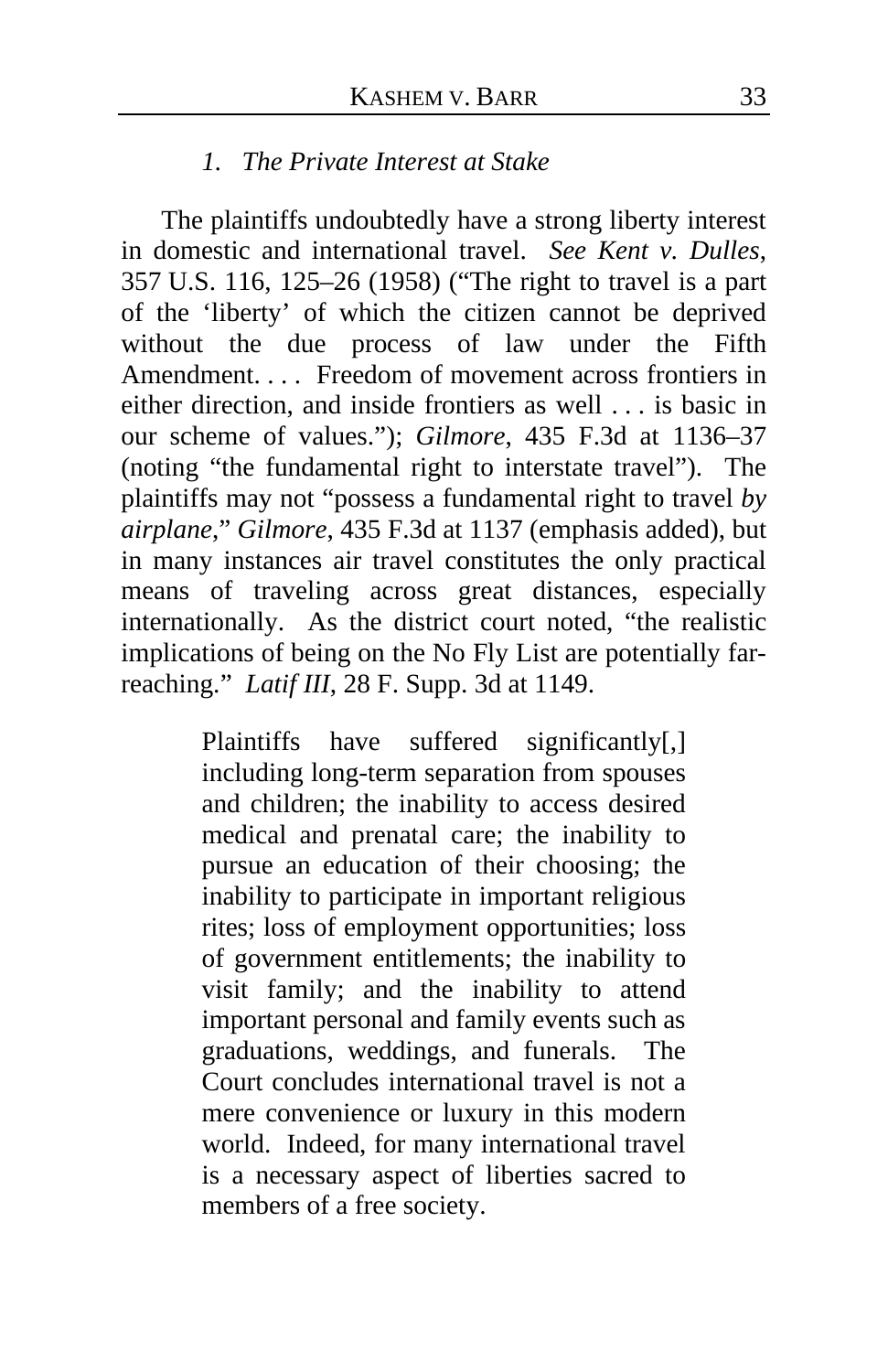*Id.* at 1149–50. The plaintiffs' liberty interest in air travel, therefore, is substantial.

We note, however, that "the freedom to travel abroad . . . is subordinate to national security and foreign policy considerations; as such, it is subject to reasonable government regulation." *Haig v. Agee*, 453 U.S. 280, 306 (1981). Furthermore, "[a]lthough the freedom to travel internationally is a liberty interest recognized by the Fifth Amendment," we have said that it is "not accorded the same stature as the freedom to travel among the states." *Freedom to Travel Campaign v. Newcomb*, 82 F.3d 1431, 1438–39 (9th Cir. 1996).

# *2. The Government's Interest*

On the other side of the scale, the government asserts interests of the highest order in combatting terrorism and withholding national security information from unauthorized persons."[N]ational security is a compelling government interest," *In re Nat'l Sec. Letter*, 863 F.3d 1110, 1123 (9th Cir. 2017), and combatting terrorism is "an urgent objective of the highest order," *Humanitarian Law Project*, 561 U.S. at 28. Likewise, "keeping sensitive information confidential in order to protect national security is a compelling government interest." *In re Nat'l Sec. Letter*, 863 F.3d at 1123; *see also Dep't of the Navy v. Egan*, 484 U.S. 518, 527 (1988); *Nat'l Council of Resistance of Iran v. Dep't of State*, 251 F.3d 192, 207 (D.C. Cir. 2001). The government has presented persuasive evidence describing the potential harms posed by disclosure of privileged information regarding an individual's inclusion on the No Fly List.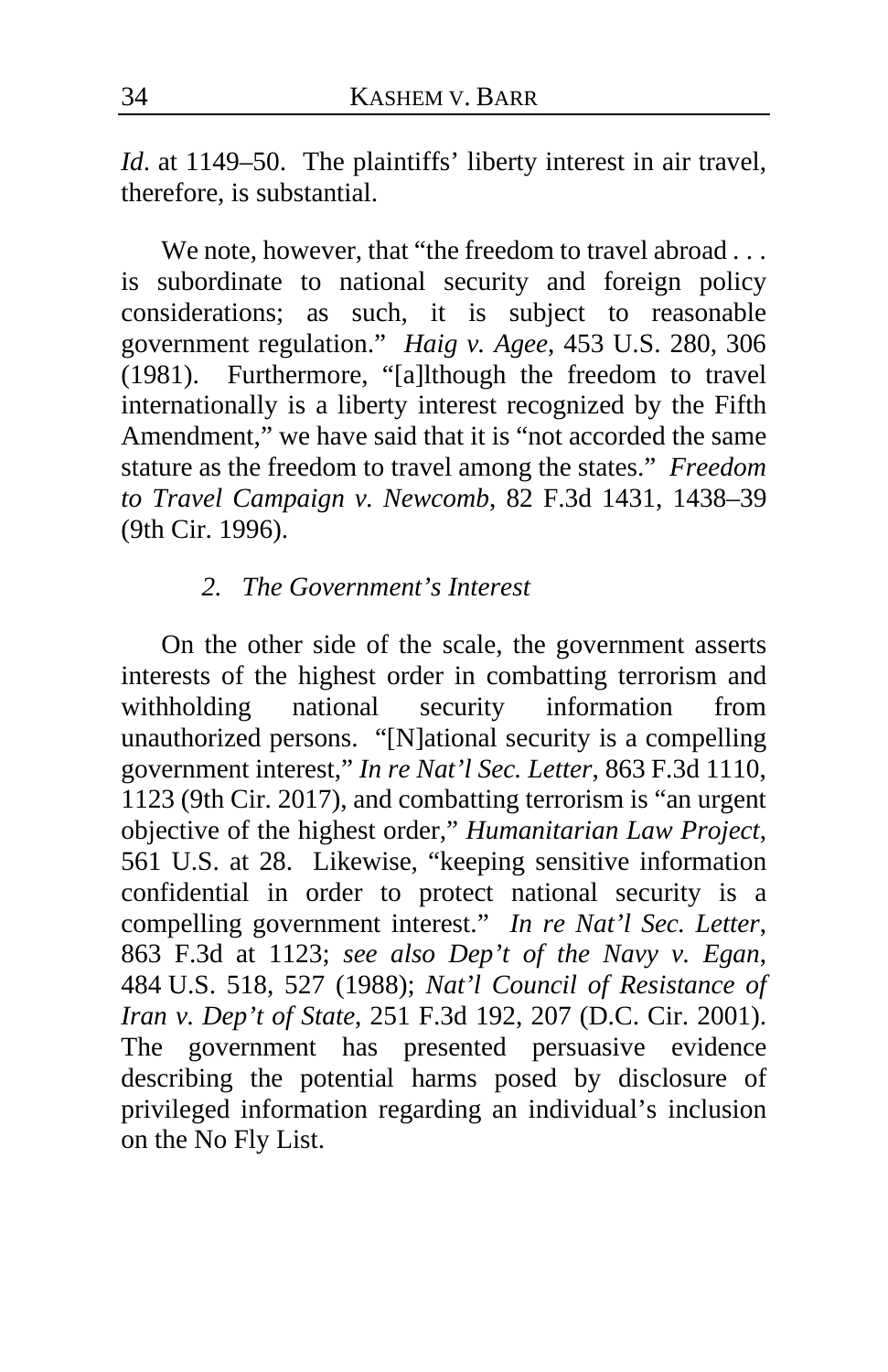# *3. The Risk of Erroneous Deprivation and the Probable Value of Any Additional Procedural Safeguards*

Under the second *Mathews* factor, we examine whether the DHS TRIP procedures provided to the plaintiffs risked erroneous deprivation of their liberty interests, as well as the value of any additional or substitute procedural safeguards. *See Mathews*, 424 U.S. at 335. "As the *Mathews* balancing test makes clear, we must carefully assess the precise 'procedures used' by the government, 'the value of additional safeguards,' and 'the burdens of additional procedural requirements.'" *Al Haramain II*, 686 F.3d at 980 (quoting *Foss v. Nat'l Marine Fisheries Serv.*, 161 F.3d 584, 589 (9th Cir. 1998)). "[T]he Constitution certainly does not require that the government take actions that would endanger national security; nor does it require the government to undertake every possible effort to mitigate the risk of erroneous deprivation and the potential harm to the private party. But the Constitution does require that the government take reasonable measures to ensure basic fairness to the private party and that the government follow procedures reasonably designed to protect against erroneous deprivation of the private party's interests." *Id*.

Under the revised DHS TRIP procedures, individuals have a right to: (1) an administrative challenge to their inclusion on the No Fly List; (2) a letter identifying the criterion or criteria used to place them on the list; (3) an unclassified summary of the information supporting their inclusion on the list that identifies at least some of the reasons for their placement on the list, subject to national security concerns; (4) submit exculpatory information to the government for reconsideration of their placement on the list; (5) review by the TSA Administrator; and (6) judicial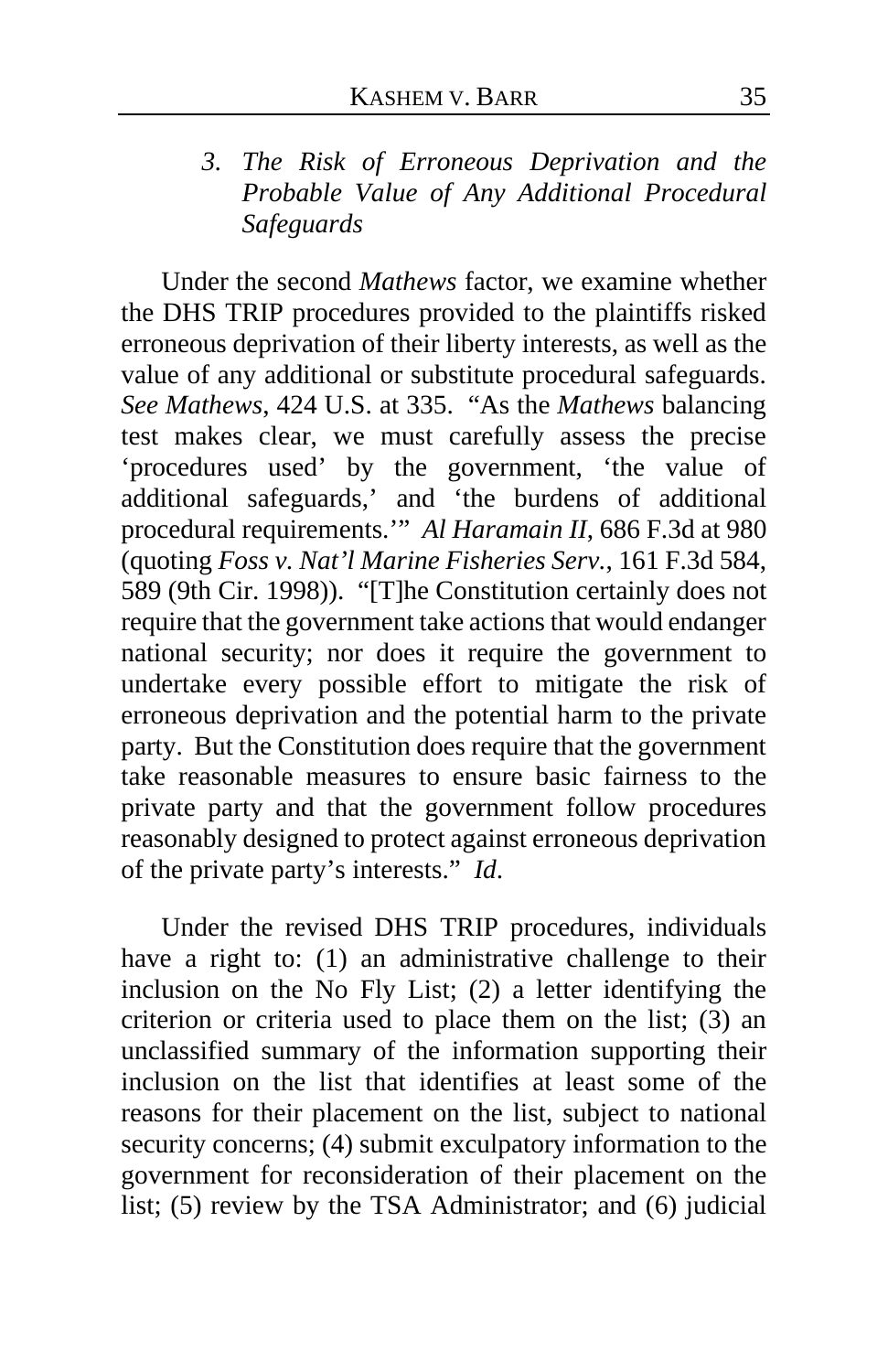review of the TSA's decision based on the administrative record before the TSA Administrator.

The plaintiffs contend these procedures are constitutionally inadequate because they pose a high risk of error and sweep onto the No Fly List many individuals who do not present a genuine terrorism threat.**[11](#page-35-0)** They argue due process requires additional procedures, including: (1) a threat finding by "clear and convincing evidence" rather than "reasonable suspicion"; (2) the right to be informed of *all* reasons for their placement on the list; (3) access to the evidence relied upon by the government to include them on the list, not just a summary of that evidence; (4) access to any exculpatory evidence in the government's possession; (5) a live hearing affording them the opportunity to crossexamine the witnesses against them; and (6) the use of procedures like those authorized in criminal cases under the Classified Information Procedures Act (CIPA), such as allowing a lawyer with security clearance to review the classified information used to justify their inclusion on the No Fly List. We address these additional procedures in turn below.

In summary, we hold that the "reasonable suspicion" standard satisfies due process. We hold that individuals challenging their No Fly List designation are presumptively entitled to a full statement of the reasons for their inclusion on the list and to disclosure of the original evidence –

<span id="page-35-0"></span>**<sup>11</sup>** The plaintiffs submitted declarations by Dr. James Austin, a correctional sociologist with expertise in risk assessment in the criminal justice context, and Dr. Marc Sageman, an intelligence community consultant and forensic psychiatrist. Both said they were unaware of any methodological system that can reliably predict terrorist activity, and both opined that the DHS TRIP procedures are not accurate enough to guard against a high risk of error.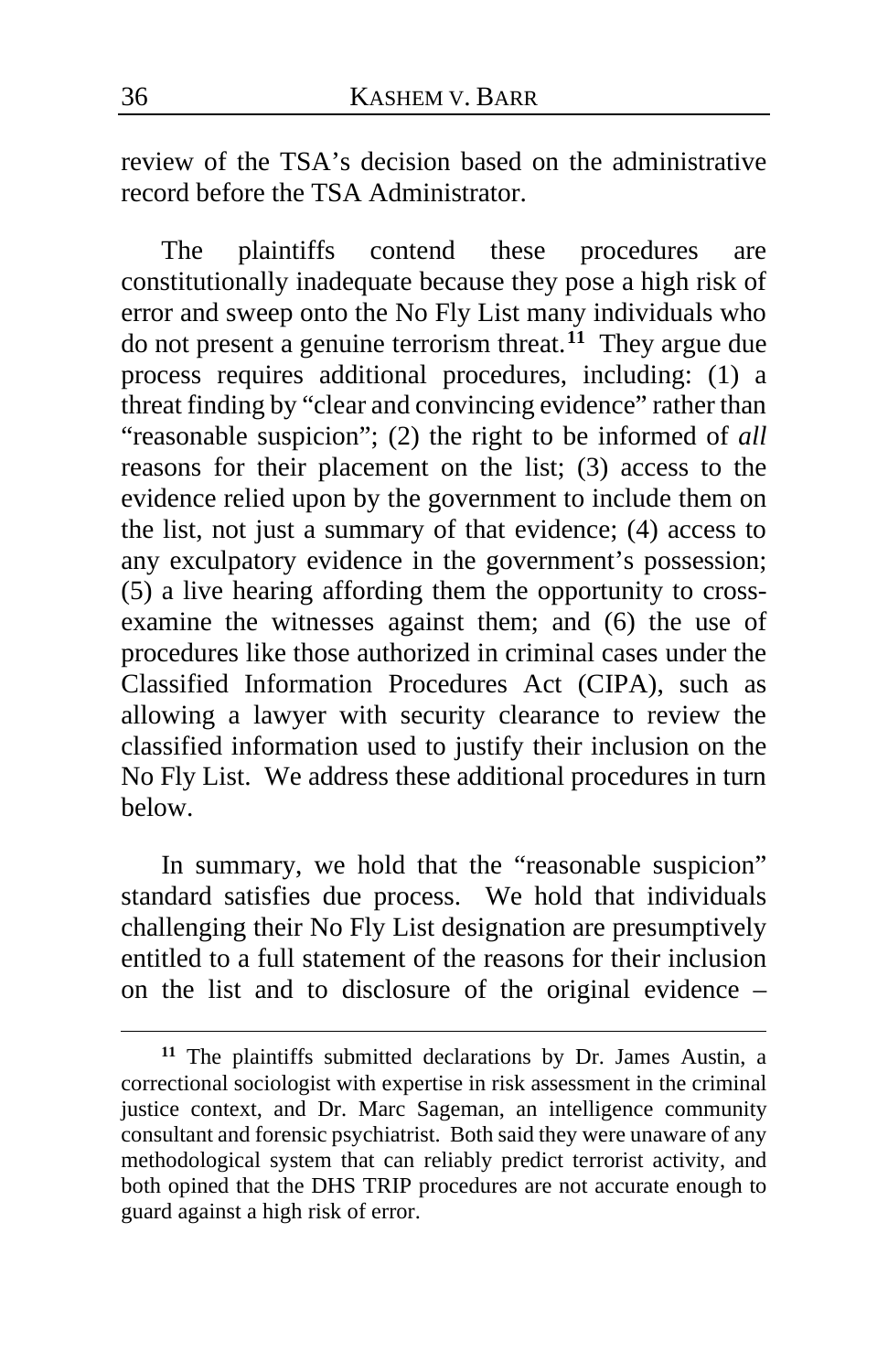inculpatory and exculpatory – upon which the government relied in making the designation. This entitlement, however, is qualified by national security concerns. Under the framework we established in *Al Haramain II*, the government may withhold classified information that truly implicates national security so long as it undertakes reasonable measures to mitigate the potential unfairness to the affected traveler. The government may, for example, provide an unclassified summary of the classified information or permit a lawyer for the affected traveler to view the information after receiving a security clearance and pursuant to a protective order. The government may altogether withhold classified information only when such measures are not practical. Next, although we do not foreclose the need for a hearing in another case, we hold *these* plaintiffs were not entitled to a live hearing affording them the opportunity to cross-examine witnesses. Finally, we once again hold that CIPA-like procedures, such as disclosure of classified information to cleared counsel, may be employed where appropriate, although their use was not required here. Applying these principles, we conclude the procedures provided to the plaintiffs were constitutionally sufficient, or that any error was harmless. Accordingly, we hold the district court properly granted summary judgment to the government on the plaintiffs' procedural due process claims.

# *a. Clear and Convincing Evidence Standard*

Government policy requires a nomination to the No Fly List to be supported by reasonable suspicion that the individual represents a threat of committing an act of terrorism. The plaintiffs argue due process requires a standard higher than reasonable suspicion. They note that, under a reasonable suspicion standard, an individual can be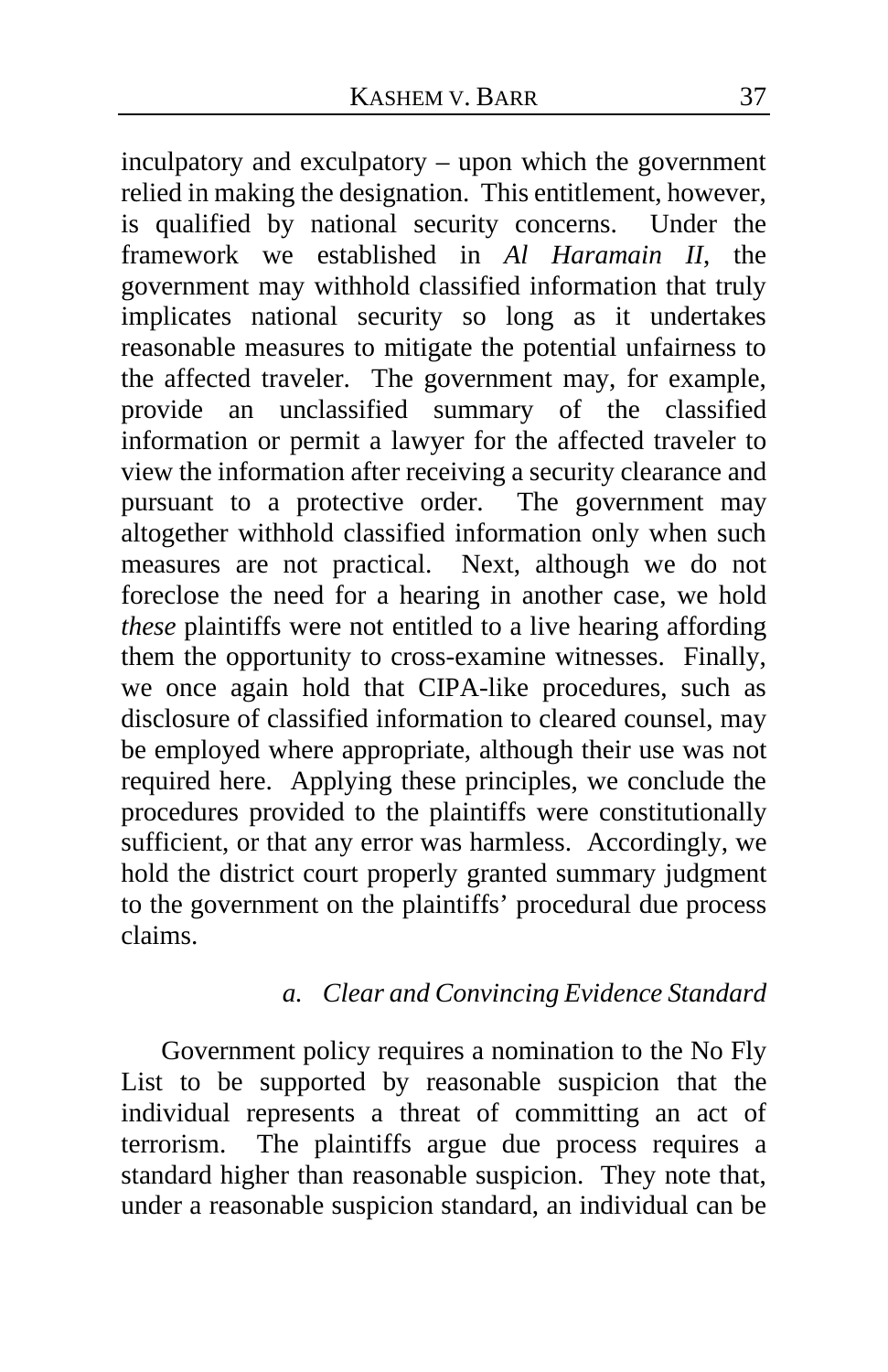included on the No Fly List so long as the government believes he or she *might* present a threat, even if it determines he or she probably is not a threat. The plaintiffs propose a clear and convincing evidence standard, which applies in a range of civil proceedings involving substantial deprivations of liberty. *See, e.g.*, *Foucha v. Louisiana*, 504 U.S. 71, 80–81 (1992) (civil commitment); *Santosky v. Kramer*, 455 U.S. 745, 769 (1982) (termination of parental rights); *Woodby v. INS*, 385 U.S. 276, 286 (1966) (deportation); *Chaunt v. United States*, 364 U.S. 350, 353 (1960) (denaturalization); *Singh v. Holder*, 638 F.3d 1196, 1203 (9th Cir. 2011) (detention pending a removal determination).

"The function of a standard of proof, as that concept is embodied in the Due Process Clause and in the realm of factfinding, is to 'instruct the factfinder concerning the degree of confidence our society thinks he should have in the correctness of factual conclusions for a particular type of adjudication.'" *Addington v. Texas*, 441 U.S. 418, 423 (1979) (quoting *In re Winship*, 397 U.S. 358, 370 (1970) (Harlan, J., concurring)). "[I]n any given proceeding, the minimum standard of proof tolerated by the due process requirement reflects not only the weight of the private and public interests affected, but also a societal judgment about how the risk of error should be distributed between the litigants." *Santosky*, 455 U.S. at 755.

Although courts have required clear and convincing evidence in other civil contexts, those cases have involved greater deprivations of liberty than the prohibition against air travel at issue here. The plaintiffs have not pointed to precedent in which a clear and convincing standard was deemed necessary to justify a liberty deprivation comparable to a prohibition against air travel.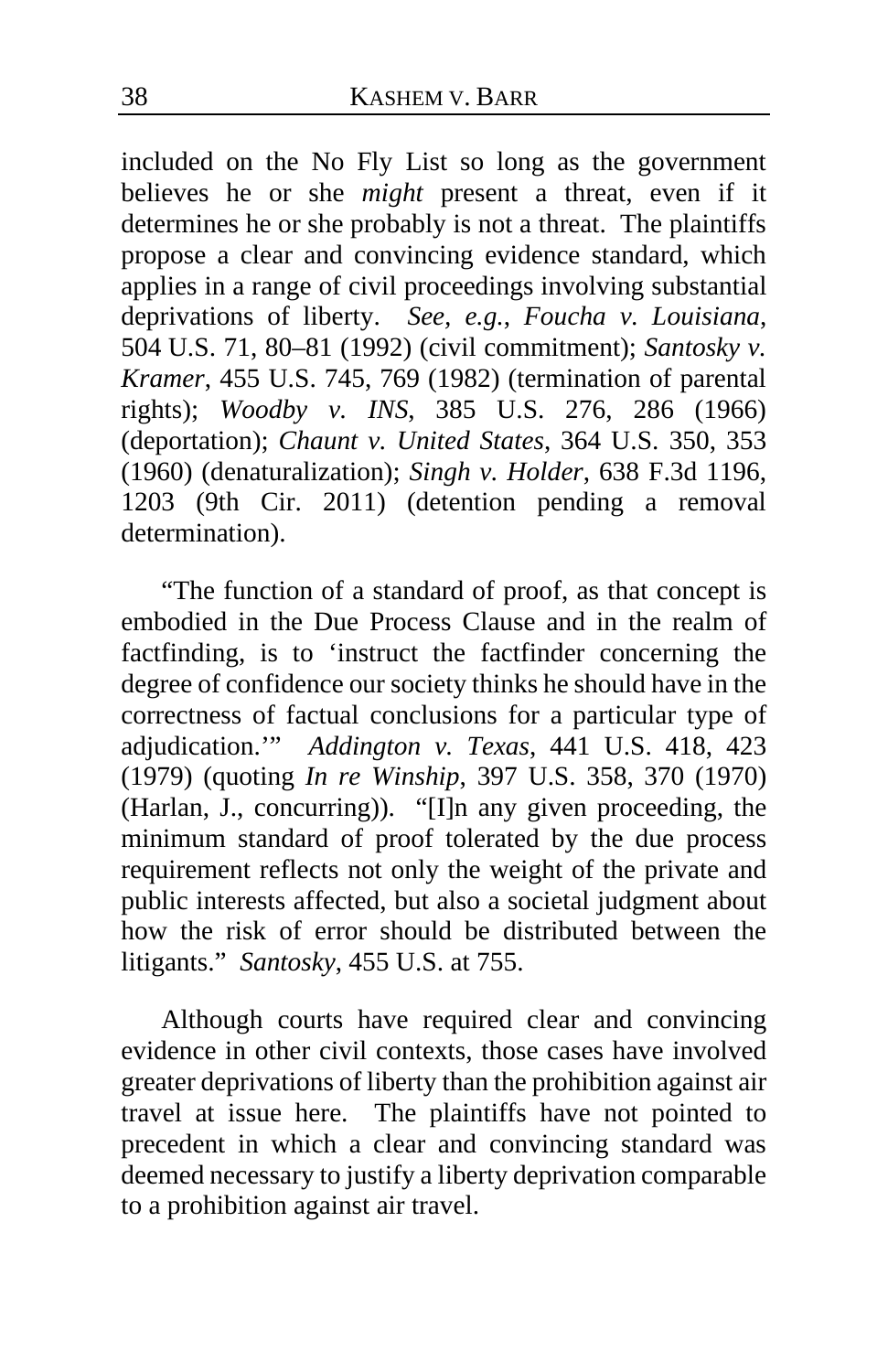On the other hand, the government has not identified cases in which a reasonable suspicion standard has been deemed sufficient to justify a deprivation of liberty as serious as that at issue here. A reasonable suspicion standard justifies a brief investigative stop or frisk by police officers, an administrative investigation by a government employer into an employee and a non-routine search or seizure at the border. *See Terry v. Ohio*, 392 U.S. 1, 20–21 (1968) (investigative stop); *O'Connor v. Ortega*, 480 U.S. 709, 724, 726 (1987) (plurality opinion) (administrative investigation); *United States v. Montoya de Hernandez*, 473 U.S. 531, 541 (1985) (non-routine search or seizure at the border). Those liberty deprivations are all temporary, whereas the deprivation at issue here is indefinite. Nor has the government identified any circumstances in which a liberty deprivation has been justified by a reasonable suspicion that a person poses a non-imminent *threat* of harmful conduct. *Cf. United States v. Sandoval*, 390 F.3d 1077, 1080 (9th Cir. 2004) (holding that an investigative stop is justified "if there is a reasonable suspicion that the suspect is engaged in, or is *about to engage in*, criminal activity" (emphasis added)).

We nonetheless conclude that the reasonable suspicion standard satisfies procedural due process here. Congress has mandated that TSA "identify individuals on passenger lists who *may be a threat* to civil aviation or national security" and prevent such individuals from boarding aircraft. 49 U.S.C. § 114(h) $(3)(A)$  (emphasis added). By doing so, Congress has made a reasonable "judgment about how the risk of error should be distributed between litigants" in this context, *Santosky*, 455 U.S. at 755, and the reasonable suspicion standard reasonably implements that judgment. Although the plaintiffs' liberty interest is substantial, it must be balanced against the government's "urgent" interest in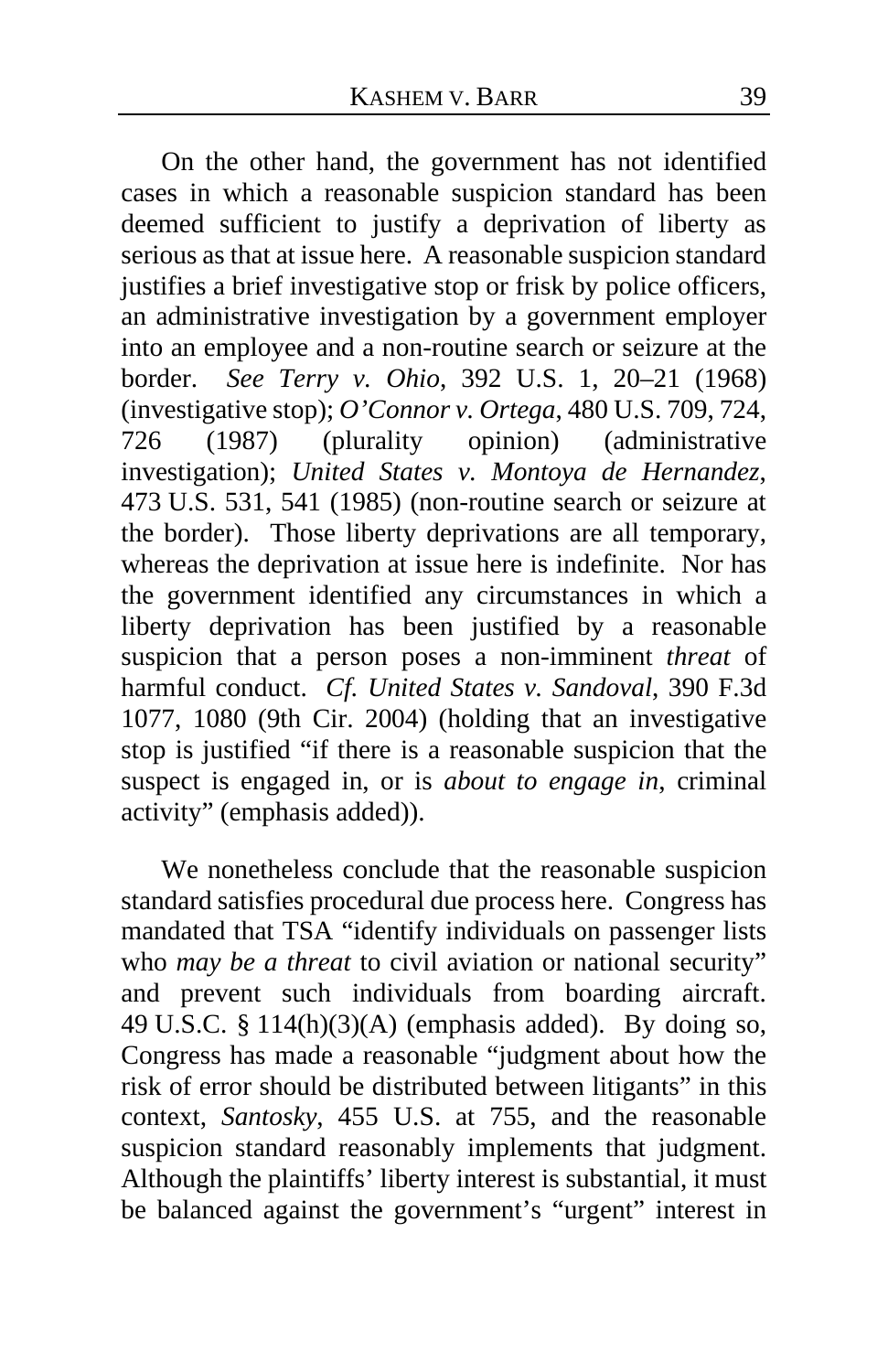combatting terrorism, *Humanitarian Law Project*, 561 U.S. at 28, and the public's "manifest interest in aviation safety," *Aeronautical Repair Station Ass'n v. FAA*, 494 F.3d 161, 178 n.10 (D.C. Cir. 2007). The reasonable suspicion standard therefore satisfies due process.

#### *b. A Full Statement of Reasons*

The plaintiffs argue procedural due process requires individuals to be provided a statement of *all* reasons for their inclusion on the No Fly List. Here, the notification letter each plaintiff received from DHS TRIP supplied an unclassified summary of reasons for his inclusion on the list, but at least some of those letters failed to provide all such reasons. The plaintiffs contend these summaries deprived them of "adequate notice and a meaningful opportunity to respond" to the DHS TRIP determinations. *Al Haramain II*, 686 F.3d at 984.

"Due process requires notice 'reasonably calculated, under all the circumstances, to apprise interested parties of the pendency of the action and afford them an opportunity to present their objections.'" *United Student Aid Funds, Inc. v. Espinosa*, 559 U.S. 260, 272 (2010) (quoting *Mullane v. Cent. Hanover Bank & Trust Co.*, 339 U.S. 306, 314 (1950)); *see also Al Haramain II*, 686 F.3d at 986 (holding due process required the government to provide, "at a minimum, a terse and complete statement of reasons for the investigation," and finding "no reason why [the government] could not have given [such] notice in this particular case"); *see also Gete v. INS*, 121 F.3d 1285, 1297 (9th Cir. 1997) (holding that notice of an administrative forfeiture of a vehicle under 8 U.S.C. § 1324(b) must include "the exact reasons" for the adverse action). "[T]he opportunity to guess at the factual and legal bases for a government action does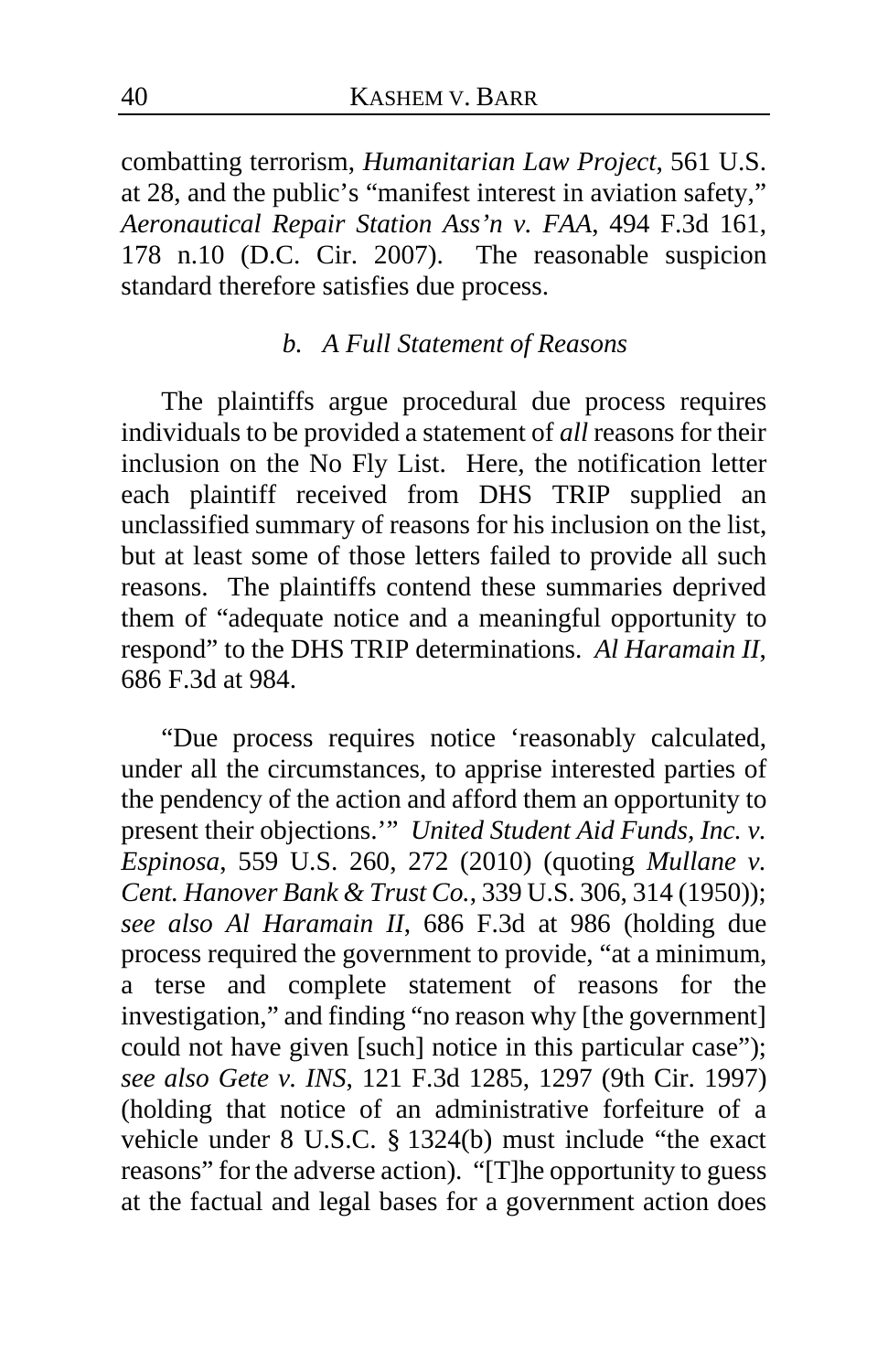not substitute for actual notice of the government's intentions." *Al Haramain II*, 686 F.3d at 986–87.

Where national security concerns arise, however, an exact statement of reasons "may not always be possible." *Id.* at 983. Under the framework we established in *Al Haramain II*, the government may use classified information without disclosure in "extraordinary circumstances" – i.e., "if that information *truly* implicates national security." *Id*. at 982 & n.9. When this occurs, however, we have accepted the proposition that the government must, if possible, "undertake some reasonable measure to mitigate the potential unfairness to" the affected private party. *Id.* at 982. The government may, "for example, provide an unclassified summary of the classified information or permit [the affected party's] lawyer to view the documents after receiving a security clearance and pursuant to a protective order." *Id.* Even these mitigation measures, however, may not always be possible. "[A]n unclassified summary may not be possible because, in some cases, the subject matter itself may be classified and cannot be revealed without implicating national security." *Id.* at 983. "Depending on the circumstances, [the government] might have a legitimate interest in shielding the materials even from someone with the appropriate security clearance." *Id.*; *see Gen. Dynamics Corp. v. United States*, 563 U.S. 478, 482 (2011) (noting that disclosure of sensitive information to a limited number of lawyers led to "unauthorized disclosure of military secrets"). Courts should adopt "a case-by-case approach" to determining what disclosure of classified information is required, considering, "at a minimum, the nature and extent of the classified information, the nature and extent of the threat to national security, and the possible avenues available to allow the designated person to respond more effectively to the charges." *Al Haramain II*, 686 F.3d at 984.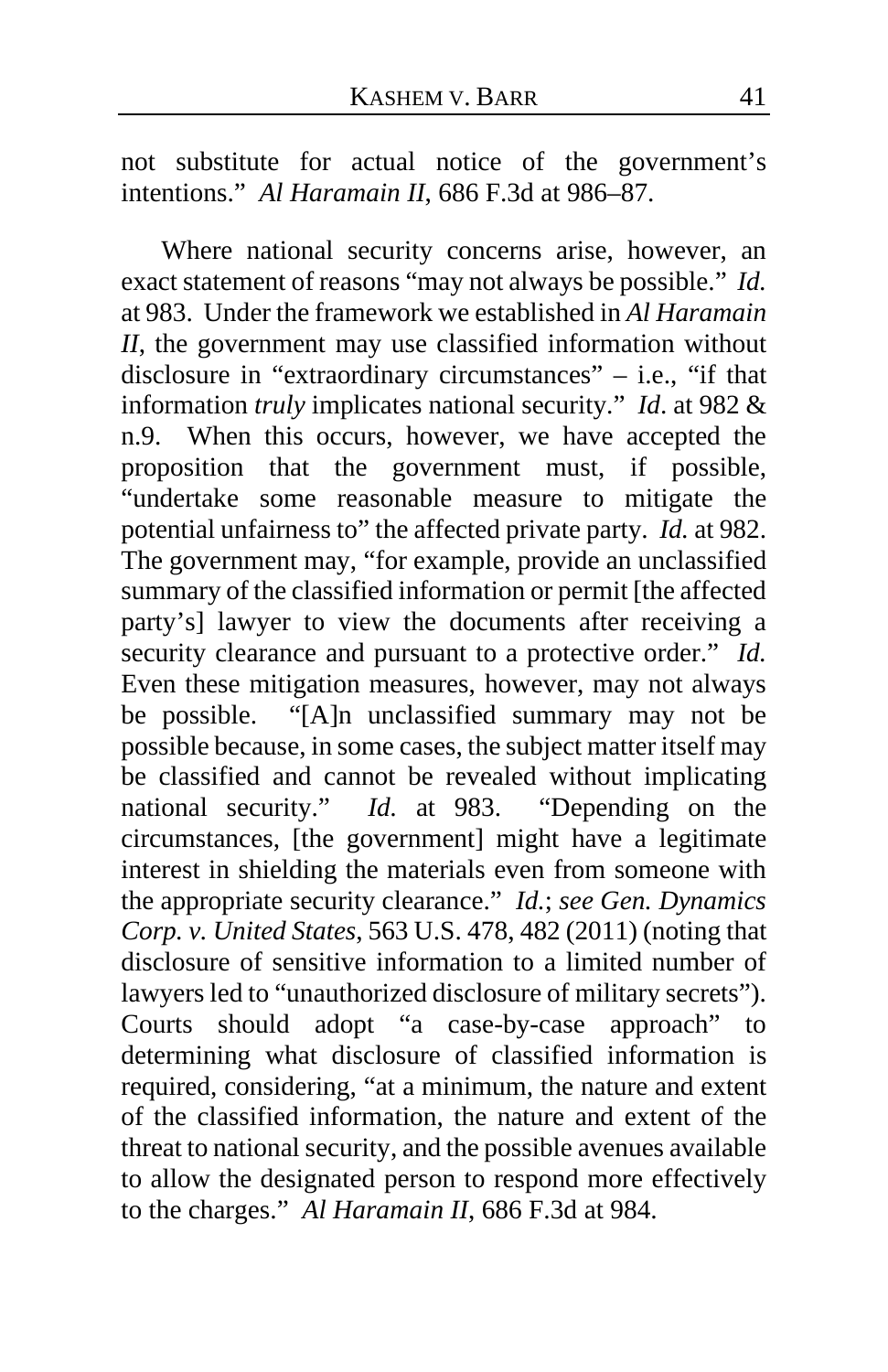Applying the *Al Haramain* framework, we hold the government may withhold a reason for a DHS TRIP complainant's inclusion on the No Fly List only if two conditions are satisfied:

- (1) the withheld reason is classified and truly implicates national security; and
- (2) reasonable mitigation measures are not possible without unduly implicating national security. Mitigation measures may include, for example, disclosing the classified evidence to cleared counsel subject to a protective order or providing the complainant an unclassified summary of the information.

*See id.* at 982–84. Unless these conditions are satisfied, due process requires a full statement of reasons. *See id*.; *see also Gete*, 121 F.3d at 1297–98.

We emphasize that the government's decision to limit disclosures due to national security concerns must not be taken lightly. *Cf. Mohamed v. Jeppesen Dataplan, Inc.*, 614 F.3d 1070, 1080 (9th Cir. 2010) (en banc) (applying the state secrets doctrine); *Al Haramain Islamic Found., Inc. v. Bush* (*Al Haramain I*), 507 F.3d 1190, 1203 (9th Cir. 2007) ("Simply saying 'military secret,' 'national security' or 'terrorist threat' . . . is insufficient to support the [state secrets] privilege."). When the government withholds information by citing national security, a reviewing court should require the government to inform the court what information it has withheld, why the information was withheld and why less drastic alternatives were not employed, as the district court did here. *See, e.g.*, *Latif IV*, 2016 WL 1239925, at \*14, 19–20. In responding to such an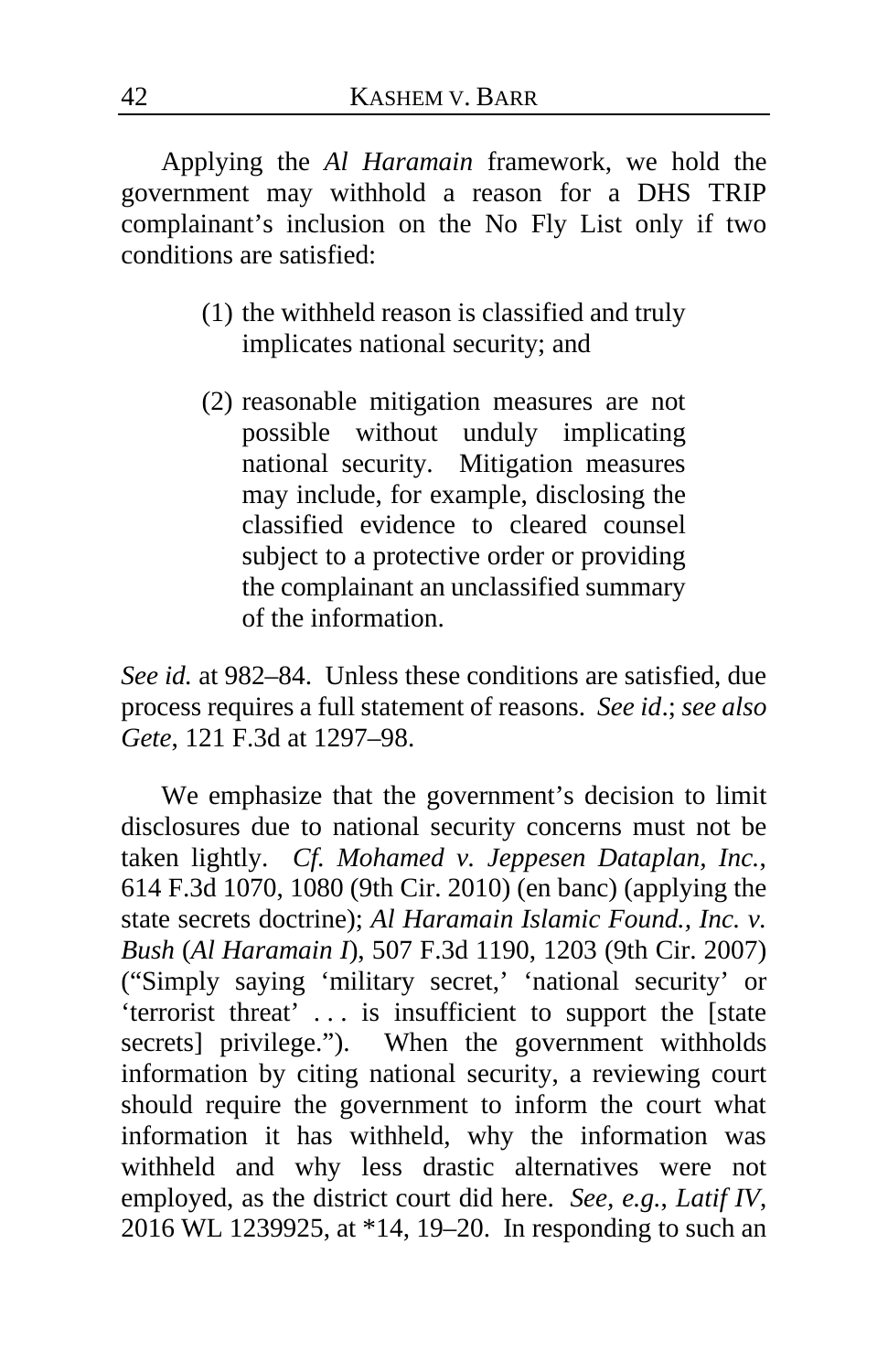order, the government, through a competent witness with personal knowledge, must describe the withheld information in sufficient detail – and, if necessary, file the withheld information with the court – to allow the court to decide whether the two conditions we have identified are satisfied. A court's review of the government's assertions, in turn, should be thorough and critical. *See Jeppesen*, 614 F.3d at 1082, 1086; *Al Haramain I*, 507 F.3d at 1203 ("The process of *in camera* review . . . . places on the court a special burden to assure itself that an appropriate balance is struck between protecting national security matters and preserving an open court system.").

Here, based on our review of the government's classified filings, we conclude as follows. As to the first condition under the *Al Haramain* framework, we are satisfied that the reasons that were not disclosed to the plaintiffs were classified and truly implicate national security. The government has presented detailed evidence describing the potential harms posed by disclosure of the classified information at issue here.

As to the second condition, we are persuaded that an unclassified summary of the undisclosed reasons was not possible here. Although the plaintiffs contend the additional reasons for their inclusion on the No Fly List should have been disclosed to cleared counsel, the district court found that "the record does not reflect whether any Plaintiff is represented by counsel with an appropriate security clearance," and the plaintiffs have not challenged that finding on appeal. *See Latif IV*, 2016 WL 1239925, at \*18.

Furthermore, even assuming cleared counsel were available to the plaintiffs and that it was error not to disclose the additional reasons to such counsel, the plaintiffs have not shown that they were prejudiced. *See Al Haramain II*,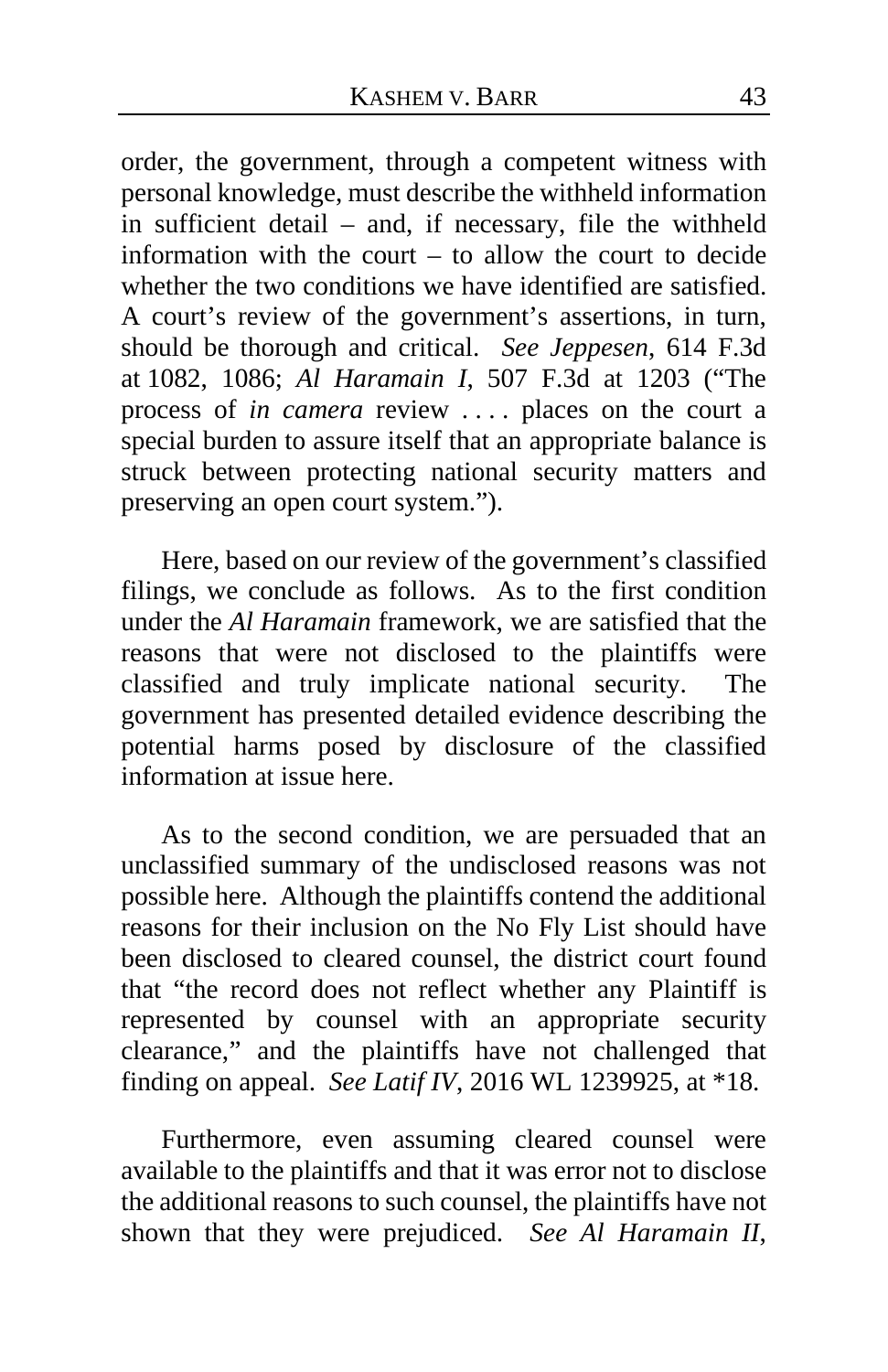686 F.3d at 989. This is not a case in which the government withheld the sole or predominant reason for including the plaintiffs on the No Fly List. The government had numerous reasons for designating these plaintiffs, and those reasons generally were disclosed. Given the disclosed reasons, we are not persuaded that the disclosure of *additional* reasons would have enabled the plaintiffs to undermine their designation on the list.

### *c. Disclosure of the Underlying Evidence*

The plaintiffs seek disclosure of the evidence the government relied upon in placing them on the No Fly List – e.g., recordings of the plaintiffs' conversations with third parties, the plaintiffs' own statements to investigators and transcripts of the plaintiffs' conversations with confidential informants. The government did not disclose any original evidence to the plaintiffs, whether classified or unclassified. Rather, it supplied them with unclassified summaries of that evidence.To the extent these summaries were based on classified evidence, the plaintiffs argue the district court should have required the government to identify and disclose that evidence to cleared counsel. To the extent the government relied on unclassified evidence, the plaintiffs contend due process required its disclosure. The plaintiffs assert, moreover, that the summaries did not encompass all of the evidence.

#### *i. Unclassified evidence*

The Supreme Court has long recognized the "immutable" principle that "where governmental action seriously injures an individual, and the reasonableness of the action depends on fact findings, the evidence used to prove the Government's case must be disclosed to the individual so that he has an opportunity to show that it is untrue."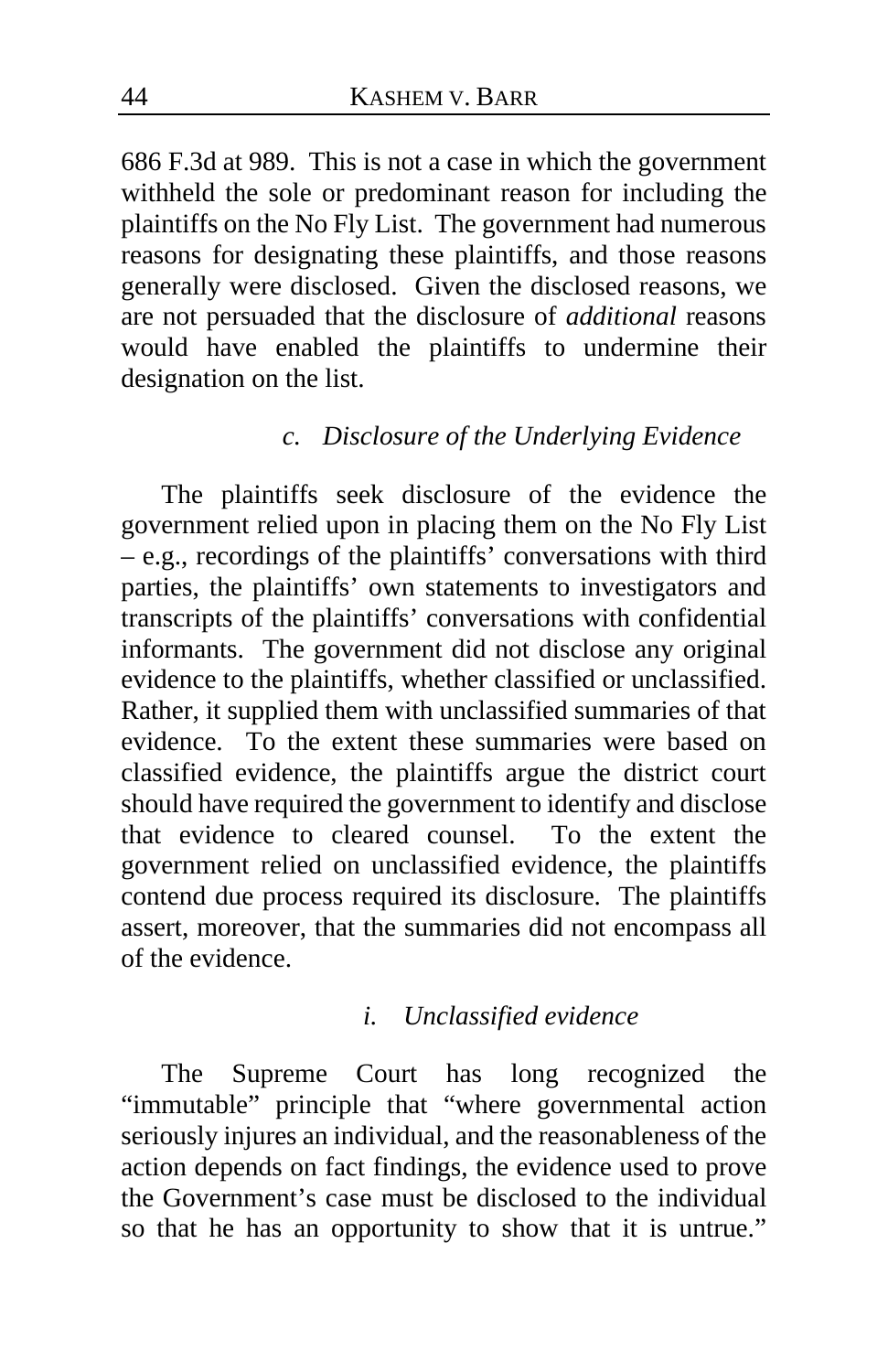*Greene v. McElroy*, 360 U.S. 474, 496 (1959). Thus, as a general rule, "due process requires, at the least, that an affected party be informed of the official action, be given access to the unclassified evidence on which the official actor relied and be afforded an opportunity to rebut that evidence." *Ralls Corp. v. Comm. on Foreign Inv. in the U.S.*, 758 F.3d 296, 319 (D.C. Cir. 2014). "[A] substantial interest in national security supports withholding only the *classified* information but does not excuse the failure to provide notice of, and access to, the unclassified information." *Id.* at 320.**[12](#page-44-0)** Accordingly, where a DHS TRIP complainant responds to his or her initial notification letter and requests further information, we hold the government must, as a general matter, disclose all unclassified material evidence relating to the complainant in its possession, not just summaries of that evidence.

Here, the district court concluded that providing summaries of the unclassified evidence was adequate because disclosure of the evidence itself would have "raise[d] significant and likely insoluble practical difficulties because, unlike the context of ordinary civil litigation, separating unclassified information from protected national security information is exceedingly

<span id="page-44-0"></span>**<sup>12</sup>** The D.C. Circuit has approved the disclosure of unclassified evidence with respect to, for example, designation as a "significant foreign narcotics trafficker, *see Zevallos v. Obama*, 793 F.3d 106, 117 (D.C. Cir. 2015), the FAA's revocation of airmen certificates on security grounds, *see Jifry v. FAA*, 370 F.3d 1174, 1178, 1184 (D.C. Cir. 2004), designation as a foreign terrorist organization, *see People's Mojahedin Org. of Iran v. Dep't of State*, 327 F.3d 1238, 1241–42 (D.C. Cir. 2003); *Nat'l Council of Resistance of Iran v. Dep't of State*, 251 F.3d 192, 209 (D.C. Cir. 2001), and designation as a specially designated global terrorist, *see Holy Land Found. for Relief & Dev. v. Ashcroft*, 333 F.3d 156, 164 (D.C. Cir. 2003).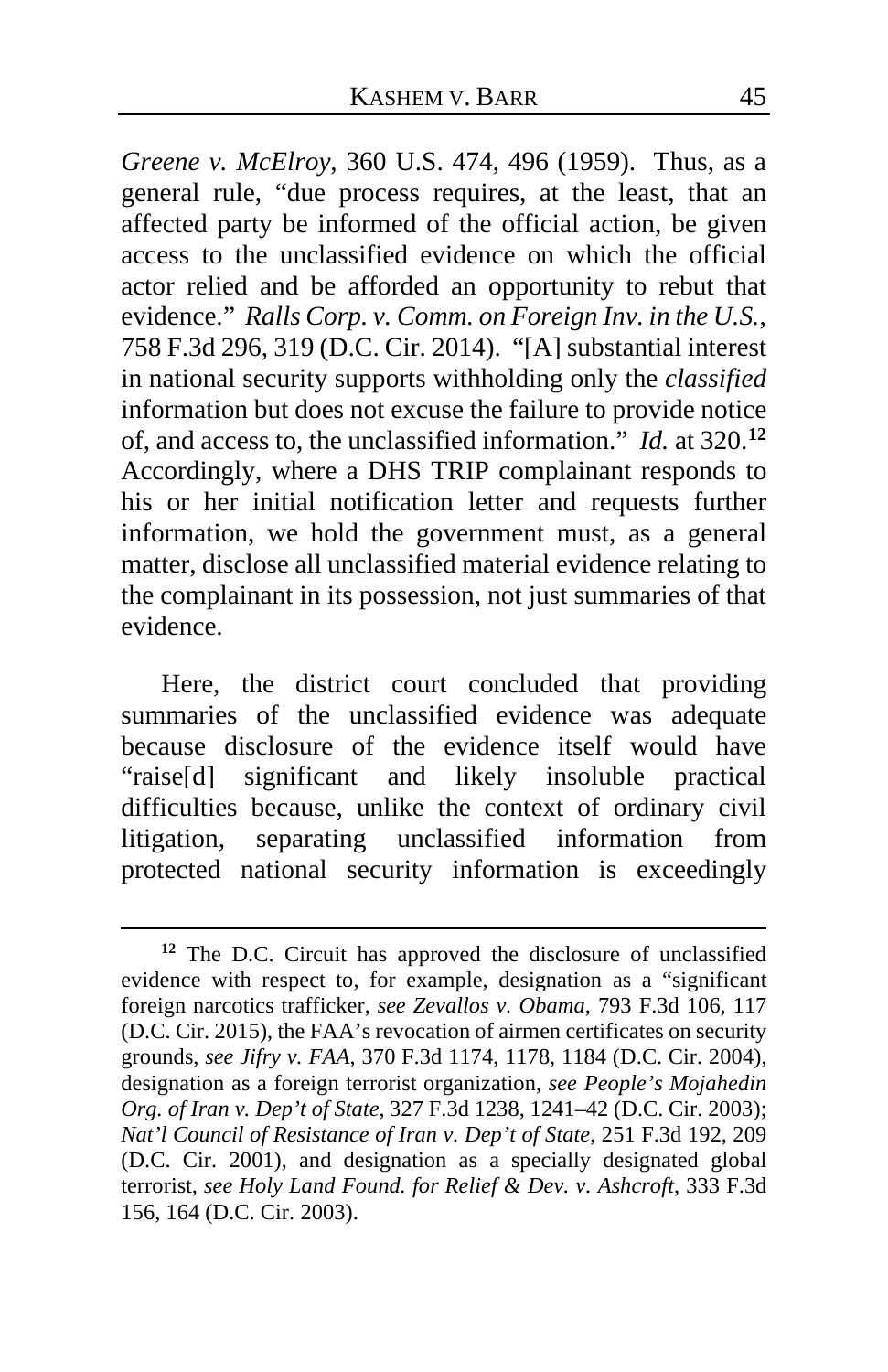complicated in the national security context." *Latif IV*, 2016 WL 1239925, at \*14. "For example, a report may contain material, unclassified information regarding an individual placed on the No-Fly List interspersed with classified information that may or may not be material to the No-Fly List determination." *Id*. at \*14 n.6.

The district court's analysis reflects the valid concern that "there will be occasions when, as a practical matter, [classified] and [unclassified] information cannot be separated." *Jeppesen*, 614 F.3d at 1082. "In some cases, therefore, 'it is appropriate that the courts restrict the parties' access not only to evidence which itself risks the disclosure of [classified information], but also those pieces of evidence or areas of questioning which press so closely upon highly sensitive material that they create a high risk of inadvertent or indirect disclosures.'" *Id.* (quoting *Bareford v. Gen. Dynamics Corp.*, 973 F.2d 1138, 1143–44 (5th Cir. 1992)).

There is, however, no general presumption that classified information cannot be segregated from unclassified information. To the extent the district court applied such a presumption, any error was harmless. *See Al Haramain II*, 686 F.3d at 988–89. Having reviewed the government's in camera filings, we are not persuaded that, had the plaintiffs been provided the unclassified evidence itself, rather than summaries, they plausibly would have undermined their designations on the No Fly List. *See id*. at 989–90.

## *ii. Classified evidence*

As noted, the *Al Haramain* framework dictates that the government must disclose evidence supporting a DHS TRIP complainant's inclusion on the No Fly List unless two conditions are satisfied: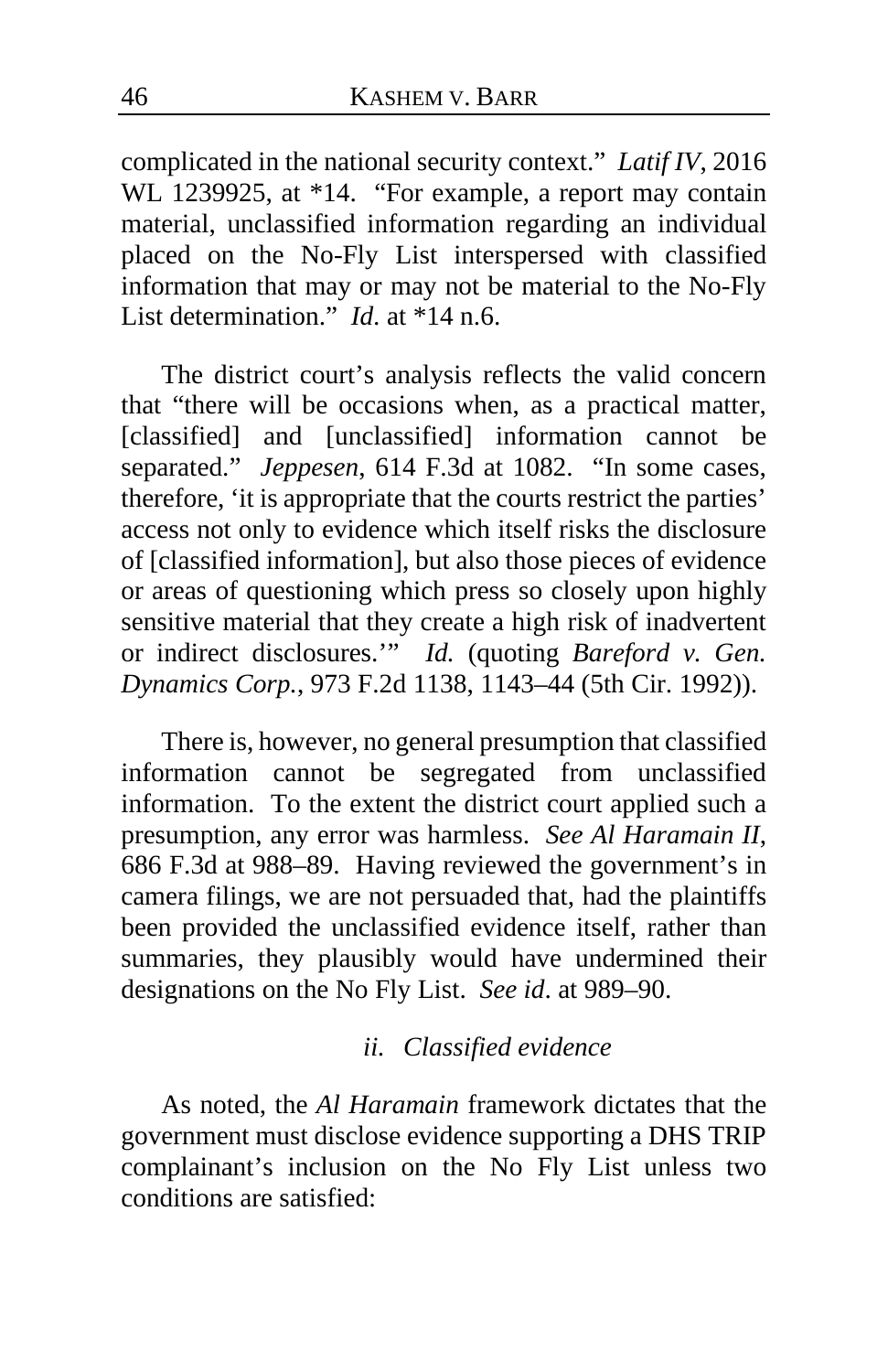- (1) the evidence is classified and truly implicates national security; and
- (2) reasonable mitigation measures are not possible without unduly implicating national security. As noted, mitigation measures may include disclosing the classified evidence to cleared counsel subject to a protective order or providing the complainant an unclassified summary of the classified evidence.

# *See Al Haramain II*, 686 F.3d 982–84.**[13](#page-46-0)**

Here, the first condition is satisfied. Turning to the second condition, the government provided the plaintiffs – other than one of the plaintiffs, whose notification letter said only that the government had concerns about the nature and purpose of his travel to Yemen – with unclassified summaries of the classified evidence. *Cf. id.* at 982–83. The plaintiffs challenge these summaries on three grounds.

First, they complain that the summaries were incomplete because they failed to summarize all of the evidence. One of the plaintiffs, whose notification letter said only that the government had concerns about his travel to Yemen, received no summary of the evidence against him at all, while the other plaintiffs argue the summaries they received were incomplete. As the government concedes, the notification letters "did not disclose all of the reasons or

<span id="page-46-0"></span>**<sup>13</sup>** As noted, where the government fails to disclose evidence on national security grounds, a reviewing court should require the government to explain what evidence it has withheld, why the evidence was withheld and why less drastic alternatives were not employed. *Cf. Jeppesen*, 614 F.3d at 1082, 1086; *Al Haramain I*, 507 F.3d at 1203.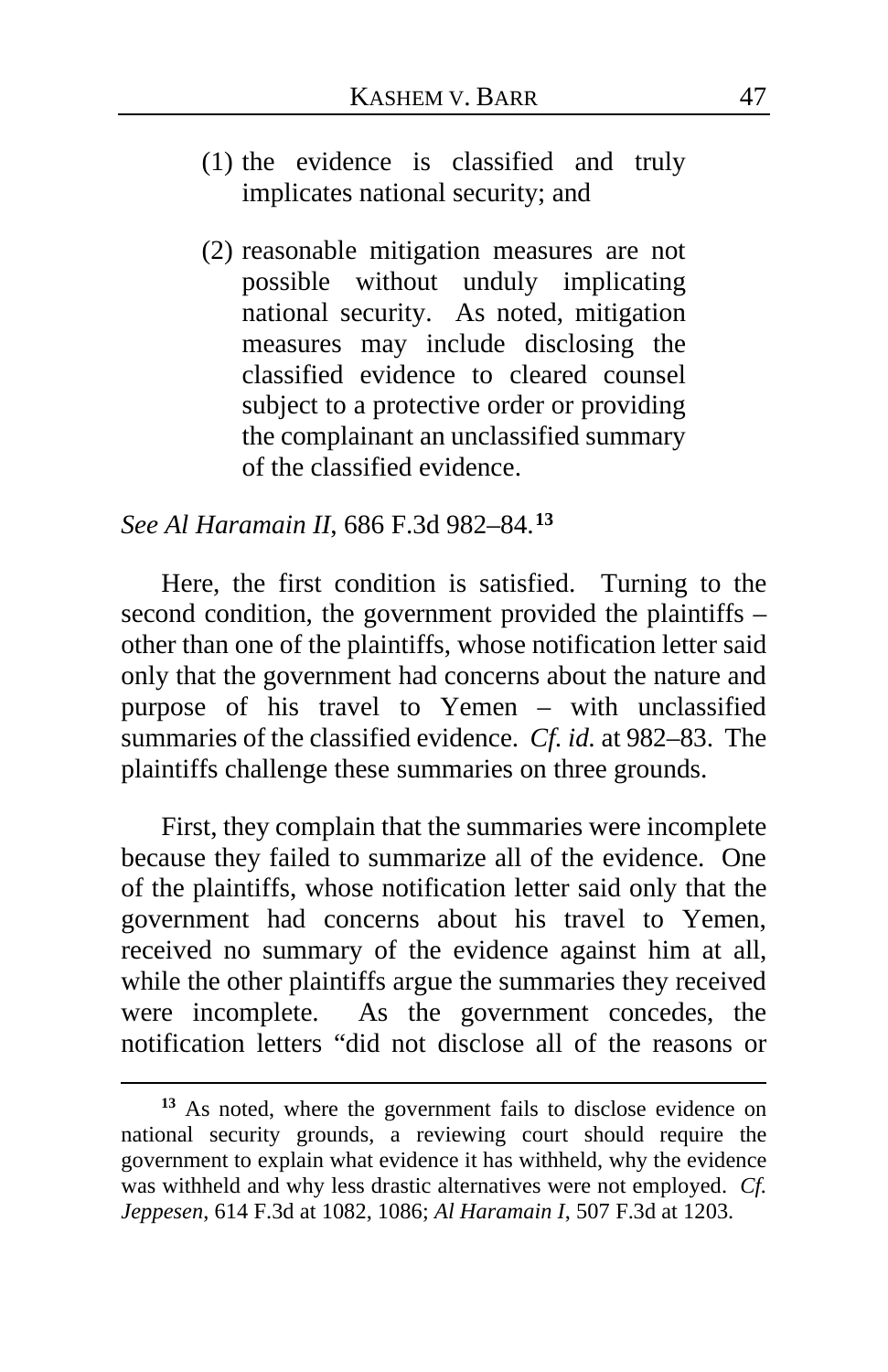information that the government relied upon in determining that the six Plaintiffs should remain on the No Fly List." With respect to the plaintiff whose notification letter disclosed only that the government had concerns about the nature and purpose of his travel to Yemen, we have reviewed the materials filed in camera, and we conclude that additional disclosure – even in the form of an unclassified summary – was not possible without unduly implicating national security. *See id*. at 983. In this plaintiff's case, and to the extent the other plaintiffs' notification letters did not fully encompass the classified evidence, such nondisclosure was justified by the need to prevent inadvertent disclosure of the names of cooperating witnesses and other highly sensitive information contained in the original evidence. *See id*.

Second, the plaintiffs argue that the unclassified summaries provided too little detail to serve their purpose of mitigating the unfairness that arises when the government relies on undisclosed classified evidence. *See id.* at 982–84. The notification letter for one of the plaintiffs referred to certain statements he allegedly made while detained by the FBI. The plaintiffs argue the letter withheld critical context, thereby limiting his ability to show "bias and coercion" in the case against him. As to two other plaintiffs, their notification letters referred to statements they allegedly made to FBI agents and unidentified third parties. Finally, a fourth plaintiff's notification letter included a one-sentence disclosure but did not refer to any evidence against him. The plaintiffs argue this prohibited this plaintiff from tailoring his response to the government's concerns. *See Ralls*, 758 F.3d at 320.

We conclude the summaries afforded the plaintiffs a meaningful opportunity to tailor their responses to the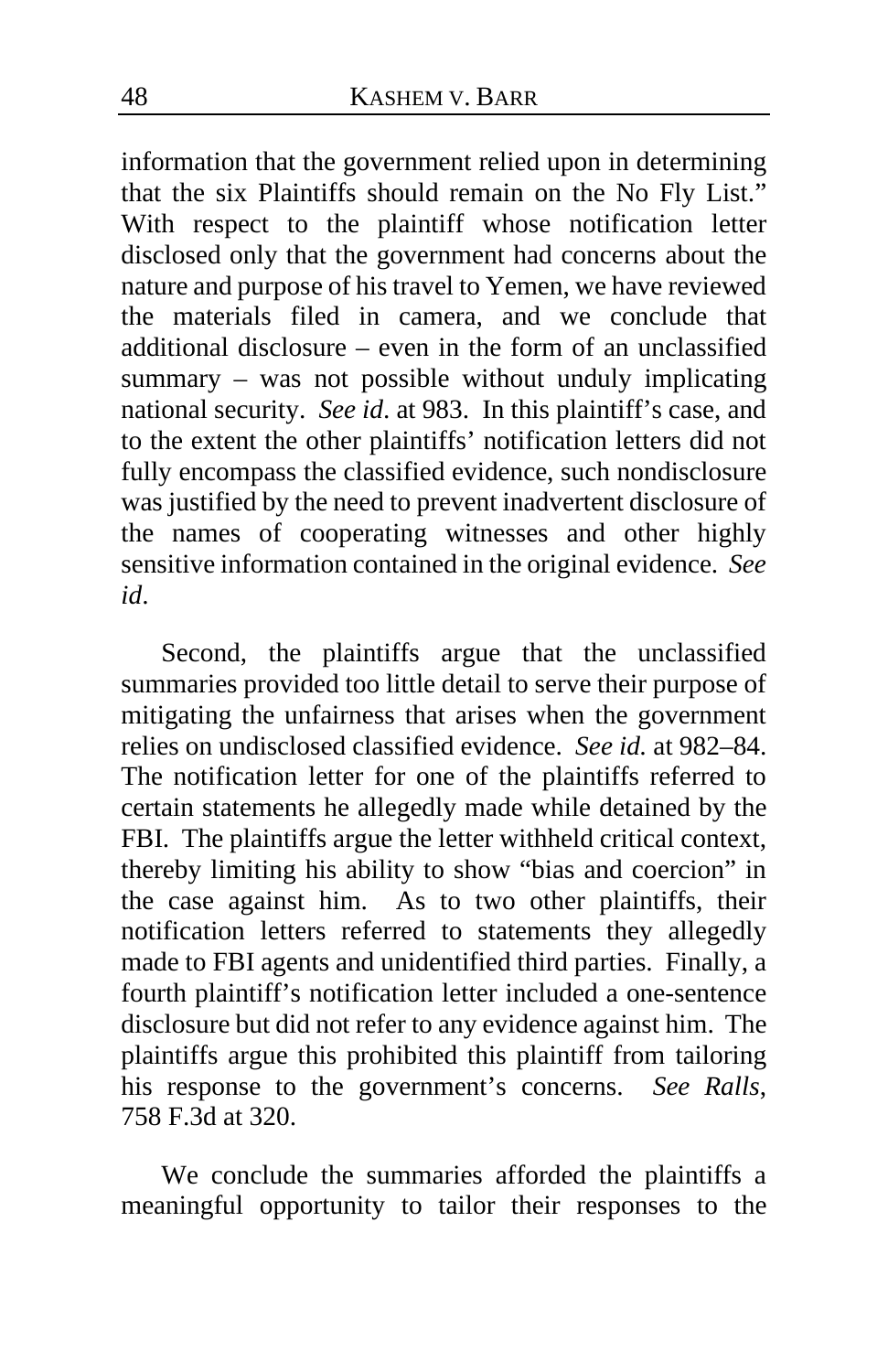subject matter of the government's concerns. *See Al Haramain II*, 686 F.3d at 982–83. In one case, for example, the facts the plaintiff contends were omitted from his letter were within his personal knowledge. As to two other plaintiffs, the summaries they were provided identified the subject matter of the government's concerns such that they were able to respond meaningfully to the allegations. *See id*. As to the final plaintiff who was informed only that the government had concerns about his travel to Yemen, we reiterate that additional disclosure – even in the form of an unclassified summary – was not possible without unduly implicating national security.

Third, the plaintiffs argue due process required not only these unclassified summaries but also the disclosure of classified evidence itself to cleared counsel. As noted, however, the district court found that "the record does not reflect whether any Plaintiff is represented by counsel with an appropriate security clearance." *Latif IV*, 2016 WL 1239925, at \*18. As we explained in *Al Haramain II*, moreover, there is no general rule requiring both an unclassified summary *and* disclosure to cleared counsel. Although "the Constitution does require that the government take reasonable measures to ensure basic fairness to the private party," it "does not require . . . the government to undertake every possible effort to mitigate the risk of erroneous deprivation and the potential harm to the private party." *Al Haramain II*, 686 F.3d at 980.

In sum, the government did not violate due process when it provided unclassified summaries of the underlying evidence and withheld from those summaries information that could not be disclosed without jeopardizing national security.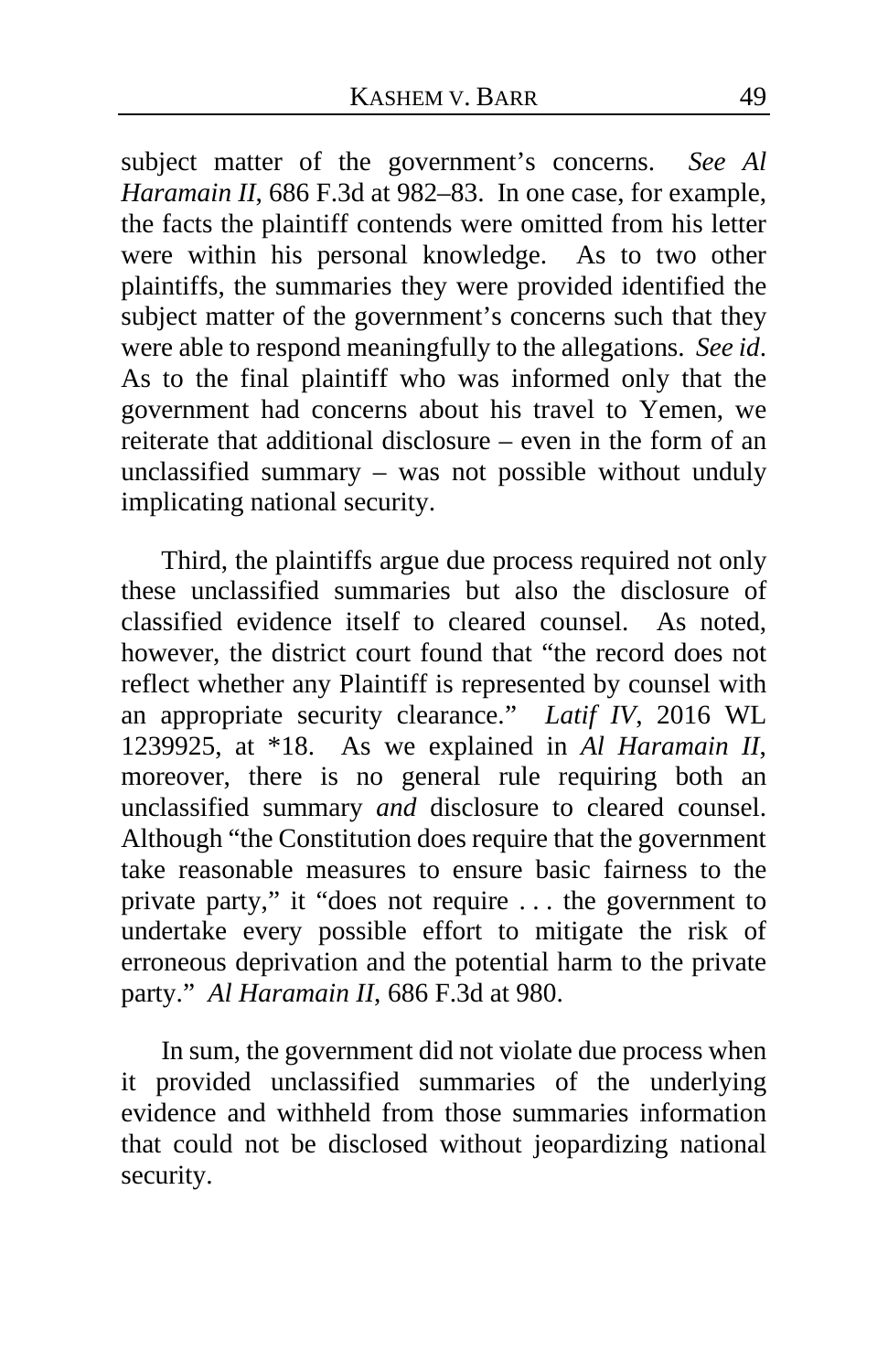#### *d. Disclosure of Exculpatory Evidence*

The plaintiffs argue the due process concerns underlying *Brady v. Maryland*, 373 U.S. 83 (1963), require the government to disclose material exculpatory evidence as part of the DHS TRIP redress process. *Brady* requires the prosecution in a criminal case to disclose "[material] evidence favorable to an accused." *Id*. at 87. "The purpose of *Brady* is to ensure that criminal trials are fair, and that a miscarriage of justice does not occur." *Amado v. Gonzalez*, 758 F.3d 1119, 1133 (9th Cir. 2014) (citations and internal quotation marks omitted). In the plaintiffs' view, *Brady*'s disclosure obligations should apply to the DHS TRIP review process because access to material exculpatory evidence would reduce the likelihood of error in No Fly List determinations.

The extent to which *Brad*y-like obligations extend to civil cases is an open question. As the government acknowledges, *Brady* has been applied in the civil context when a substantial private interest is at stake, *see Al Maqaleh v. Hagel*, 738 F.3d 312, 327 (D.C. Cir. 2013) (alleged enemy combatants detained by the United States military), *vacated in part sub nom. al-Najar v. Carter*, 135 S. Ct. 1581 (2015); *United States v. Edwards*, 777 F. Supp. 2d 985, 991–92 (E.D.N.C. 2011) (civil commitment proceedings for sexually dangerous persons); *Dhiab v. Bush*, No. 05- 1457(GK), 2008 WL 4905489, at \*1–2 (D.D.C. Nov. 17, 2008) (habeas proceedings on behalf of alleged enemy combatants detained at Guantanamo); *cf. Bismullah v. Gates*, 501 F.3d 178, 188 (D.C. Cir. 2007) (holding that, with respect to "enemy combatant" designations, counsel for Guantanamo Bay detainees had a right to access all government information regarding their clients, subject to national security concerns), *vacated and remanded sub nom.*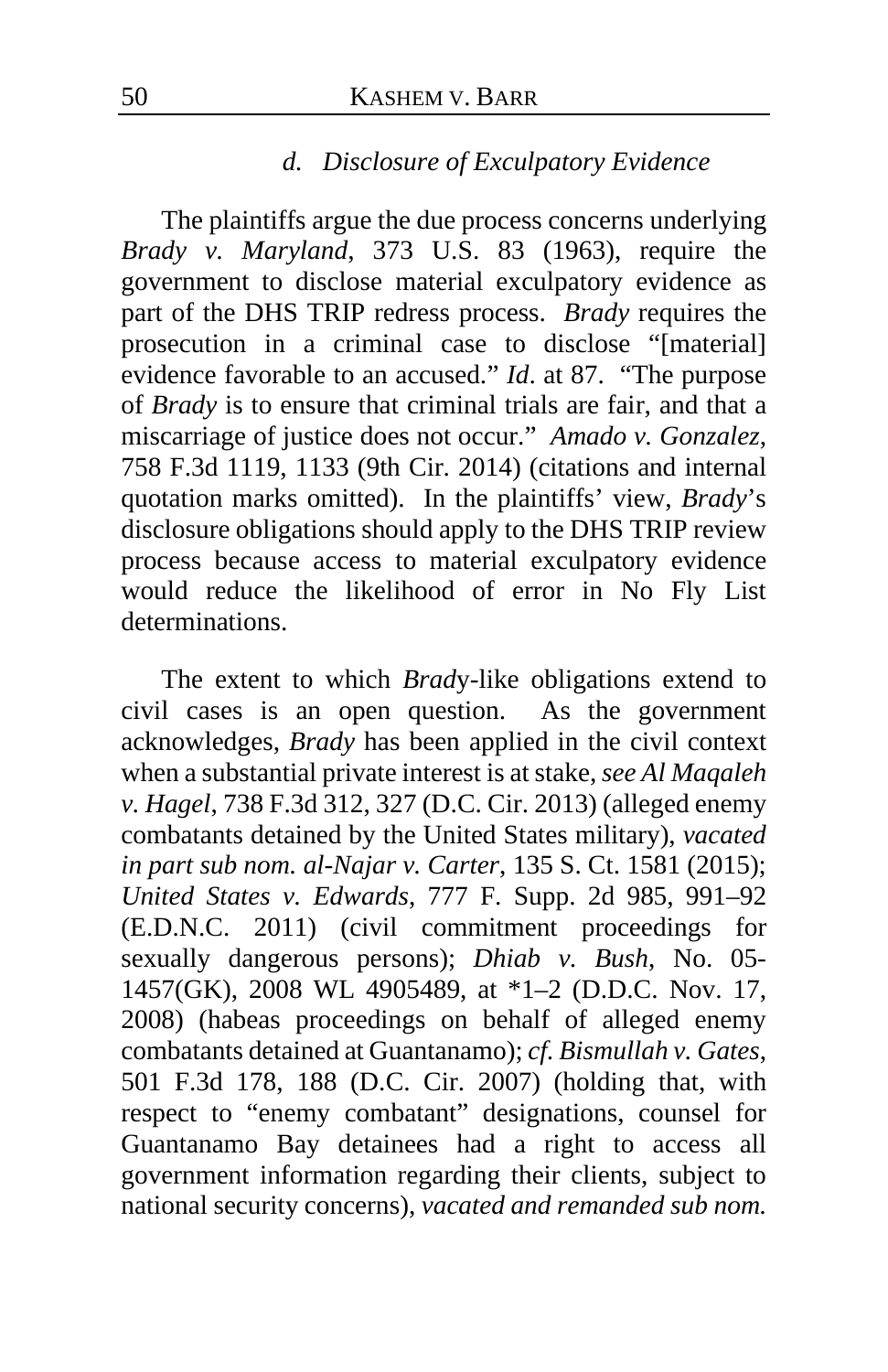*Gates v. Bismullah*, 554 U.S. 913 (2008), *petitions dismissed*, *Bismullah v. Gates*, 551 F.3d 1068 (D.C. Cir. 2009), or a civil matter is jointly investigated with a criminal prosecution, *see United States v. Gupta*, 848 F. Supp. 2d 491, 495–97 (S.D.N.Y. 2012) (SEC enforcement action investigated jointly with a criminal case).

"But courts have only in rare instances found *Brady* applicable in civil proceedings," *Fox ex rel. Fox v. Elk Run Coal Co.*, 739 F.3d 131, 138 (4th Cir. 2014), "such as when a person's liberty is at stake," *Brodie v. Dep't of Health & Human Servs.*, 951 F. Supp. 2d 108, 118 (D.D.C. 2013), *aff'd*, 2014 WL 211222 (D.C. Cir. Jan. 10, 2014).

Here, the district court concluded the government's "obligation to disclose exculpatory information is the same as [its] obligation to provide other material information; *i.e.*, as long as disclosure of the information would not create an undue risk to national security, [the government] must provide sufficient material information, whether exculpatory or inculpatory, to each Plaintiff in order to permit such Plaintiff to respond meaningfully to the reasons he has been placed on the No-Fly List." *Latif IV*, 2016 WL 1239925, at \*16. To determine whether the government had complied with this requirement, the court required the government to submit for in camera review "(1) a summary of any material information (including material exculpatory or inculpatory information) that [it] withheld from the notice letters sent to each Plaintiff and (2) an explanation of the justification for withholding that information," *id.* at \*20, and, after reviewing the government's submissions, it concluded that the government had "provided sufficient justifications for withholding additional information."

The plaintiffs challenge the district court's handling of the exculpatory evidence issue on the ground that the district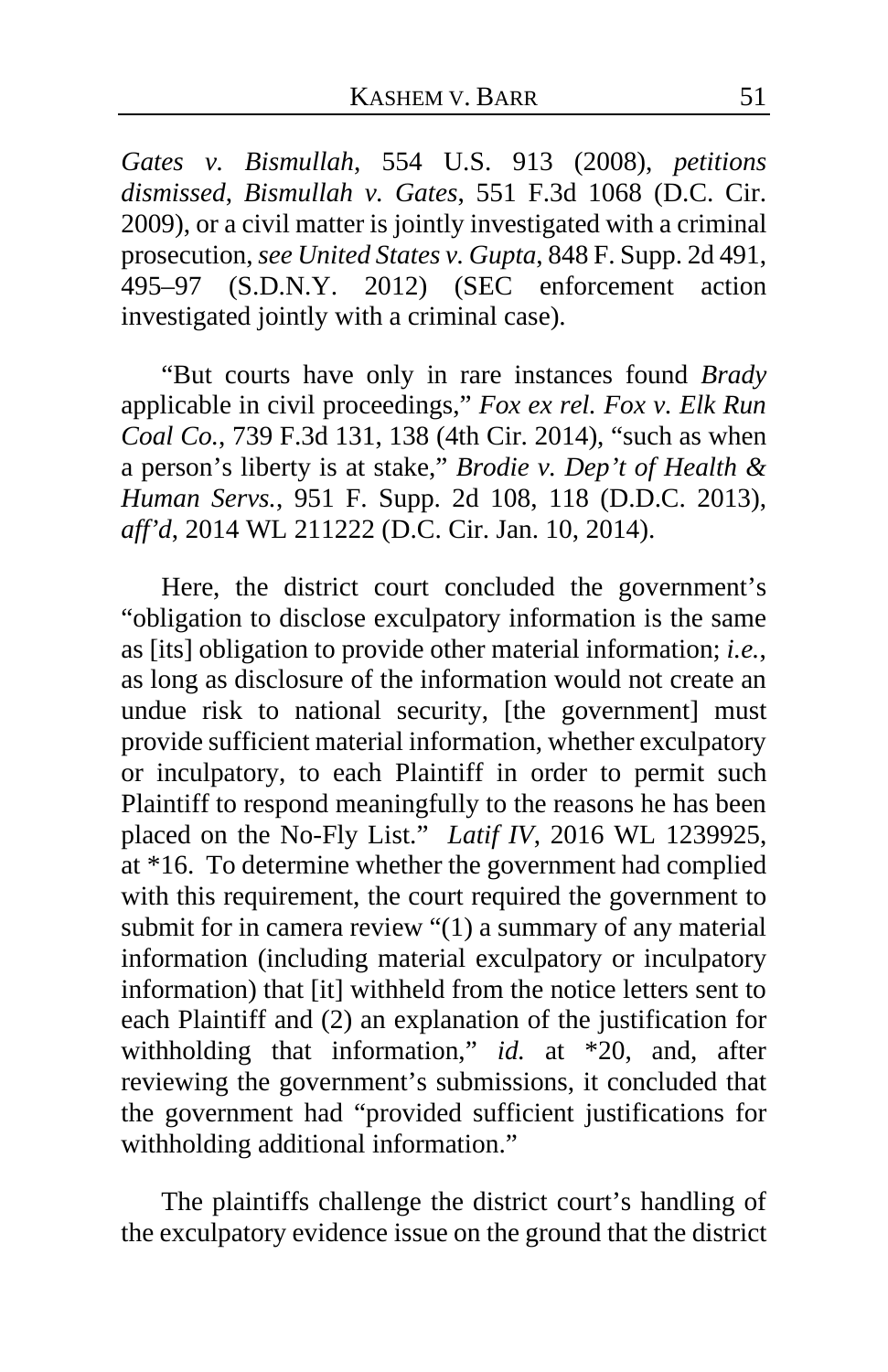court permitted the government to withhold information based on a "undue risk to national security." We are not convinced, however, that the undue risk standard the district court applied, *see id*. at \*13–16, differs from the *Al Haramain* framework we have adopted here. The district court, moreover, did not "permit[] the government to withhold information based on a unilateral and categorical assertion of 'undue risk to national security,'" as the plaintiffs contend. It required the government to explain and justify the information withheld, and it then independently verified the government's representations.We find no error in the district court's handling of this subject.

We agree, moreover, with the district court's considered judgment that the government was required to provide "sufficient material information, whether exculpatory or inculpatory, to each Plaintiff in order to permit such Plaintiff to respond meaningfully to the reasons he has been placed on the No-Fly List," *id*. at \*16, subject to the *Al Haramain*  framework governing the disclosure of classified evidence. Where the information is classified, the government may use unclassified summaries or disclose the information to cleared counsel. Where even those measures would compromise national security, the information may altogether be withheld.

## *e. The Right to a Hearing*

The plaintiffs argue due process requires a postdeprivation hearing as part of the DHS TRIP process and the opportunity to cross-examine government witnesses.**[14](#page-51-0)** They contend due process mandates a hearing as a matter of course

<span id="page-51-0"></span><sup>&</sup>lt;sup>14</sup> The plaintiffs do not challenge the government's failure to provide pre-deprivation notice of their inclusion on the No Fly List.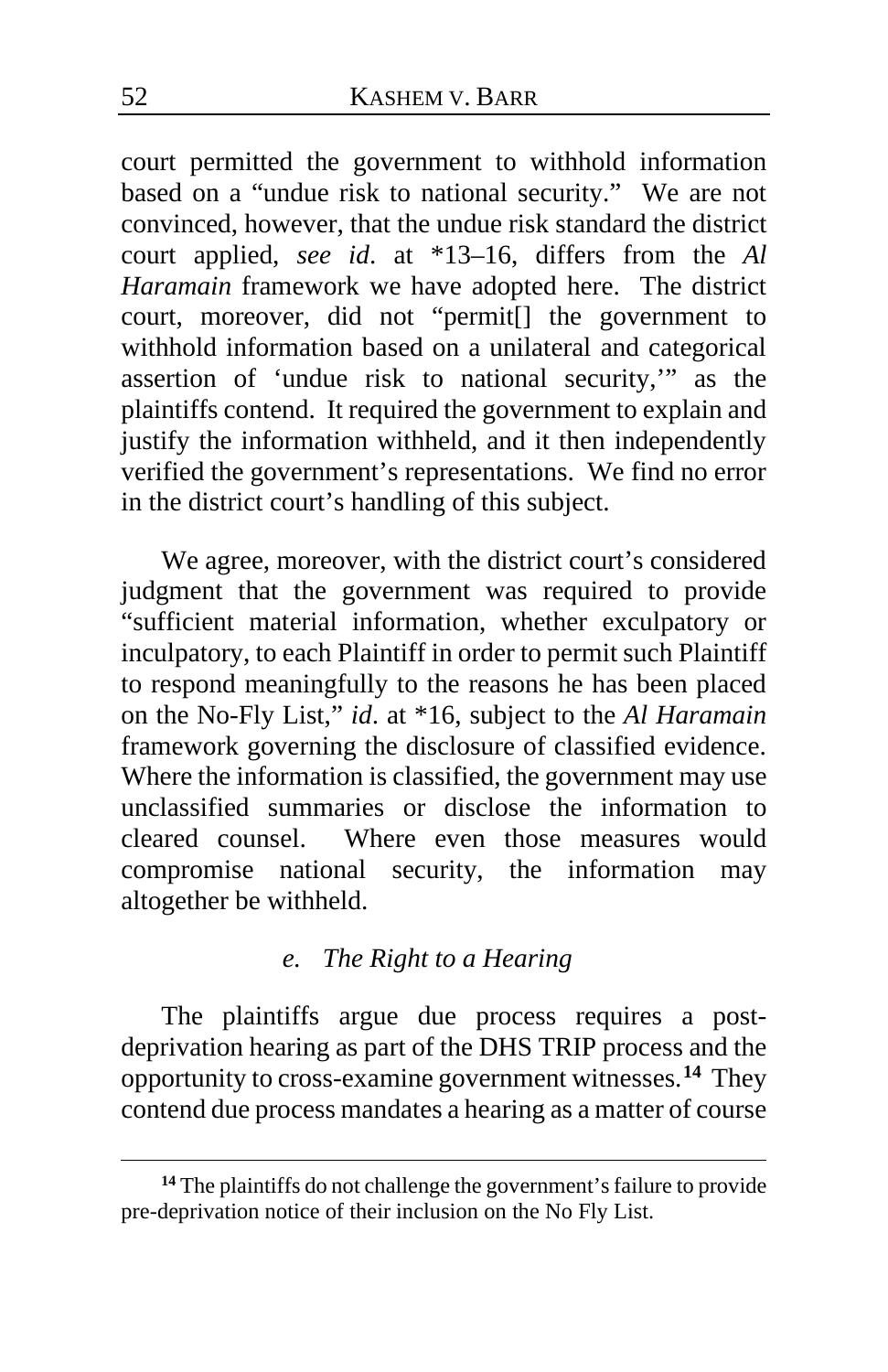in the DHS TRIP context, given the centrality of credibility determinations and disputed facts to No Fly List determinations and because hearings are required where lesser liberty deprivations are at issue. *See, e.g.*, *Goldberg v. Kelly*, 397 U.S. 254, 269 (1970) (termination of welfare benefits); *Memphis Light, Gas & Water Div. v. Craft*, 436 U.S. 1, 19–20 (1978) (cancellation of subsidized utility services); *Califano v. Yamasaki*, 442 U.S. 682, 696 (1979) (recovery of excess social security payments).

The plaintiffs argue, moreover, that the failure to afford them individual hearings was particularly harmful because their No Fly List determinations turned in large part on their own credibility, the credibility of witnesses, contested facts and hearsay evidence. They object to being denied removal from the No Fly List based on adverse credibility findings made on a written record.They contend that, had hearings taken place, each plaintiff would have presented testimony that he presents no threat to aviation security and refuted any adverse evidence the government disclosed.

The plaintiffs' request for a hearing focuses in part on the need to cross-examine adverse witnesses. In their response letters to DHS TRIP, the plaintiffs contested many of the allegations against them, creating fact disputes that, in their view, should have been tested at a live hearing. For example, one plaintiff's notification letter alleged he made several inculpatory statements to FBI agents while detained in Kenya and Ethiopia. This plaintiff apparently did not deny making these statements, but instead argued they were the result of coercion and unlawful interrogation. In his response to DHS TRIP, the plaintiff denied key allegations in the notification letter, including that he traveled to Somalia to "fight jihad" or "train for jihad," that he was trained to participate in "militant activities," and that he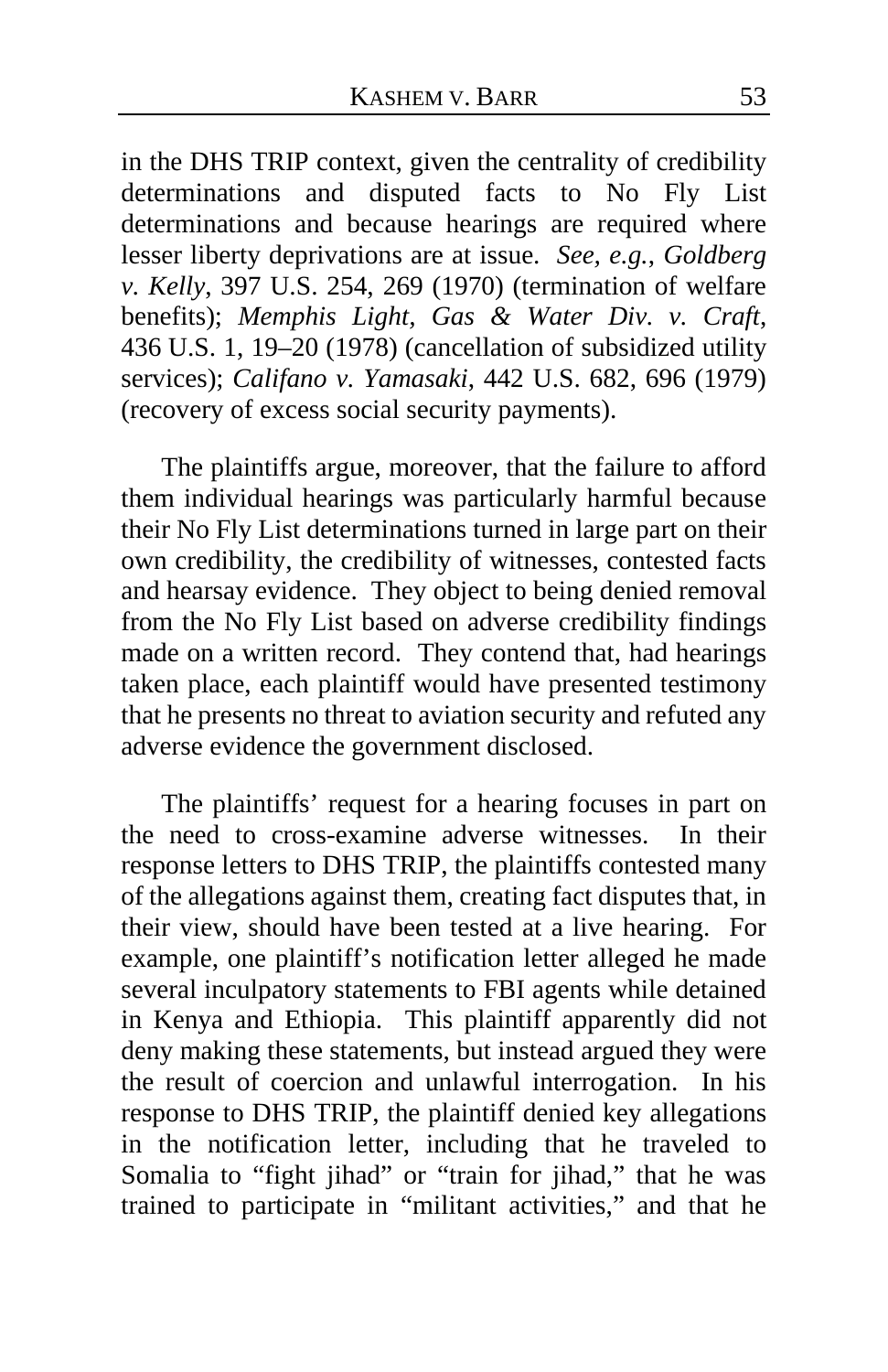joined a group of "foreign fighters" that he knew to include al-Qaeda members. The plaintiffs argue that, because they were denied hearings, they had no opportunity to test the credibility of the witnesses against them or the accuracy of their accounts.In the plaintiffs' view, the denial of a hearing and the opportunity to cross-examine adverse witnesses denied them due process.

The government points out that due process does not require a live hearing in every instance. In the government's view, the unpredictable environment of a live, adversarial hearing makes it particularly inappropriate in the DHS TRIP context, given the risk of exposing protected national security information.

"In almost every setting where important decisions turn on questions of fact, due process requires an opportunity to confront and cross-examine adverse witnesses." *Goldberg*, 397 U.S. at 269. Due process does not always require a live hearing, however. *See Cleveland Bd. of Educ. v. Loudermill*, 470 U.S. 532, 546 (1985) ("The opportunity to present reasons, *either in person or in writing*, why proposed action should not be taken is a fundamental due process requirement." (emphasis added)). Where the evidence at issue in a case is documentary and a live hearing would implicate national security interests, for example, a "written hearing" may satisfy due process. *See, e.g.*, *Jifry*, 370 F.3d at 1183–84 (revocation of airmen certificates on security grounds); *Holy Land Found.*, 333 F.3d at 161–64 (specially designated global terrorist designation); *Nat'l Council of Resistance of Iran*, 251 F.3d at 209 (foreign terrorist organization designation).

There may be No Fly List cases in which due process would require some type of live hearing or some opportunity to cross-examine witnesses. That determination will require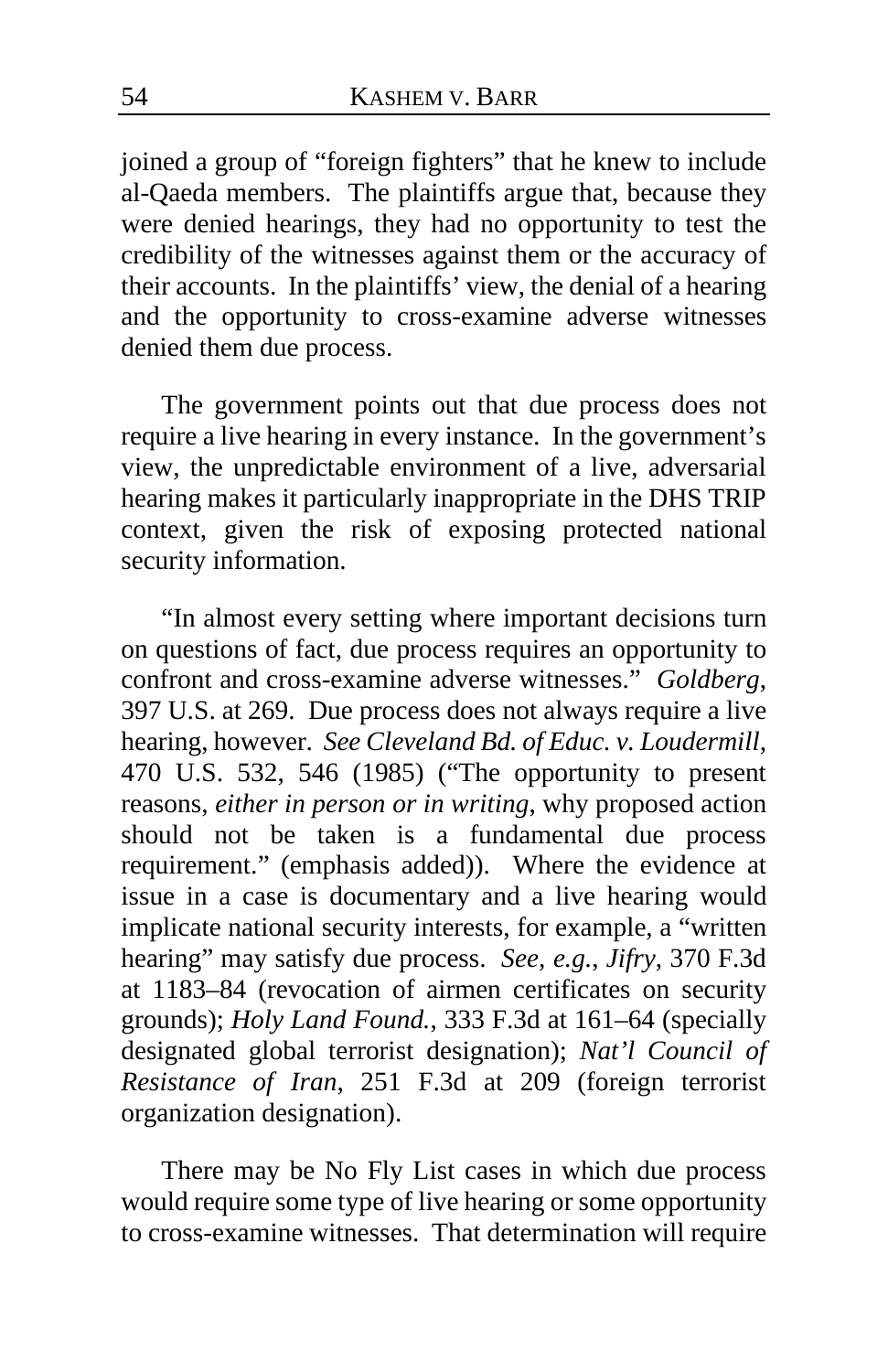weighing the potential value of a hearing to the DHS TRIP complainant – considering the extent to which the No Fly List determination turned on credibility assessments and disputed facts – against the considerable burden on the government, considering the nature and extent of the threat to national security. *See Al Haramain II*, 686 F.3d at 982– 84. A case-by-case approach is proper. *See id*. at 984.

Having reviewed the government's classified materials, we conclude this is not a case in which due process required live hearings. We recognize that the No Fly List determinations in this case turned in part on credibility assessments, contested facts and, in some cases, hearsay evidence. On this record, however, we hold that the value of providing these plaintiffs a live hearing was outweighed by legitimate national security concerns. Affording adversarial hearings with the opportunity to confront adverse witnesses would have risked inadvertently exposing protected information, such as the government's use of foreign sources, intelligence-gathering techniques and other confidential material.

In reaching our conclusion, we take into consideration the information that was disclosed to the plaintiffs in the notification letters. We note, for example, that the unclassified summary provided to one of the plaintiffs was sufficiently specific that he was able to deny the key allegations in his response letter. Likewise, the unclassified summaries provided to two other plaintiffs were sufficiently detailed as to afford them a meaningful opportunity to respond to the government's concerns in their written responses. As to the final plaintiff, whose notification letter said only that the government had concerns about his travel to Yemen, we are persuaded after reviewing the classified materials that national security concerns would have made a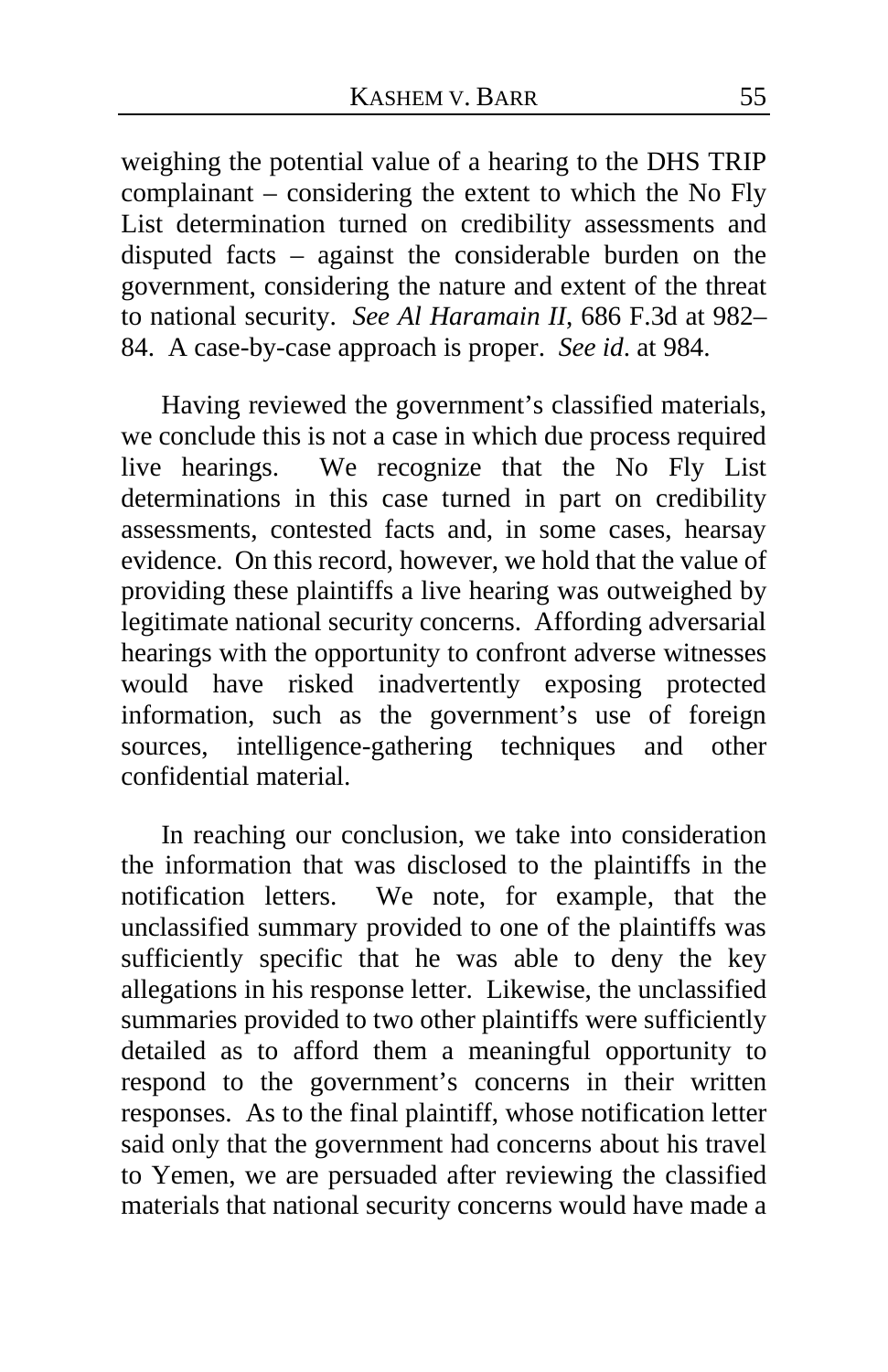live hearing unduly burdensome. We conclude, in sum, that the opportunity to provide written responses was sufficient to satisfy due process in this case and live hearings were not required.

# *f. CIPA Procedures*

The plaintiffs argue the risks associated with an adversarial hearing would be mitigated by use of the procedures specified for handling classified information in criminal cases under the Classified Information Procedures Act (CIPA), 18 U.S.C. app. 3, §§ 1–16, which is designed "to harmonize a defendant's right to a fair trial with the government's right to protect classified information." *United States v. Sedaghaty*, 728 F.3d 855, 903 (9th Cir. 2013). The plaintiffs seek the disclosure of classified material to counsel with appropriate security clearances, subject to protective orders.

The government correctly points out that, by statute, CIPA applies only in criminal cases. *See, e.g.*, 18 U.S.C. app. 3, §§ 3, 5; *Sedaghaty*, 728 F.3d at 903. Nevertheless, we have looked to CIPA for guidance on handling classified materials in civil cases. *See Latif II*, 686 F.3d at 1130; *Al Haramain II*, 686 F.3d at 983. Where CIPA-like procedures are appropriate, courts should not hesitate to employ them.**[15](#page-55-0)**

We conclude, however, that due process did not require the use of CIPA-like procedures here. First, as noted, "the record does not reflect whether any Plaintiff is represented by counsel with an appropriate security clearance." *Latif IV*,

<span id="page-55-0"></span>**<sup>15</sup>** The utility of making classified disclosures to counsel with security clearances may be limited where counsel are prohibited from sharing that information with their clients, but "limited utility is very different from no utility." *Al Haramain II*[, 686 F.3d at 983 n.10.](https://1.next.westlaw.com/Link/Document/FullText?findType=Y&serNum=2027201565&pubNum=0000506&originatingDoc=Id3c15b70f71011e5963e943a6ea61b35&refType=RP&fi=co_pp_sp_506_983&originationContext=document&transitionType=DocumentItem&contextData=(sc.UserEnteredCitation)#co_pp_sp_506_983)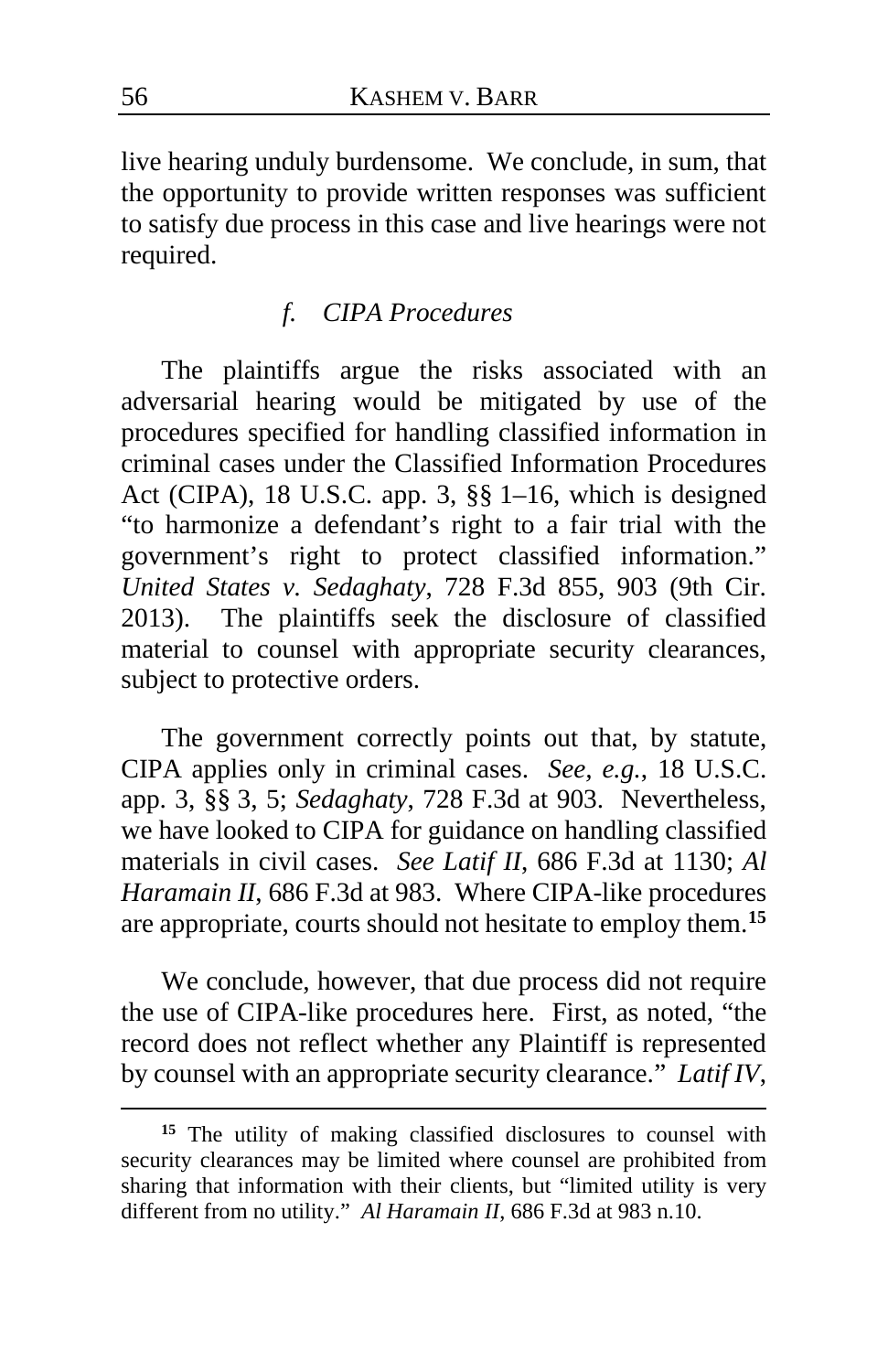2016 WL 1239925, at \*18. Second, as discussed, where the government undertook other "reasonable measures to ensure basic fairness," disclosures to cleared counsel were not required. *See Al Haramain II*, 686 F.3d at 980.

\* \* \*

In sum, weighing the plaintiffs' private interests, the government's interests, the risk of erroneous deprivation through the procedures provided, and the value of the additional safeguards proposed by the plaintiffs, we conclude the procedures provided to the plaintiffs were constitutionally sufficient in the case before us, or that any error was nonprejudicial. *See Mathews*, 424 U.S. at 335. Given the national security concerns at issue, and with the exceptions noted, the government has taken reasonable measures to ensure basic fairness to the plaintiffs and followed procedures reasonably designed to protect against erroneous deprivation of the plaintiffs' liberty. *See Al Haramain II*, 686 F.3d at 980. Because there was no prejudicial denial of basic fairness, we do not decide whether, in a different case, less severe travel restrictions might be required as an alternative to a complete ban on air travel. Nor do we address whether the procedures employed here would be adequate in a different case.

#### **C. Jurisdiction**

The district court dismissed the plaintiffs' substantive due process challenges to their inclusion on the No Fly List under 49 U.S.C. § 46110. *See Latif VI*, 2017 WL 1434648, at \*9. Under § 46110(a), a person challenging "an order issued by" the TSA must seek judicial review in the court of appeals rather than the district court.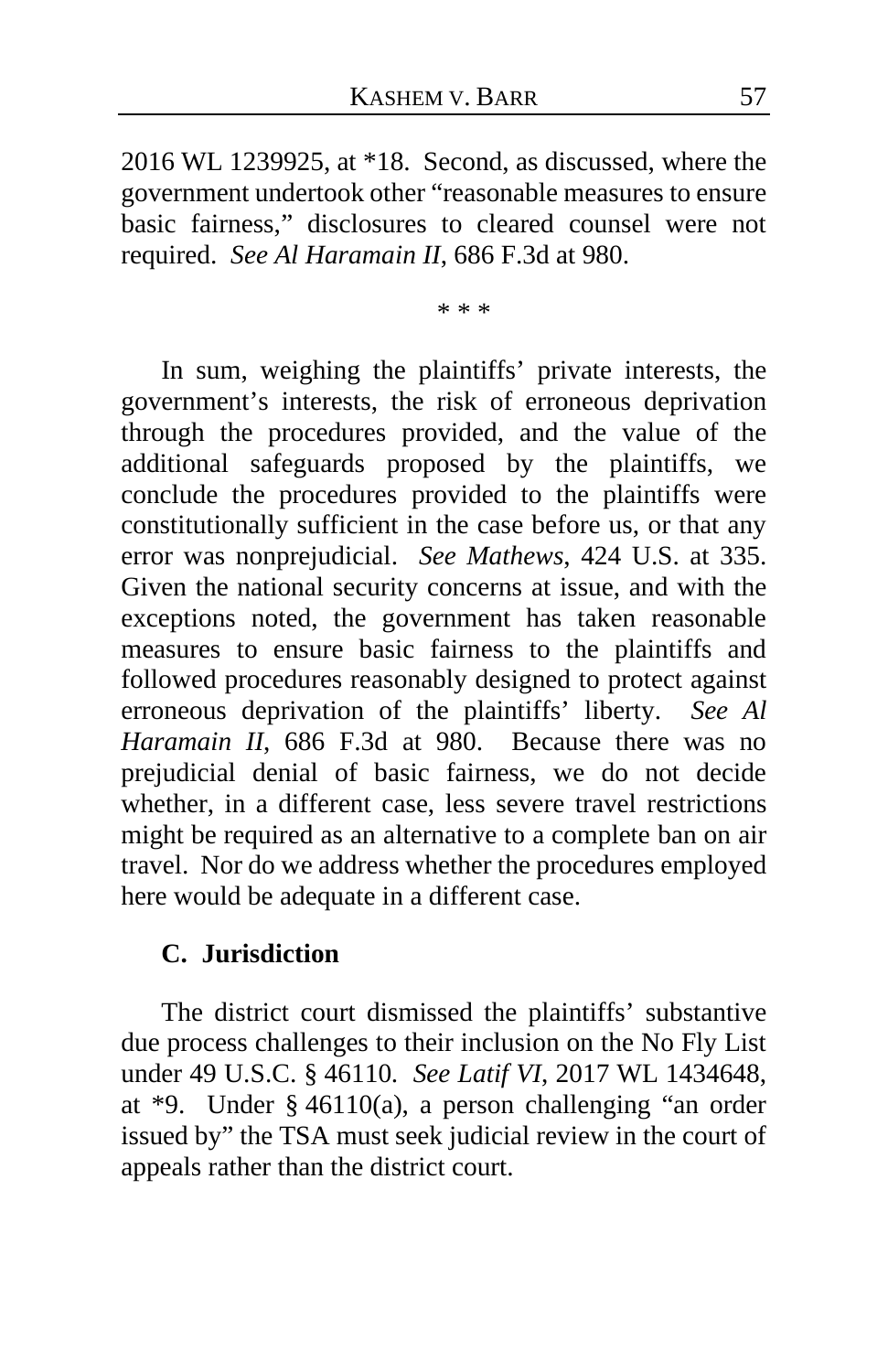Before the 2015 revisions to the DHS TRIP procedures, we held that § 46110 does not bar district court review of a No Fly List order. *See Arjmand v. U.S. Dep't of Homeland Sec.*, 745 F.3d 1300, 1301–03 (9th Cir. 2014); *Latif II*, 686 F.3d at 1127–29; *Ibrahim v. Dep't. of Homeland Sec.*, 538 F.3d 1250, 1255–56 (9th Cir. 2008). Two considerations drove those holdings. First, it was TSC, not TSA, that made the ultimate decision under the pre-2015 rules:

> TSA simply passes grievances along to TSC and informs travelers when TSC has made a final determination. TSC – not TSA – actually reviews the classified intelligence information about travelers and decides whether to remove them from the List. And it is TSC – not TSA – that established the policies governing that stage of the redress process.

*Latif II*, 686 F.3d at 1128. Second, any judicial remedy would have required the involvement of "both TSA and TSC," given that TSC was "the sole entity with both the classified intelligence information Plaintiffs want and the authority to remove them from the List." *Id*. at 1129. We would have needed jurisdiction over TSC to effect relief, and § 46110 did not grant us that jurisdiction. *See id*.

Under the current procedures, however, the TSA Administrator is solely responsible for issuing a final order maintaining a traveler on the No Fly List. TSC submits a *recommendation*, along with supporting materials, to the TSA Administrator. If the TSA Administrator requires additional information or clarification, he or she may remand the case to TSC. But the TSA Administrator ultimately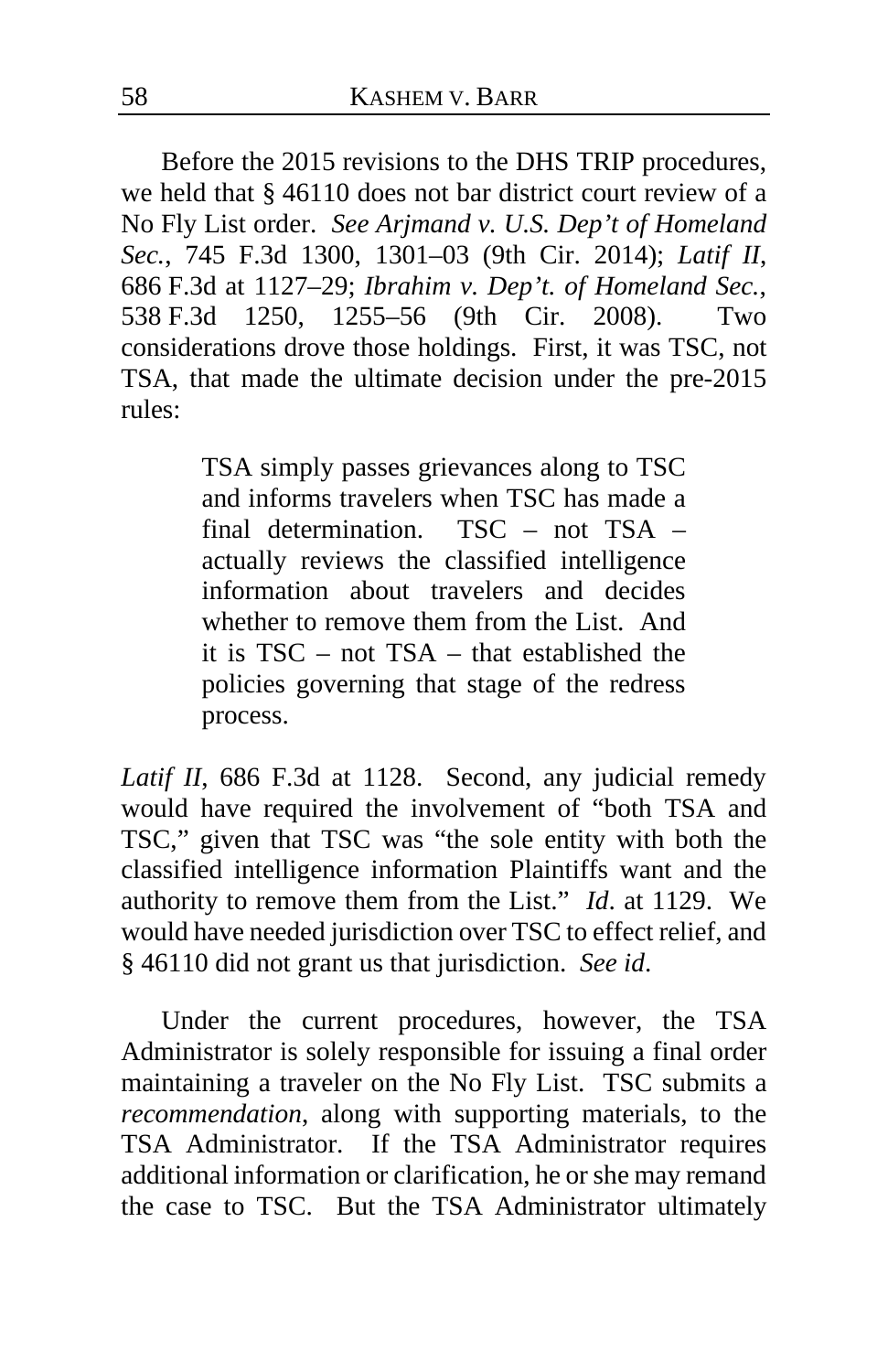issues the final order either removing the complainant from the No Fly List or maintaining him or her on the list.The TSA Administrator also has full authority to order the complainant removed from the list. It is no longer the case, therefore, that any remedy must involve TSC. *Cf. id.* Thus, we hold that § 46110 grants the courts of appeals, rather than the district courts, exclusive jurisdiction over the plaintiffs' substantive due process claims.**[16](#page-58-0)**

We recognize that vesting original jurisdiction in the courts of appeals may present practical difficulties in some cases. Judicial review of No Fly List orders may entail factfinding and case management responsibilities that district courts are best equipped to perform. *See Ibrahim*, 538 F.3d at 1256 (noting a district court's "ability to take evidence"). But we are bound by the plain language of the statute. Furthermore, as a practical matter, the landscape has changed since we decided *Ibrahim*. The current DHS TRIP procedures generate an administrative record for a court to review, *cf. id*., and that record includes the DHS TRIP notification letter's unclassified summary of the reasons for the complainant's inclusion on the No Fly List, the final TSA order setting forth the unclassified reasons for the decision to maintain the complainant on the list, the government's in camera filings, and any material the complainant chose to submit in the administrative proceedings. There are, moreover, options available to an appellate court that finds the administrative record inadequate, including remanding

<span id="page-58-0"></span>**<sup>16</sup>** The parties appear to agree that original jurisdiction over the plaintiffs' *procedural* due process claims lies in the district court. Those claims challenge the sufficiency of the revised DHS TRIP procedures administered by the TSC, not the substantive decision in the final TSA order.